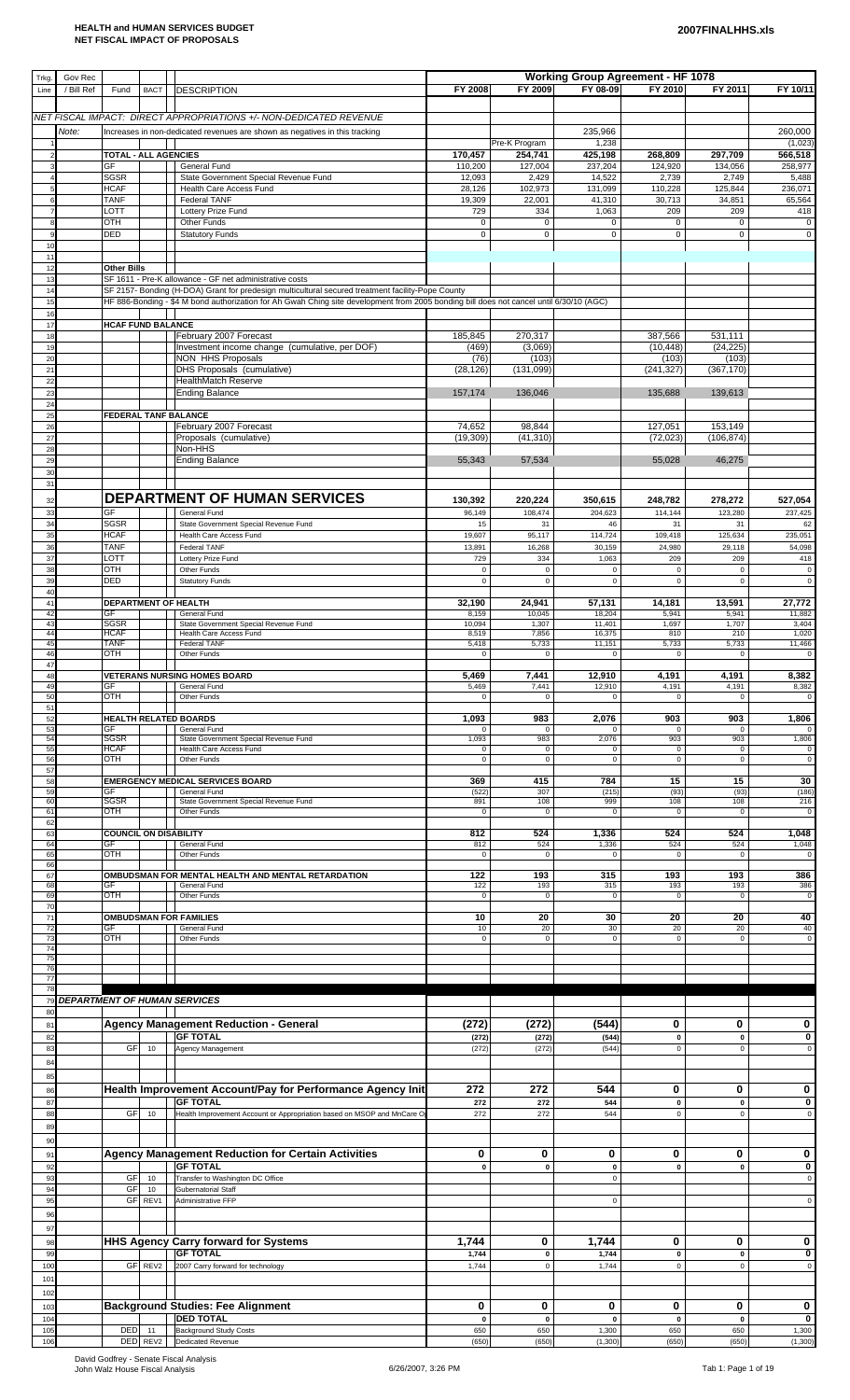| Trkg.                  | Gov Rec                   |                            |                        |                                                                                                                                      |                      |                        | <b>Working Group Agreement - HF 1078</b> |                        |                        |                                           |
|------------------------|---------------------------|----------------------------|------------------------|--------------------------------------------------------------------------------------------------------------------------------------|----------------------|------------------------|------------------------------------------|------------------------|------------------------|-------------------------------------------|
| Line<br>107            | / Bill Ref                | Fund                       | <b>BACT</b>            | <b>DESCRIPTION</b>                                                                                                                   | FY 2008              | FY 2009                | FY 08-09                                 | FY 2010                | FY 2011                | FY 10/11                                  |
| 108                    |                           |                            |                        |                                                                                                                                      |                      |                        |                                          |                        |                        |                                           |
| 109                    |                           |                            |                        | <b>Background Studies: Compliance with Federal Requirements</b>                                                                      | 1,036                | 1,011                  | 2,047                                    | 942                    | 942                    | 1,884                                     |
| 110<br>111             |                           | GF                         | 11                     | <b>GF TOTAL</b><br>Child Foster Care Background Studies (DHS)                                                                        | 1,036<br>1,793       | 1,011<br>1,686         | 2,047<br>3,479                           | 942<br>1,571           | 942<br>1,571           | 1,884<br>3,142                            |
| 112                    |                           | GF                         | 11                     | Systems Costs - Hardware / Software / Programming                                                                                    | $\mathsf 0$          | 0                      | 0                                        | $\mathbf 0$            | $\mathbf 0$            | $\mathbf 0$                               |
| 113<br>114             |                           |                            | GF REV1                | Administrative FFP                                                                                                                   | (757)                | (675)                  | (1, 432)                                 | (629)                  | (629)                  | (1, 258)                                  |
| 115                    |                           |                            |                        |                                                                                                                                      |                      |                        |                                          |                        |                        |                                           |
| 116                    |                           |                            |                        | <b>Licensing Moratorium</b>                                                                                                          | (3)                  | (3)                    | (6)                                      | 0                      | 0                      | 0                                         |
| 117<br>118             |                           | GF                         | 11                     | <b>GF TOTAL</b><br><b>Licensing Activities</b>                                                                                       | (3)<br>(52)          | (3)<br>(52)            | (6)<br>(104)                             | $\pmb{0}$              | $\mathbf{0}$           | 0<br>$\pmb{0}$                            |
| 119                    |                           | GF                         | REV1                   | Administrative FFP                                                                                                                   | 21                   | 21                     | 42                                       |                        |                        | $\pmb{0}$                                 |
| 12(<br>121             |                           | GF                         | REV2                   | <b>Licensing Fees</b>                                                                                                                | 28                   | 28                     | 56                                       |                        |                        | $\mathsf 0$                               |
| 122                    |                           |                            |                        |                                                                                                                                      |                      |                        |                                          |                        |                        |                                           |
| 123                    |                           |                            |                        | <b>Administrative Simplification Advisory Committee</b><br><b>GF TOTAL</b>                                                           | 0                    | 0                      | 0                                        | 0                      | 0<br>$\pmb{0}$         | 0<br>0                                    |
| 124<br>125             |                           | GF                         | 12                     | <b>Management Operations</b>                                                                                                         | $\pmb{0}$            | $\pmb{0}$              | 0<br>$\mathbf 0$                         | $\pmb{0}$              |                        | $\mathbf 0$                               |
| 126                    |                           |                            | GF REV1                | Administrative FFP                                                                                                                   |                      |                        | 0                                        |                        |                        | $\mathsf 0$                               |
| 127<br>128             |                           |                            |                        |                                                                                                                                      |                      |                        |                                          |                        |                        |                                           |
| 129                    |                           |                            |                        | <b>MFIP Federal Compliance</b>                                                                                                       | 0                    | 0                      | 0                                        | 0                      | 0                      | 0                                         |
| 13<br>131              |                           |                            |                        | <b>GF TOTAL</b><br><b>TANF TOTAL</b>                                                                                                 | $\pmb{0}$<br>0       | $\pmb{0}$<br>$\pmb{0}$ | $\pmb{0}$<br>0                           | $\pmb{0}$<br>$\pmb{0}$ | $\pmb{0}$<br>$\pmb{0}$ | $\pmb{0}$<br>0                            |
| 132                    |                           |                            |                        | <b>DED TOTAL</b>                                                                                                                     | $\pmb{\mathsf{o}}$   | $\pmb{0}$              | 0                                        | $\pmb{0}$              | $\pmb{0}$              | $\pmb{0}$                                 |
| 13<br>134              |                           | <b>TANF</b><br><b>TANF</b> | 21<br>20               | Support Services Grants - Employment Grant<br>MFIP/DWP Grants - Employment Grant                                                     |                      |                        | $\mathsf 0$<br>0                         |                        |                        | $\mathbf 0$<br>$\mathbf 0$                |
| 135                    |                           | <b>TANF</b>                | 15                     | MFIP Child Care Assistance Grants - Employment Grants - Tr CCDF                                                                      |                      |                        | 0                                        |                        |                        | $\pmb{0}$                                 |
| 136<br>137             |                           | DED<br>DED                 | REV <sub>2</sub><br>22 | Child Care Development Fund - transfer From TANF<br>Child Care Development Fund                                                      |                      |                        | 0<br>$\mathsf 0$                         |                        |                        | $\mathbf 0$<br>$\mathbf 0$                |
| 138<br>139             |                           | <b>TANF</b><br><b>TANF</b> | 20<br>20               | MFIP/DWP Grants - Shorten Sanction Period<br>MFIP/DWP Grants - Require Employment Plan                                               |                      |                        | 0<br>0                                   |                        |                        | $\pmb{0}$<br>$\pmb{0}$                    |
| 140                    |                           | <b>TANF</b>                | 20                     | MFIP/DWP Grants - Lift ESL Hourly Restrictions                                                                                       |                      |                        | 0                                        |                        |                        | $\pmb{0}$                                 |
| 14 <sup>°</sup><br>142 |                           | GF<br>GF                   | 35<br>REV1             | Children & Econ Assistance Admin - TANF Quality Assurance<br>Administrative FFP                                                      |                      |                        | $\mathsf 0$<br>0                         |                        |                        | $\pmb{0}$<br>$\mathbf 0$                  |
| 143                    |                           | GF                         | 36                     | Children & Econ Assistance Admin - Shorten Sanction Period                                                                           |                      |                        | 0                                        |                        |                        | $\pmb{0}$                                 |
| 14<br>145              |                           | GF<br>GF                   | 36<br>36               | Children & Econ Assistance Admin - Require Employment Plan<br>Children & Econ Assistance Admin - Move Cases to State Non-MOE Funding |                      |                        | $\mathsf 0$<br>0                         |                        |                        | $\pmb{0}$<br>$\mathsf{O}\xspace$          |
| 146                    |                           |                            |                        |                                                                                                                                      |                      |                        |                                          |                        |                        |                                           |
| 147                    |                           |                            |                        |                                                                                                                                      |                      |                        |                                          |                        |                        |                                           |
|                        | 148 SF 559<br>149 Berglin |                            |                        | <b>MFIP For Legal Non-Citizens Continuation</b><br><b>GF TOTAL</b>                                                                   | 916<br>916           | 1,143<br>1,143         | 2,059<br>2,059                           | 1,172<br>1,172         | 1,178<br>1,178         | 2,350<br>2,350                            |
| 150                    | <b>HF 746</b>             | <b>GF</b><br><b>GF</b>     | 20                     | <b>MFIP/DWP Grants</b>                                                                                                               | 572<br>344           | 571                    | 1,143                                    | 568                    | 568                    | 1,136                                     |
| 151<br>152             | Thissen                   |                            | 22                     | MFIP/DWP Child Care Assistance Grants                                                                                                |                      | 572                    | 916                                      | 604                    | 610                    | 1,214                                     |
| 153                    |                           |                            |                        |                                                                                                                                      |                      |                        |                                          |                        |                        |                                           |
| 154                    |                           |                            |                        | <b>MFIP Time Limit and Program Violations</b><br><b>GF TOTAL</b>                                                                     | (17)<br>(17)         | (100)<br>(100)         | (117)<br>(117)                           | (123)<br>(123)         | (122)<br>(122)         | (245)<br>(245)                            |
| 155<br>156             |                           | GF                         | 20                     | <b>MFIP/DWP Grants</b>                                                                                                               | (17)                 | (100)                  | (117)                                    | (123)                  | (122)                  | (245)                                     |
| 157                    |                           |                            |                        |                                                                                                                                      |                      |                        |                                          |                        |                        |                                           |
| 158<br>159             |                           |                            |                        | <b>Eliminate Sanctions for Non Work Participation</b>                                                                                | 0                    | 0                      | 0                                        | 0                      | 0                      | 0                                         |
| 160                    |                           |                            |                        | <b>GF TOTAL</b>                                                                                                                      | $\mathbf 0$          | $\mathbf{0}$           | 0                                        | $\mathbf{0}$           | $\mathbf 0$            | 0                                         |
| 161                    |                           | GF                         | 20                     | <b>MFIP/DWP Grants</b>                                                                                                               |                      |                        | 0                                        |                        |                        | 0                                         |
| 162                    |                           |                            |                        |                                                                                                                                      |                      |                        |                                          |                        |                        |                                           |
| 163<br>164             |                           |                            |                        |                                                                                                                                      |                      |                        |                                          |                        |                        |                                           |
| 165                    |                           |                            |                        | Make Non- MN Felons Ineligible                                                                                                       | 0                    | 0                      | 0                                        | 0                      | 0                      | 0                                         |
| 166                    |                           |                            |                        | <b>GF TOTAL</b>                                                                                                                      | $\mathbf 0$          | $\pmb{0}$              | 0                                        | $\mathbf{0}$           | $\mathbf 0$            | 0                                         |
| 167<br>168             |                           | GF<br>GF                   | 35<br>35               | Children and Economic Assistance Admin<br>Children and Economic Assistance Admin                                                     | $\mathsf 0$          |                        | $\mathbf 0$<br>0                         |                        |                        | $\mathbf 0$<br>$\mathsf 0$                |
| 169                    |                           | GF                         | REV1                   | Admin FFP                                                                                                                            |                      |                        | 0                                        |                        |                        | $\pmb{0}$                                 |
| 170                    |                           | GF                         | 36                     | Children and Economic aAssistance Operation                                                                                          |                      |                        | 0                                        |                        |                        | $\pmb{0}$                                 |
| 171                    |                           | GF<br>GF                   | 50                     | Health Care Admin                                                                                                                    |                      |                        | 0                                        |                        |                        | $\mathsf 0$                               |
| 172<br>173             |                           | GF                         | REV1<br>50             | Admin FFP<br><b>Health Care Operations MAXIS</b>                                                                                     |                      |                        | 0<br>0                                   |                        |                        | $\mathbf 0$<br>$\mathsf 0$                |
| 174                    |                           | GF                         | 51                     | Health Care Operations Health Match                                                                                                  |                      |                        | $\mathbf 0$                              |                        |                        | $\mathsf 0$                               |
| 175                    |                           |                            |                        |                                                                                                                                      |                      |                        |                                          |                        |                        |                                           |
| 176<br>177             |                           |                            |                        |                                                                                                                                      |                      |                        |                                          |                        |                        |                                           |
| 178                    |                           |                            |                        |                                                                                                                                      |                      |                        |                                          |                        |                        |                                           |
| 179                    | <b>SF 154</b>             |                            |                        | <b>Repeal MFIP SSI Penalty</b><br><b>TANF TOTAL</b>                                                                                  | 3,750                | 8,991                  | 12,741                                   | 8,954                  | 8,946                  | 17,900                                    |
| 180<br>181             | Berglin<br>HF 341         |                            |                        | <b>GF TOTAL</b>                                                                                                                      | 3,750<br>$\mathbf 0$ | 8,991<br>0             | 12,741<br>$\mathbf{0}$                   | 8,954<br>$\mathbf 0$   | 8,946<br>$\mathbf 0$   | 17,900<br>0                               |
| 182                    | Walker                    | <b>TANF</b><br>GF          | 20<br>20               | MFIP/DWP Grants<br><b>MFIP/DWP Grants</b>                                                                                            | 3,750                | 8,991                  | 12,741                                   | 8,954                  | 8,946                  | 17,900<br>0                               |
| 183<br>184             |                           |                            |                        |                                                                                                                                      |                      |                        |                                          |                        |                        |                                           |
| 185                    |                           |                            |                        |                                                                                                                                      |                      |                        |                                          |                        |                        |                                           |
| 186<br>187             |                           |                            |                        | Decrease MFIP Housing Penalty to \$25<br><b>TANF TOTAL</b>                                                                           | 0<br>0               | 0<br>$\pmb{0}$         | 0<br>0                                   | 0<br>$\pmb{0}$         | 0<br>$\mathbf 0$       | 0<br>0                                    |
| 188                    |                           |                            |                        | <b>GF Total</b>                                                                                                                      | $\pmb{0}$            | $\pmb{0}$              | 0                                        | $\pmb{0}$              | $\pmb{0}$              | 0                                         |
| 189<br>190             |                           | <b>TANF</b><br><b>GF</b>   | 20<br>36               | MFIP/DWP Grants<br><b>MAXIS</b>                                                                                                      |                      |                        | 0<br>$\mathbf 0$                         |                        |                        | $\pmb{0}$<br>$\mathbf 0$                  |
| 191                    |                           |                            |                        |                                                                                                                                      |                      |                        |                                          |                        |                        |                                           |
| 192<br>193             |                           |                            |                        | <b>EBT Prohibited Purchases and Transaction Fees</b>                                                                                 | 0                    | 0                      | 0                                        | 0                      | 0                      | $\mathbf 0$                               |
| 194                    |                           |                            |                        | <b>GF TOTAL</b>                                                                                                                      | $\mathbf 0$          | 0                      | 0                                        | $\mathbf 0$            | $\mathbf{0}$           | 0                                         |
| 195                    |                           | GF                         | 36                     | <b>Transaction Fee Savings</b>                                                                                                       |                      |                        | $\mathbf 0$                              |                        |                        | $\mathsf 0$                               |
| 196                    |                           | GF                         | 36                     | Programming and Transactions                                                                                                         |                      |                        | 0                                        |                        |                        | $\mathbf 0$                               |
| 197                    |                           | GF                         | REV1                   | Federal FFP                                                                                                                          | $\mathsf 0$          | $\pmb{0}$              | 0                                        | $\mathbf 0$            | $\mathbf 0$            | $\mathsf 0$                               |
| 198<br>199             |                           |                            |                        |                                                                                                                                      |                      |                        |                                          |                        |                        |                                           |
| 200                    |                           |                            |                        |                                                                                                                                      |                      |                        |                                          |                        |                        |                                           |
|                        | 201 SF 154                |                            |                        | <b>Repeal MFIP Family Cap</b>                                                                                                        | 0                    | U                      | U,                                       | $\mathbf{U}$           | U                      | $\mathbf{0}$                              |
|                        | 202 Berglin<br>203 HF 341 | TANF 20                    |                        | <b>TANF TOTAL</b><br>MFIP/DWP Grants                                                                                                 | $\mathbf 0$          | $\pmb{0}$              | $\mathbf 0$<br>$\mathsf 0$               | $\mathbf{0}$           | $\mathbf 0$            | $\overline{\mathbf{0}}$<br>$\overline{0}$ |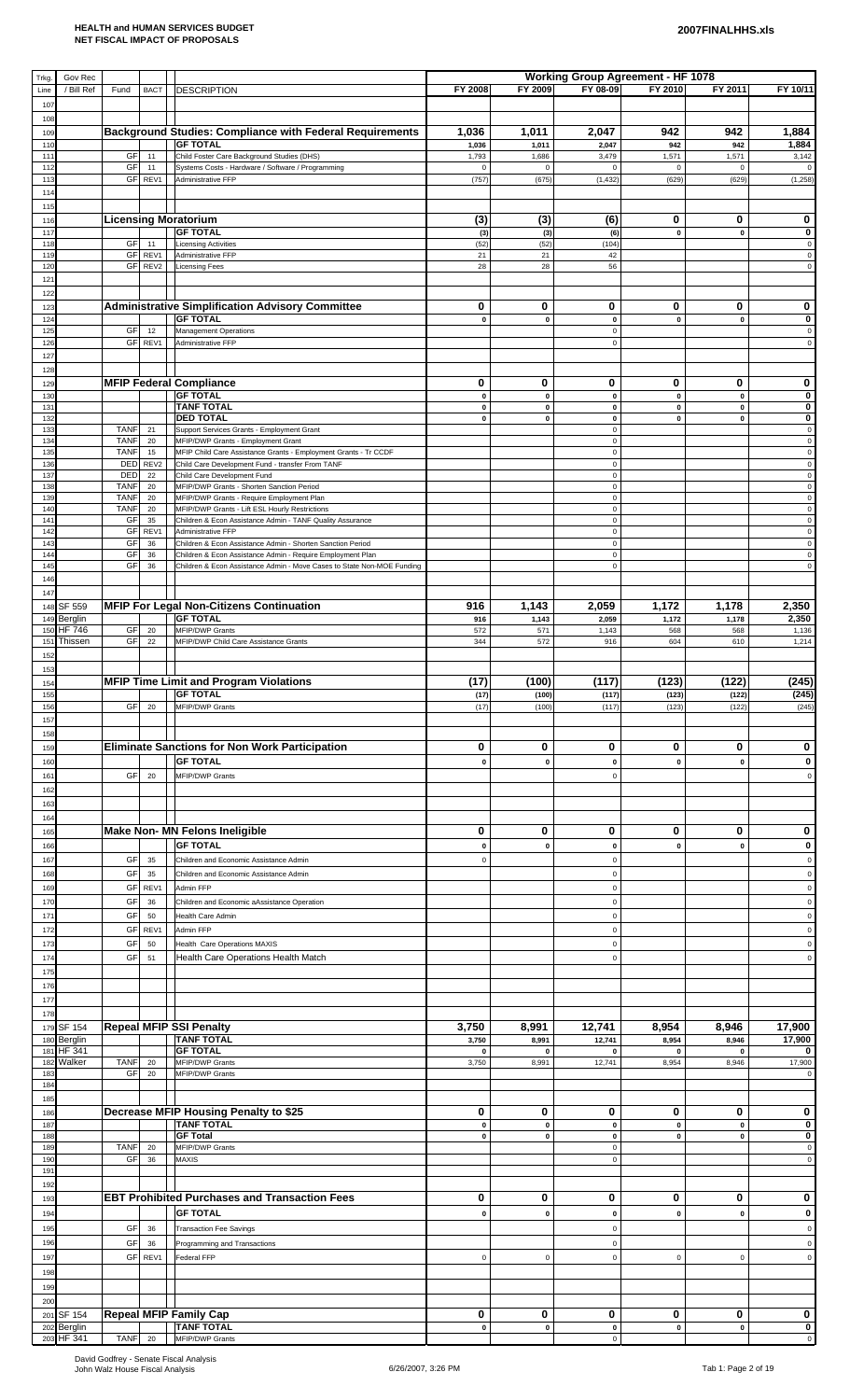| Trkg.      | Gov Rec                  |                            |                        |                                                                                 |                          |                          | <b>Working Group Agreement - HF 1078</b> |                       |                          |                      |
|------------|--------------------------|----------------------------|------------------------|---------------------------------------------------------------------------------|--------------------------|--------------------------|------------------------------------------|-----------------------|--------------------------|----------------------|
| Line       | / Bill Ref               | Fund                       | <b>BACT</b>            | <b>DESCRIPTION</b>                                                              | FY 2008                  | FY 2009                  | FY 08-09                                 | FY 2010               | FY 2011                  | FY 10/11             |
| 204        | Walker                   |                            |                        |                                                                                 |                          |                          |                                          |                       |                          |                      |
| 205        |                          |                            |                        |                                                                                 |                          |                          |                                          |                       |                          |                      |
| 206        |                          |                            |                        | SF 154/55 Eliminate MFIP 20 Hour Work Requirement for Post-Secondary            | 284                      | 568                      | 852                                      | 566                   | 566                      | 1,132                |
| 207<br>208 | Berglin<br>HF 746/605    | <b>TANF</b>                | 20                     | <b>TANF TOTAL</b><br><b>MFIP/DWP Grants</b>                                     | 284<br>284               | 568<br>568               | 852<br>852                               | 566<br>566            | 566<br>566               | 1,132<br>1,132       |
| 209        | Thissen/Walker           |                            |                        |                                                                                 |                          |                          |                                          |                       |                          |                      |
| 210        |                          |                            |                        |                                                                                 |                          |                          |                                          |                       |                          |                      |
|            | 211 HF 316               |                            |                        | <b>Refugee Direct to MFIP</b>                                                   | 28                       | 76                       | 104                                      | 77                    | 79                       | 156                  |
| 212        | Thao                     |                            |                        | <b>TANF TOTAL</b>                                                               | 28                       | 76                       | 104                                      | 77                    | 79                       | 156                  |
| 213        |                          | <b>TANF</b>                | 20                     | MFIP/DWP Grants                                                                 | 28                       | 76                       | 104                                      | 77                    | 79                       | 156                  |
| 214        |                          |                            |                        |                                                                                 |                          |                          |                                          |                       |                          |                      |
| 215        | 216 SF 154               |                            |                        | Add Two Participant Groups to MFIP Hard to Employ Category                      | 0                        | 0                        | 0                                        | 0                     | 0                        | 0                    |
| 217        | Berglin                  |                            |                        | <b>GF TOTAL</b>                                                                 | 0                        | $\pmb{0}$                | $\pmb{0}$                                | $\pmb{0}$             | $\pmb{\mathsf{o}}$       | 0                    |
| 218        | HF 341                   |                            |                        | <b>TANF TOTAL</b>                                                               | $\pmb{0}$                | 0                        | 0                                        | $\pmb{0}$             | $\pmb{0}$                | 0                    |
| 219        | Walker                   | <b>GF</b>                  | 20                     | <b>MFIP/DWP Grants</b>                                                          |                          |                          | $\mathbf 0$                              |                       |                          | 0                    |
| 220        |                          | <b>TANF</b><br><b>GF</b>   | 20<br>36               | <b>MFIP/DWP Grants</b>                                                          |                          |                          | $\mathbf 0$<br>$\mathsf 0$               |                       |                          | $\mathsf 0$<br>0     |
| 221<br>222 |                          |                            |                        | MAXIS                                                                           |                          |                          |                                          |                       |                          |                      |
| 223        |                          |                            |                        |                                                                                 |                          |                          |                                          |                       |                          |                      |
|            | 224 SF 154               |                            |                        | Eliminate MFIP Work Hours for Employed Hardship Extensions                      | 0                        | 0                        | 0                                        | 0                     | 0                        | 0                    |
| 225        | Berglin                  |                            |                        | <b>GF TOTAL</b>                                                                 | $\pmb{0}$                | $\pmb{0}$                | $\pmb{0}$                                | $\pmb{0}$             | $\pmb{0}$                | 0                    |
| 226        | HF 341                   |                            |                        | <b>TANF TOTAL</b>                                                               | 0                        | $\mathbf 0$              | 0                                        | $\mathbf 0$           | 0                        | 0                    |
| 227<br>228 | Walker                   | GF<br>GF                   | 20<br>22               | MFIP/DWP Grants<br>MFIP Child Care/TY                                           |                          |                          | $\mathbf 0$                              |                       |                          | 0                    |
| 229        |                          | <b>TANF</b>                | 20                     | <b>MFIP/DWP Grants</b>                                                          |                          |                          | $\mathbf 0$                              |                       |                          | 0                    |
| 230        |                          | <b>TANF</b>                | 15                     | MFIP Child Care/TY                                                              |                          |                          | $\mathsf 0$                              |                       |                          | 0                    |
| 231        |                          | GF                         | 36                     | <b>MAXIS</b>                                                                    |                          |                          | $\mathbf 0$                              |                       |                          | $\mathbf 0$          |
| 232<br>233 |                          |                            |                        |                                                                                 |                          |                          |                                          |                       |                          |                      |
|            | 234 HF 605               |                            |                        | Increase MFIP Exit Level to 140%                                                | 0                        | 0                        | 0                                        | 0                     | 0                        | 0                    |
| 235        | Walker                   |                            |                        | <b>TANF TOTAL</b>                                                               | 0                        | $\pmb{0}$                | $\pmb{0}$                                | $\pmb{0}$             | $\mathbf 0$              | 0                    |
| 236        |                          | <b>TANF</b>                | 20                     | MFIP/DWP Grants                                                                 |                          |                          | $\mathbf 0$                              |                       |                          | $\mathbf 0$          |
| 237        |                          | <b>TANF</b>                | 15                     | MFIP Child Care/TY                                                              |                          |                          | $\mathbf 0$                              |                       |                          | $\mathbf 0$          |
| 238        |                          |                            |                        |                                                                                 |                          |                          |                                          |                       |                          |                      |
| 239        | SF 559                   |                            |                        | Exclude Value of One Licensed Vehicle Up to \$15,000 for MFIP                   | 80                       | 596                      | 676                                      | 815                   | 819                      | 1,634                |
| 240<br>241 | Berglin                  |                            |                        | <b>TANF TOTAL</b>                                                               | 80                       | 596                      | 676                                      | 815                   | 819                      | 1,634                |
| 242        | HF 746/60                | <b>TANF</b>                | 20                     | <b>MFIP/DWP Grants</b>                                                          | 51                       | 306                      | 357                                      | 408                   | 408                      | 816                  |
| 243        | Thissen/Wa               | <b>TANF</b>                | 15                     | MFIP Child Care/TY                                                              | 29                       | 290                      | 319                                      | 407                   | 411                      | 818                  |
| 244        |                          |                            |                        |                                                                                 |                          |                          |                                          |                       |                          |                      |
| 245        |                          |                            |                        |                                                                                 |                          |                          |                                          |                       |                          |                      |
|            | 246 SF 559               |                            |                        | MFIP/DWP Work Participation Bonus - \$75 for 24 months eff. F                   | 0                        | 327                      | 327                                      | 3,452                 | 6,892                    | 10,344               |
| 247<br>248 | <b>Berglin</b>           | GF                         | 20                     | <b>GF TOTAL</b><br><b>MFIP/DWP Grants</b>                                       | $\pmb{0}$<br>$\pmb{0}$   | 327<br>327               | 327<br>327                               | 3,452<br>3,452        | 6,892<br>6,892           | 10,344<br>10,344     |
| 249        |                          | GF                         | 36                     | MAXIS                                                                           | $\pmb{0}$                |                          | $\mathbf 0$                              | $\mathbf 0$           | $\mathbf 0$              | $\mathbf 0$          |
| 250        |                          |                            |                        |                                                                                 |                          |                          |                                          |                       |                          |                      |
| 251        |                          |                            |                        |                                                                                 |                          |                          |                                          |                       |                          |                      |
|            | 252 SF 559               |                            |                        | Establish Family Stabilization Services - Sanction Policy Chan                  | 69                       | 167                      | 236                                      | 167                   | 167                      | 334                  |
| 253        | <b>Berglin</b>           |                            |                        | <b>GF TOTAL</b>                                                                 | 69                       | 167                      | 236                                      | 167                   | 167                      | 334                  |
| 254<br>255 | HF 746/605<br>Thissen/Wa | GF                         | 20                     | <b>TANF TOTAL</b><br>MFIP/DWP Grants                                            | $\pmb{0}$<br>69          | $\pmb{0}$<br>167         | $\mathbf{0}$<br>236                      | $\pmb{0}$<br>167      | $\mathbf 0$<br>167       | $\bf{0}$<br>334      |
| 256        |                          | GF                         | 36                     | <b>Systems Costs</b>                                                            | $\mathsf 0$              | 0                        | $\mathbf 0$                              | $\mathbf 0$           | $\Omega$                 | $\mathbf 0$          |
| 257        |                          | <b>TANF</b>                | 20                     | <b>MFIP/DWP Grants</b>                                                          |                          |                          | $\mathbf 0$                              |                       |                          | $\mathsf 0$          |
| 258        |                          |                            |                        |                                                                                 |                          |                          |                                          |                       |                          |                      |
| 259        |                          |                            |                        |                                                                                 |                          |                          |                                          |                       |                          |                      |
| 260        | SF 559                   |                            |                        | Finance General Fund Provisions in SF 559 - TANF Refinancing                    | 0                        | 0                        | 0                                        | 0                     | 0                        | 0                    |
| 261<br>262 | Berglin                  |                            |                        | <b>GF TOTAL</b><br><b>TANF TOTAL</b>                                            | (69)<br>69               | (603)<br>603             | (672)<br>672                             | (2, 360)<br>2,360     | (4, 277)<br>4,277        | (6, 637)<br>6,637    |
| 263        |                          |                            |                        | <b>DED TOTAL</b>                                                                | $\pmb{0}$                | $\pmb{0}$                | 0                                        | 0                     | 0                        | 0                    |
| 264        |                          | GF                         | 22                     | Refinance TANF/GF                                                               | (69)                     | (603)                    | (672)                                    | (2, 360)              | (4, 277)                 | (6, 637)             |
| 265        |                          | <b>TANF</b>                | 15                     | Refinance TANF/GF                                                               | 69                       | 603                      | 672                                      | 2,360                 | 4,277                    | 6,637                |
| 266<br>267 |                          | DED<br>DED                 | REV <sub>2</sub><br>22 | Child Care Development Fund - transfer From TANF<br>Child Care Development Fund | (69)<br>69               | (603)<br>603             | (672)<br>672                             | (2, 360)<br>2,360     | (4, 277)<br>4,277        | (6, 637)<br>6,637    |
| 268        |                          |                            |                        |                                                                                 |                          |                          |                                          |                       |                          |                      |
| 269        |                          |                            |                        |                                                                                 |                          |                          |                                          |                       |                          |                      |
|            | 270 SF 559               |                            |                        | <b>Work Participation TANF MOE Change</b>                                       | 0                        | 0                        | 0                                        | 0                     | 0                        | 0                    |
| 271        | Berglin                  |                            |                        | <b>GF TOTAL</b>                                                                 | $\pmb{0}$                | $\pmb{0}$                | $\pmb{0}$                                | (8, 835)              | (11, 780)                | (20, 615)            |
| 272        |                          |                            |                        | <b>TANF TOTAL</b>                                                               | 0                        | 0                        | $\mathbf 0$                              | 8,835                 | 11,780                   | 20,615               |
| 273<br>274 |                          | <b>GF</b>                  | 20                     | <b>DED TOTAL</b><br>MFIP/DWP Grants                                             | $\pmb{0}$<br>$\mathbf 0$ | $\pmb{0}$<br>$\mathbf 0$ | $\pmb{0}$<br>0                           | $\pmb{0}$<br>(8, 835) | $\mathbf 0$<br>(11, 780) | 0<br>(20, 615)       |
| 275        |                          | <b>TANF</b>                | 20                     | <b>MFIP/DWP Grants</b>                                                          | $\mathsf 0$              | $\mathsf 0$              | 0                                        | 8,835                 | 11,780                   | 20,615               |
| 276        |                          |                            |                        |                                                                                 |                          |                          |                                          |                       |                          |                      |
| 277        |                          |                            |                        |                                                                                 |                          |                          |                                          |                       |                          |                      |
| 278        | SF 559                   |                            |                        | <b>MFIP Work Support Grants for Counties</b>                                    | 4,359                    | (1, 136)                 | 3,223                                    | (1, 126)              | (1, 112)                 | (2, 238)             |
| 279        | Berglin                  |                            |                        | <b>TANF TOTAL</b>                                                               | 4,359                    | (1, 136)                 | 3,223                                    | (1, 126)              | (1, 112)                 | (2, 238)             |
| 280        |                          | <b>TANF</b><br><b>TANF</b> | 21                     | Support Services Grants - Supported Work Grants                                 | 5,468                    | 7,291                    | 12,759                                   | 7,291                 | 7,291                    | 14,582               |
| 281        |                          | <b>TANF</b>                | 21<br>20               | <b>GOVERNORS VETO</b><br>MFIP / DWP Grants                                      | (1,796)                  | (7, 291)<br>(2, 395)     | (7, 291)<br>(4, 191)                     | (7, 291)<br>(2, 394)  | (7, 291)<br>(2, 394)     | (14, 582)<br>(4,788) |
| 282        |                          | <b>TANF</b>                | 15                     | MFIP/TY Child Care                                                              | 687                      | 1,259                    | 1,946                                    | 1,268                 | 1,282                    | 2,550                |
| 283        |                          |                            |                        |                                                                                 |                          |                          |                                          |                       |                          |                      |
| 284        |                          |                            |                        |                                                                                 |                          |                          |                                          |                       |                          |                      |
|            | 285 HF 2111              |                            |                        | <b>Workforce U Program</b>                                                      | 100                      | 750                      | 850                                      | 750                   | 0                        | 750                  |
| 286<br>287 | Hosch                    | GF                         | 21                     | <b>TANF TOTAL</b><br>Support Services Grants - Stearns Benton County            | 100                      | 750                      | 850                                      | 750                   | $\mathbf 0$              | 750                  |
| 288        |                          | <b>TANF</b>                | 21                     | Support Services Grants - Stearns Benton County                                 | 100                      | 750                      | 850                                      | 750                   | 0                        | 750                  |
| 289        |                          |                            |                        |                                                                                 |                          |                          |                                          |                       |                          |                      |
| 290        |                          |                            |                        |                                                                                 |                          |                          |                                          |                       |                          |                      |
| 291        | SF 559                   |                            |                        | Office of Higher Education - Work Study Program                                 | 0                        | 0                        | 0                                        | 0                     | 0                        | 0                    |
| 292        | Berglin                  |                            |                        | <b>TANF TOTAL</b>                                                               | $\pmb{0}$                | $\pmb{0}$                | $\pmb{0}$                                | $\pmb{0}$             | $\pmb{\mathsf{o}}$       | 0                    |
| 293        | HF605                    | <b>TANF</b>                | 21                     | Support Services Grants - Work Study Grants                                     | 750                      | 750                      | 1,500                                    | 750                   | 750                      | 1,500                |
| 294        | Walker                   | <b>TANF</b>                | 21                     | <b>GOVERNOR'S VETO</b>                                                          | (750)                    | (750)                    | (1,500)                                  | (750)                 | (750)                    | (1,500)              |
| 295        |                          |                            |                        |                                                                                 |                          |                          |                                          |                       |                          |                      |
| 296<br>297 | SF 559<br><b>Berglin</b> |                            |                        | <b>Integrated Service Projects for MFIP Families</b><br><b>TANF TOTAL</b>       | 2,500<br>2,500           | 2,500<br>2,500           | 5,000<br>5,000                           | 2,500<br>2,500        | 2,500<br>2,500           | 5,000<br>5,000       |
| 298        |                          | <b>TANF</b>                | 21                     | <b>Support Services Grants</b>                                                  | 2,500                    | 2,500                    | 5,000                                    | 2,500                 | 2,500                    | 5,000                |
| 299        |                          |                            |                        |                                                                                 |                          |                          |                                          |                       |                          |                      |
| 300        |                          |                            |                        |                                                                                 |                          |                          |                                          |                       |                          |                      |
| 301        | SF 559                   |                            |                        | <b>Increase MFIP Consolidated Support Service Grants</b>                        | 1,979                    | 1,979                    | 3,958                                    | 0                     | 0                        | 0                    |
|            | 302 Berglin              |                            |                        | TANF TOTAL                                                                      | 1,979                    | 1,979                    | 3,958                                    | 0                     | 0                        | 0                    |
| 303        |                          | <b>TANF</b>                | 21                     | <b>Support Services Grants</b>                                                  | 1,979                    | 1,979                    | 3,958                                    |                       |                          | $\mathsf 0$          |
| 304        |                          |                            |                        |                                                                                 |                          |                          |                                          |                       |                          |                      |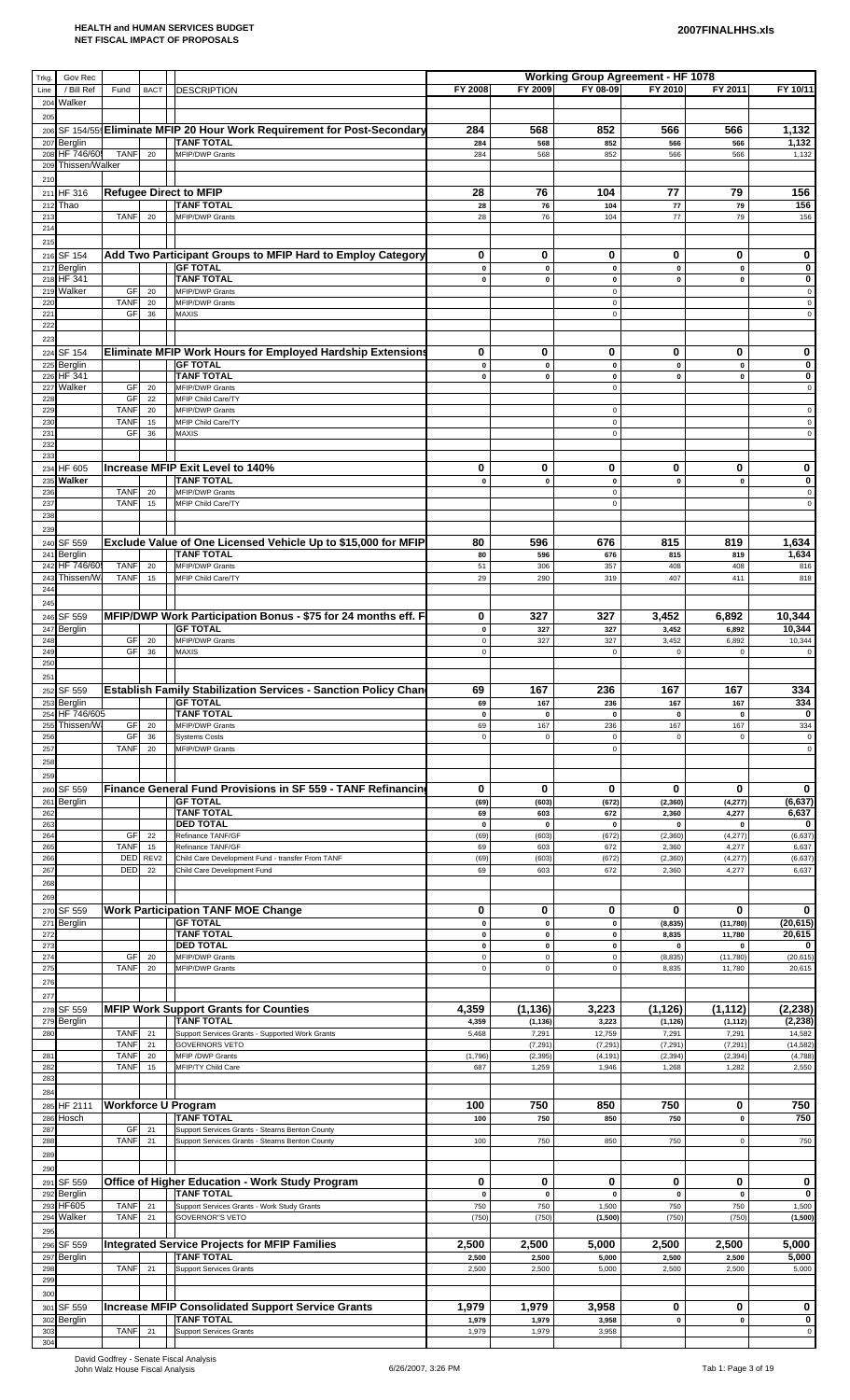| Trkg.                  | Gov Rec                  |                          |             |                                                                                                                                       |                            |                            | <b>Working Group Agreement - HF 1078</b> |                            |                            |                            |
|------------------------|--------------------------|--------------------------|-------------|---------------------------------------------------------------------------------------------------------------------------------------|----------------------------|----------------------------|------------------------------------------|----------------------------|----------------------------|----------------------------|
| Line                   | / Bill Ref               | Fund                     | <b>BACT</b> | <b>DESCRIPTION</b>                                                                                                                    | FY 2008                    | FY 2009                    | FY 08-09                                 | FY 2010                    | FY 2011                    | FY 10/11                   |
| 305<br>306             |                          |                          |             | <b>Child Care Assistance Program</b>                                                                                                  | 500                        | 500                        | 1,000                                    | 0                          | 0                          | 0                          |
| 30 <sup>°</sup>        |                          |                          |             | <b>GF TOTAL</b>                                                                                                                       | 500                        | 500                        | 1,000                                    | $\pmb{0}$                  | $\pmb{0}$                  | $\bf{0}$                   |
| 308<br>309             |                          | GF                       | 22          | <b>TANF TOTAL</b><br>MFIP Child Care Assistance Grants - Limit Retro Eligibility to 6 Months                                          | 0                          | $\pmb{0}$                  | 0<br>$\mathsf 0$                         | $\mathbf 0$                | 0                          | 0<br>$\mathsf 0$           |
| 31(<br>31              |                          | GF<br><b>TANF</b>        | 22<br>15    | MFIP Child Care Assistance Grants - Adjust Entry Level to 250% FPG<br>MFIP Child Care - Adjust Entry Level to 250% - transfer to CCDF |                            |                            | $\mathbf 0$<br>$\mathbf 0$               |                            |                            | 0<br>$\mathbf 0$           |
| 312                    |                          | GF                       | 22          | MFIP Child Care Assistance Grants - Incentives for Providers                                                                          | 350                        | 350                        | 700                                      |                            |                            | $\mathsf 0$                |
| 313<br>31 <sub>6</sub> |                          | <b>TANF</b><br>GF        | 15<br>23    | MFIP Child Care Assistance Grants - Incentives for Providers<br>BSF Child Care Assistance Grants - Incentives for Providers           | 150                        | 150                        | $\mathbf 0$<br>300                       |                            |                            | $\mathsf 0$<br>$\mathsf 0$ |
| 315<br>316             |                          | GF<br>GF                 | 35<br>REV1  | Children & Economic Assistance Admin - Incentives for Providers<br>Administrative FFP                                                 |                            |                            | $\mathsf 0$<br>$\mathsf 0$               |                            |                            | $\mathbf 0$<br>$\mathbf 0$ |
| 317                    |                          |                          |             |                                                                                                                                       |                            |                            |                                          |                            |                            |                            |
| 318                    |                          |                          |             |                                                                                                                                       | $\bf{0}$                   | 0                          | 0                                        | 0                          | 0                          | 0                          |
| 320                    | 319 HF 659<br>Slawik     |                          |             | <b>Child Care Licensing</b><br><b>GF TOTAL</b>                                                                                        | $\pmb{0}$                  | $\mathbf 0$                | $\pmb{0}$                                | $\mathbf 0$                | $\mathbf{0}$               | $\pmb{0}$                  |
| 32 <sup>°</sup><br>322 |                          | <b>GF</b><br>GF          | 11<br>35    | Legal and Regulatory - Background Studies<br>Children and Economic Assistance Admin - 2.5 FTEs                                        |                            |                            | $\mathsf 0$<br>$\mathsf 0$               |                            |                            | $\mathbf 0$<br>$\mathsf 0$ |
| 32                     |                          | GF                       | REV1        | Administrative FFP                                                                                                                    |                            |                            | $\mathsf 0$                              |                            |                            | $\mathsf 0$                |
| 324<br>325             |                          |                          |             |                                                                                                                                       |                            |                            |                                          |                            |                            |                            |
| 326                    |                          |                          |             | <b>Modify Absent Day Policy</b>                                                                                                       | 0                          | 99                         | 99                                       | 203                        | 220                        | 423                        |
| 327<br>328             |                          |                          |             | <b>GF TOTAL</b><br><b>TANF TOTAL</b>                                                                                                  | $\pmb{0}$<br>$\pmb{0}$     | 43<br>56                   | 43<br>56                                 | 92<br>111                  | 99<br>121                  | 191<br>232                 |
| 329                    |                          | GF                       | 22          | MFIP/TY Child Care                                                                                                                    |                            | $\pmb{0}$                  | $\mathsf 0$                              | $\mathsf 0$                | $\mathbf 0$                | $\mathbf 0$                |
| 33<br>331              |                          | <b>TANF</b><br><b>GF</b> | 15<br>23    | MFIP/TY Child Care<br>Basic Sliding Fee Child Care                                                                                    |                            | 56<br>43                   | 56<br>43                                 | 111<br>92                  | 121<br>99                  | 232<br>191                 |
| 332                    |                          |                          |             |                                                                                                                                       |                            |                            |                                          |                            |                            |                            |
| 333<br>334             | <b>HF 920</b>            |                          |             | <b>Restore Half Day Rates</b>                                                                                                         | 0                          | 0                          | 0                                        | 0                          | 0                          | 0                          |
| 335                    | Slawik                   |                          |             | <b>GF TOTAL</b>                                                                                                                       | $\pmb{0}$                  | $\pmb{0}$                  | $\pmb{0}$                                | $\pmb{0}$                  | $\pmb{0}$                  | 0                          |
| 33<br>337              |                          | GF<br>GF                 | 22<br>23    | MFIP/TY Child Care<br>Basic Sliding Fee Child Care                                                                                    | $\mathsf 0$<br>$\mathbf 0$ | $\mathsf 0$<br>$\mathsf 0$ | $\mathbf 0$<br>$\mathbf 0$               | $\mathsf 0$<br>$\mathsf 0$ | $\mathbf 0$<br>$\mathbf 0$ | 0<br>$\mathsf 0$           |
| 338                    |                          |                          |             |                                                                                                                                       |                            |                            |                                          |                            |                            |                            |
| 339<br>340             | <b>HF 920</b>            |                          |             | <b>Reduce Child Care Co-payments</b>                                                                                                  | 2,346                      | 3,212                      | 5,558                                    | 3,189                      | 3,157                      | 6,346                      |
| 341                    | Slawik                   |                          |             | <b>GF TOTAL</b>                                                                                                                       | 1,744                      | 2,417                      | 4,161                                    | 2,391                      | 2,355                      | 4,746                      |
| 342<br>34              |                          | <b>TANF</b>              | 15          | <b>TANF TOTAL</b><br>MFIP/TY Child Care - Transfer to CCDBG                                                                           | 602<br>$\mathbf 0$         | 795<br>$\pmb{0}$           | 1,397<br>$\mathbf 0$                     | 798<br>$\mathsf 0$         | 802<br>$\mathbf 0$         | 1,600                      |
| 344<br>345             |                          | <b>TANF</b><br>GF        | 15<br>22    | MFIP/TY Child Care<br>MFIP/TY Child Care                                                                                              | 602<br>$\mathbf 0$         | 795<br>$\mathsf 0$         | 1,397<br>$\mathbf 0$                     | 798<br>$\mathsf 0$         | 802<br>$\mathsf 0$         | 1,600<br>$\mathbf 0$       |
| 346                    |                          | <b>TANF</b>              | 15          | Basic Sliding Fee Child Care - Transfer to CCDBG                                                                                      | $\mathbf 0$                | $\mathsf 0$                | $\mathsf 0$                              | $\mathsf 0$                | $\mathbf 0$                | $\mathbf 0$                |
| 347<br>348             |                          | <b>TANF</b><br>GF        | 15<br>23    | <b>Basic Sliding Fee</b><br>Basic Sliding Fee Child Care                                                                              | $\mathbf 0$<br>1,744       | $\mathsf 0$<br>2,417       | $\mathbf 0$<br>4,161                     | $\mathsf 0$<br>2,391       | $\pmb{0}$<br>2,355         | 0<br>4,746                 |
| 349                    |                          |                          |             |                                                                                                                                       |                            |                            |                                          |                            |                            |                            |
| 350                    | <b>HF 920</b>            |                          |             | Increase Child Care Providers Reimbursement                                                                                           | 0                          | 0                          | 0                                        | 0                          | 0                          |                            |
| 351                    | 352 Slawik               |                          |             | <b>GF TOTAL</b>                                                                                                                       | $\pmb{0}$                  | $\pmb{0}$                  | $\pmb{0}$                                | $\pmb{0}$                  | $\pmb{0}$                  |                            |
| 353<br>354             |                          | <b>TANF</b>              | 15          | <b>TANF TOTAL</b><br>MFIP/TY Child Care - Transfer to CCDBG                                                                           | 0                          | 0                          | 0<br>$\mathsf 0$                         | 0                          | 0                          |                            |
| 355                    |                          | <b>TANF</b>              | 15          | MFIP/TY Child Care                                                                                                                    |                            |                            |                                          |                            |                            |                            |
| 356<br>35              |                          | <b>TANF</b><br>GF        | 15<br>23    | Basic Sliding Fee Child Care<br>Basic Sliding Fee Child Care                                                                          |                            |                            | $\mathbf 0$<br>$\mathbf 0$               |                            |                            |                            |
| 358                    |                          | GF                       | 36          | Programming Costs for Child Care Changes                                                                                              |                            |                            | $\mathbf 0$                              |                            |                            |                            |
| 359<br>360             |                          |                          |             |                                                                                                                                       |                            |                            |                                          |                            |                            |                            |
| 361                    | <b>HF 920</b>            |                          |             | <b>Basic Sliding Fee - Waiting List</b>                                                                                               | 0                          | 0                          | 0                                        | 0                          | 0                          | 0                          |
| 362<br>363             | Slawik                   |                          |             | <b>GF TOTAL</b><br><b>TANF TOTAL</b>                                                                                                  | 0<br>0                     | $\mathbf 0$<br>$\pmb{0}$   | $\pmb{0}$<br>$\mathbf{0}$                | $\pmb{0}$<br>$\pmb{0}$     | $\mathbf 0$<br>$\pmb{0}$   | 0<br>0                     |
| 36 <sub>4</sub><br>365 |                          | <b>TANF</b><br>GF        | 15<br>23    | Basic Sliding Fee Child Care<br>Basic Sliding Fee Child Care                                                                          | $\mathsf 0$                | $\mathsf 0$                | $\mathbf 0$<br>$\mathbf 0$               | $\mathsf 0$                | $\mathbf 0$<br>$\mathbf 0$ | $\mathsf 0$<br>$\mathsf 0$ |
| 366                    |                          |                          |             |                                                                                                                                       |                            |                            |                                          |                            |                            |                            |
| 367                    |                          |                          |             |                                                                                                                                       |                            |                            |                                          |                            |                            |                            |
| 368<br>369             | <b>Berglin</b>           |                          |             | Eliminate At-Home- Infant Care Program<br><b>GF TOTAL</b>                                                                             | (225)<br>(225)             | (230)<br>(230)             | (455)<br>(455)                           | (230)<br>(230)             | (230)<br>(230)             | (460)<br>(460)             |
| 370<br>37              |                          | GF<br>GF                 | 23<br>35    | BSF Program - 3% BSF Appropriation<br>Children and Economic Assistance Admin                                                          | (195)<br>(50)              | (200)<br>(50)              | (395)<br>(100)                           | (200)<br>(50)              | (200)<br>(50)              | (400)<br>(100)             |
| 372                    |                          | <b>GF</b>                | REV1        | Administrative FFP                                                                                                                    | 20                         | 20                         | 40                                       | 20                         | 20                         | 40                         |
| 373<br>374             |                          |                          |             |                                                                                                                                       |                            |                            |                                          |                            |                            |                            |
| 375                    | HF 1089                  |                          |             | Pre-Kindergarten Exploratory Program - Language in HF 2245                                                                            | 2,000                      | 4,000                      | 6,000                                    | 0                          | 0                          | 0                          |
| 376<br>377             | SF944                    | GF                       | 24          | <b>GF TOTAL</b><br>Child Care Development Grants                                                                                      | 2,000<br>2,000             | 4,000<br>4,000             | 6,000<br>6,000                           | $\mathbf 0$<br>$\mathsf 0$ | $\pmb{0}$<br>0             | 0<br>$\mathbf 0$           |
| 378                    |                          |                          |             |                                                                                                                                       |                            |                            |                                          |                            |                            |                            |
| 379                    |                          |                          |             |                                                                                                                                       |                            |                            |                                          |                            |                            |                            |
| 380<br>38 <sup>°</sup> | HF 1089<br>Peterson      |                          |             | <b>Child Care Service Grants</b><br><b>GF TOTAL</b>                                                                                   | 250<br>250                 | 250<br>250                 | 500<br>500                               | 0<br>$\pmb{0}$             | 0<br>$\mathbf 0$           | 0<br>0                     |
| 382                    | SF944                    | GF                       | 24          | Child Care Development Grants                                                                                                         | 250                        | 250                        | 500                                      | $\mathsf 0$                | $\mathbf 0$                | $\mathbf 0$                |
| 38<br>384              | Erickson-Ropes           |                          |             |                                                                                                                                       |                            |                            |                                          |                            |                            |                            |
| 385                    | HF 1089                  |                          |             | Early Childhood Professional Development System                                                                                       | 250                        | 250                        | 500                                      | 0                          | 0                          | 0                          |
| 386<br>387             | Peterson<br><b>SF944</b> | GF                       | 24          | <b>GF TOTAL</b><br>Child Care Development Grants                                                                                      | 250<br>250                 | 250<br>250                 | 500<br>500                               | $\mathbf 0$<br>$\mathsf 0$ | $\pmb{0}$<br>$\mathbf 0$   | 0<br>$\mathbf 0$           |
| 388                    | Erickson-Ropes           |                          |             |                                                                                                                                       |                            |                            |                                          |                            |                            |                            |
| 389                    |                          |                          |             | Family, Friend and Neighbor Grant Program                                                                                             | 375                        | 375                        | 750                                      | 0                          | 0                          | 0                          |
| 390<br>39 <sup>°</sup> |                          |                          |             | <b>GF TOTAL</b>                                                                                                                       | 375                        | 375                        | 750                                      | $\pmb{0}$                  | $\mathbf 0$                | 0                          |
| 39<br>39               |                          | GF                       | 24          | Child Care Development Grants                                                                                                         | 375                        | 375                        | 750                                      | $\mathsf 0$                | $\Omega$                   | $\mathbf 0$                |
| 394                    |                          |                          |             |                                                                                                                                       |                            |                            |                                          |                            |                            |                            |
| 395                    | SF 1863                  |                          |             | Hennepin and Ramsey Cty Lics Family Child Care Provider Co                                                                            | 0                          | 0                          | 0                                        | 0                          | 0                          | 0                          |
| 396                    | Clark<br>397 HF 2033     | GF                       | 24          | <b>GF TOTAL</b><br>Child Care Development Grants                                                                                      | 0                          | $\mathbf 0$                | $\pmb{0}$<br>$\mathbf 0$                 | $\mathbf 0$<br>$\mathbf 0$ | $\mathbf 0$<br>$\Omega$    | 0<br>$\mathbf 0$           |
| 398                    | Slawik                   |                          |             |                                                                                                                                       |                            |                            |                                          |                            |                            |                            |
| 399<br>40C             | SF864                    |                          |             | <b>County Child Support Federal Funding Loss</b>                                                                                      | 7,333                      | 0                          | 7,333                                    | 0                          | 0                          | 0                          |
| 40 <sup>°</sup>        | Sheran                   |                          |             | <b>GF TOTAL</b>                                                                                                                       | 7,333                      | $\pmb{0}$                  | 7,333                                    | $\pmb{0}$                  | $\mathbf 0$                | 0                          |
| 402                    | HF1023<br>403 Slawik     |                          |             | GF 25   Child Support Enforcement Grants                                                                                              | 7,333                      | $\Omega$                   | 7,333                                    | $\Omega$                   | $\Omega$                   |                            |
| 404                    |                          |                          |             |                                                                                                                                       |                            |                            |                                          |                            |                            |                            |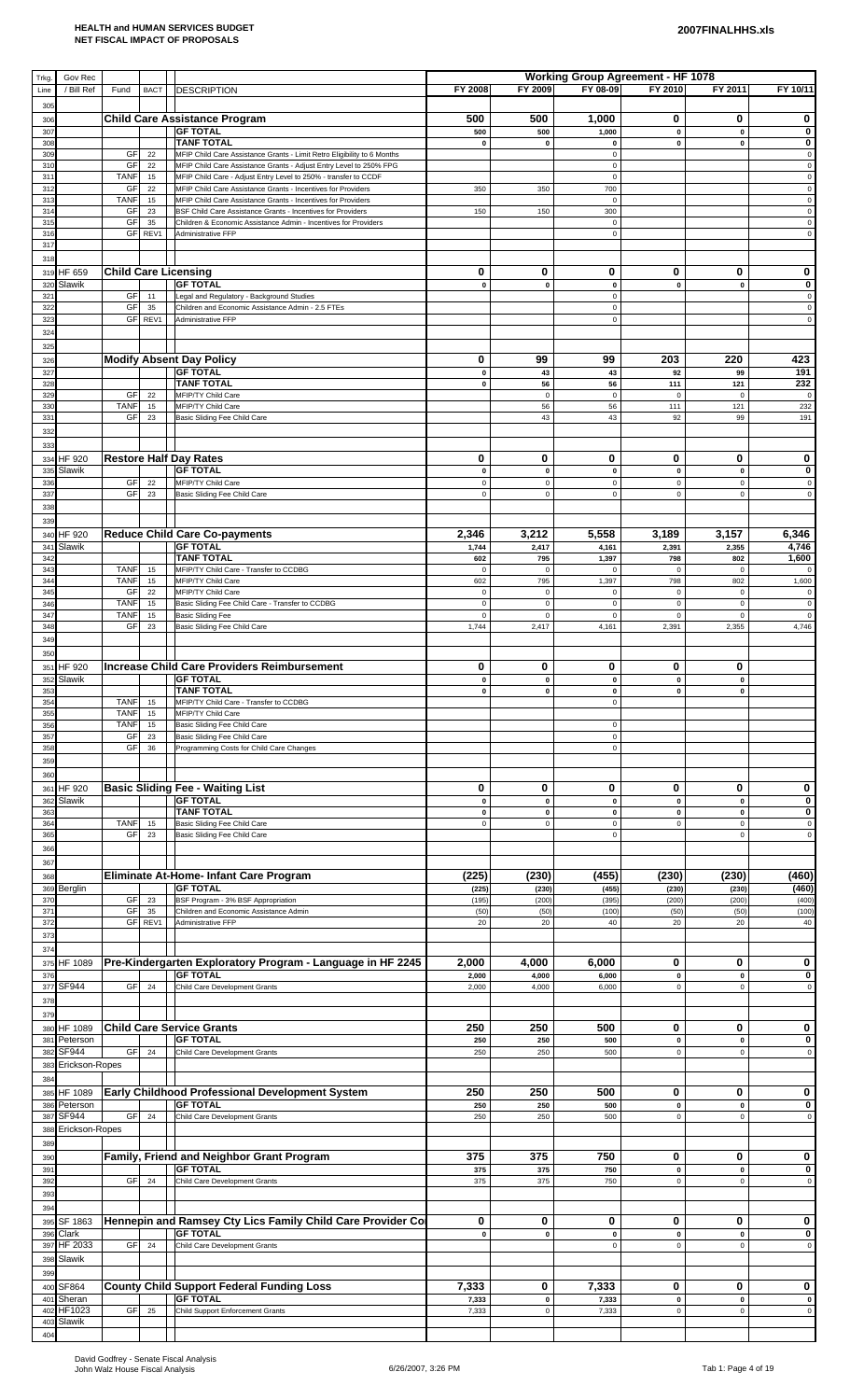| Trkg.<br>Line          | Gov Rec<br>/ Bill Ref         | Fund                    | <b>BACT</b> | <b>DESCRIPTION</b>                                                                                               | FY 2008                  | FY 2009                  | <b>Working Group Agreement - HF 1078</b><br>FY 08-09 | FY 2010                           | FY 2011                    | FY 10/11                           |
|------------------------|-------------------------------|-------------------------|-------------|------------------------------------------------------------------------------------------------------------------|--------------------------|--------------------------|------------------------------------------------------|-----------------------------------|----------------------------|------------------------------------|
| 405                    |                               |                         |             | <b>Adoption Assistance and Relative Custody Assistance</b>                                                       | 1,269                    | 4,162                    | 5,431                                                | (877)                             | (877)                      | (1,754)                            |
| 406<br>407             |                               | GF                      | 26          | <b>GF TOTAL</b><br>Children's Service Grant - AA Payment Adjustment                                              | 1,269                    | 4,162                    | 5,431<br>$\mathbf 0$                                 | (877)                             | (877)                      | (1,754)<br>0                       |
| 40                     |                               | GF<br>GF                | 26          | Children's Service Grant - RCA Payment Adjustment                                                                |                          |                          | $\Omega$<br>44                                       |                                   |                            | $\mathsf 0$<br>$\mathbf 0$         |
| 40<br>410              |                               | GF                      | 26<br>35    | Children's Service Grant - Non Recurring Adopt Exp Grant<br>Children & Economic Assistance Admin                 | 22<br>421                | 22<br>373                | 794                                                  | 373                               | 373                        | 746                                |
| 41<br>41:              |                               | GF<br>GF                | REV1<br>26  | Administrative FFP<br>Children Services Grants - AA Forecast change                                              | (168)<br>2,572           | (149)<br>5,017           | (317)<br>7,589                                       | (149)                             | (149)                      | (298)<br>$\mathbf 0$               |
| 413<br>414             |                               | GF                      | 26          | Children Services Grants - RCA Forecast change                                                                   | (1, 578)                 | (1, 101)                 | (2,679)                                              | (1, 101)                          | (1, 101)                   | (2, 202)                           |
| 415                    |                               |                         |             |                                                                                                                  |                          |                          |                                                      |                                   |                            |                                    |
| 416<br>417             | SF 594<br>Lourey              |                         |             | Adoption Assistance - Age Based Criterion for Special Needs<br><b>GF TOTAL</b>                                   | 2<br>$\mathbf 2$         | 12<br>12                 | 14<br>14                                             | 15<br>15                          | 18<br>18                   | 33<br>33                           |
| 418                    | HF 638                        | GF                      | 26          | <b>Children's Services Grants</b>                                                                                | $\overline{c}$           | 12                       | 14                                                   | 15                                | 18                         | 33                                 |
| 419<br>420             | Tingelstad                    |                         |             |                                                                                                                  |                          |                          |                                                      |                                   |                            |                                    |
| 421<br>42              | SF 964<br>Sheran              |                         |             | <b>Fetal Alcohol Syndrome Programs Funding Appropriation</b><br><b>GF TOTAL</b>                                  | 0<br>0                   | 0<br>$\mathbf 0$         | 0<br>$\pmb{0}$                                       | 0<br>$\mathbf 0$                  | 0<br>$\mathbf 0$           | 0<br>0                             |
| 423                    | <b>HF286</b>                  | GF                      | 26          | <b>Children Services Grants</b>                                                                                  |                          |                          | $\mathbf 0$                                          |                                   |                            | $\mathbf 0$                        |
| 424<br>425             | Abler                         |                         |             |                                                                                                                  |                          |                          |                                                      |                                   |                            |                                    |
| 426                    |                               |                         |             | <b>Child Safety Network</b><br><b>GF TOTAL</b>                                                                   | 0                        | 0                        | 0                                                    | 0                                 | 0                          | 0                                  |
| 427<br>428             | HF1290                        | GF                      | 26          | <b>Children's Services Grants</b>                                                                                | $\pmb{0}$<br>$\mathbf 0$ | $\pmb{0}$<br>$\pmb{0}$   | $\pmb{0}$<br>$\mathsf 0$                             | $\pmb{\mathsf{o}}$<br>$\mathbf 0$ | $\pmb{0}$<br>$\mathbf 0$   | $\bf{0}$<br>$\mathsf 0$            |
| 429<br>430             | Slawik                        |                         |             |                                                                                                                  |                          |                          |                                                      |                                   |                            |                                    |
| 431                    | HF601                         | <b>Crisis Nurseries</b> |             |                                                                                                                  | 0                        | 0                        | 0                                                    | 0                                 | 0                          | 0                                  |
| 43<br>433              | Walker<br>SF 534              | GF                      | 26          | <b>GF TOTAL</b><br>Children's Services Grants                                                                    | 0                        | $\mathbf 0$              | 0<br>$\mathbf 0$                                     | $\mathbf 0$                       | $\mathbf 0$                | 0<br>$\mathbf 0$                   |
| 434                    | Latz                          |                         |             |                                                                                                                  |                          |                          |                                                      |                                   |                            |                                    |
| 435<br>436             |                               |                         |             | <b>County Case Management Federal Funding Loss</b>                                                               | 32,667                   | 0                        | 32,667                                               | 0                                 | 0                          | 0                                  |
| 437<br>438             |                               | GF                      | 27          | <b>GF TOTAL</b><br>Children and Community Services Act Grant - One Time Contingent Add On                        | 32,667<br>32,667         | $\pmb{0}$<br>$\pmb{0}$   | 32,667<br>32,667                                     | $\pmb{0}$<br>$\mathsf 0$          | $\pmb{0}$<br>$\mathbf 0$   | 0<br>$\mathsf 0$                   |
| 43<br>440              |                               |                         |             |                                                                                                                  |                          |                          |                                                      |                                   |                            |                                    |
| 44                     | HF 1524                       |                         |             | American Indian Child Welfare Project Expansion                                                                  | 0                        | 0                        | 0                                                    | 0                                 | 0                          | 0                                  |
| 442<br>44              | Sailer                        |                         |             | <b>TANF TOTAL</b><br><b>GF TOTAL</b>                                                                             | $\mathbf{0}$<br>0        | $\mathbf 0$<br>$\pmb{0}$ | $\pmb{0}$<br>0                                       | $\mathbf 0$<br>$\mathbf 0$        | $\pmb{0}$<br>$\mathbf{0}$  | 0<br>0                             |
| 444<br>445             | SF 1257                       | GF<br><b>TANF</b>       | 26<br>26    | Children and Community Services Grants - Red Lake Band<br>Children and Community Services Grants - Red Lake Band |                          |                          | $\mathsf 0$<br>0                                     |                                   |                            | $\mathsf 0$<br>$\mathsf 0$         |
| 446                    |                               | GF                      | 35          | Children and Economic Assit Administration                                                                       |                          |                          | $\mathsf 0$                                          |                                   |                            | $\mathsf 0$                        |
| 44<br>448              |                               | GF<br>GF                | 36<br>REV2  | Children and Economic Assit Operations<br>County Share                                                           |                          |                          | $\mathbf 0$<br>$\pmb{0}$                             |                                   |                            | $\mathbf 0$<br>$\mathsf 0$         |
| 449<br>450             |                               | GF                      | REV1        | Federal FFP                                                                                                      |                          |                          | $\mathbf 0$                                          |                                   |                            | $\mathsf 0$                        |
| 451                    | Skoe                          |                         |             |                                                                                                                  |                          |                          |                                                      |                                   |                            |                                    |
| 452<br>453             | HF 911                        |                         |             | <b>Self Directed Supports Options</b>                                                                            | 480                      | 423                      | 903                                                  | 477                               | 531                        | 1,008                              |
| 45 <sub>6</sub><br>455 | Thissen                       | GF                      | 29          | <b>GF TOTAL</b><br>Minnesota Supplemental Aid Grants                                                             | 480<br>$\mathbf 0$       | 423<br>$\mathbf 0$       | 903<br>$\pmb{0}$                                     | 477<br>$\mathbf 0$                | 531<br>$\mathbf 0$         | 1,008                              |
| 456<br>457             |                               | GF<br>GF                | 85<br>REV2  | Continuing Care Administrative<br>Administrative FFP                                                             | 800<br>(320)             | 705<br>(282)             | 1,505<br>(602)                                       | 795<br>(318)                      | 885<br>(354)               | 1,680<br>(672)                     |
| 458                    |                               |                         |             |                                                                                                                  |                          |                          |                                                      |                                   |                            |                                    |
| 459<br>460             |                               |                         |             | <b>Group Residential Housing Rates</b>                                                                           | 997                      | 1,748                    | 2,745                                                | 1,932                             | 1,932                      | 3,864                              |
| 46<br>462              | Pappas/Ma                     | GF                      | 30          | <b>GF TOTAL</b><br>Ramsey County                                                                                 | 997<br>84                | 1,748<br>84              | 2,745<br>168                                         | 1,932<br>84                       | 1,932<br>84                | 3,864<br>168                       |
| 463                    | Koering/Wa<br>Jaros/Werd      | GF                      | 30          | Crow Wing County                                                                                                 | 151                      | 529                      | 680                                                  | 546                               | 546                        | 1,092                              |
| 464<br>46              | Clark                         | GF<br>GF                | 30<br>30    | St. Louis County<br><b>Hennepin County</b>                                                                       | $\mathsf 0$<br>212       | $\mathbf 0$<br>258       | $\pmb{0}$<br>470                                     | $\mathbf 0$<br>258                | $\mathbf 0$<br>258         | $\mathbf 0$<br>516                 |
| 466<br>467             | Berglin/Thi<br>Gottwalt/So    | GF<br>GF                | 30<br>30    | Hennepin and Ramsey County<br>Stearns and St. Louis County                                                       | 460<br>90                | 628<br>249               | 1,088<br>339                                         | 628<br>416                        | 628<br>416                 | 1,256<br>832                       |
| 468<br>469             |                               |                         |             |                                                                                                                  |                          |                          |                                                      |                                   |                            |                                    |
| 470                    |                               |                         |             | <b>Long-Term Homeless Implementation</b>                                                                         | 2,500                    | 500                      | 3,000                                                | 0                                 | 0                          | 0                                  |
| 47<br>472              |                               | GF                      | 32          | <b>GF TOTAL</b><br>Other Children & Econ Assist Grants                                                           | 2,500<br>2,000           | 500<br>$\pmb{0}$         | 3,000<br>2,000                                       | $\pmb{0}$                         | $\mathbf 0$                | 0<br>$\mathsf 0$                   |
| 473<br>474             |                               | GF<br>GF                | 35<br>32    | Children & Econ Assist Admin - Program Infrastructure<br>Long Term Homeless Services                             | $\mathbf 0$              | $\mathbf 0$              | $\mathsf 0$<br>$\mathsf 0$                           |                                   |                            | $\mathsf 0$<br>$\mathsf 0$         |
| 47<br>476              |                               | GF<br>GF                | 32<br>74    | Runaway and Homeless Youth<br>Adult Mental Health - Transitional Housing                                         | 500                      | 500                      | 1,000<br>$\mathbf 0$                                 |                                   |                            | $\mathsf 0$<br>$\mathsf 0$         |
| 477                    |                               | GF                      | REV1        | Administrative FFP                                                                                               |                          |                          | $\mathbf 0$                                          |                                   |                            | $\mathsf 0$                        |
| 478<br>479             |                               |                         |             |                                                                                                                  |                          |                          |                                                      |                                   |                            |                                    |
| 480<br>481             | <b>SF 82</b><br>Berglin       |                         |             | <b>New Chance Program</b><br><b>TANF TOTAL</b>                                                                   | 140<br>140               | 140<br>140               | 280<br>280                                           | 140<br>140                        | 140<br>140                 | 280<br>280                         |
| 482                    | HF2317                        | <b>TANF</b>             | 26          | Other Children and Economic Assistance Grants                                                                    | 140                      | 140                      | 280                                                  | 140                               | 140                        | 280                                |
| 483<br>484             | Loeffler                      |                         |             |                                                                                                                  |                          |                          |                                                      |                                   |                            |                                    |
| 485<br>486             | SF 343<br>Moua                |                         |             | Mother's First Program - Ramsey County<br><b>GF TOTAL</b>                                                        | 450<br>300               | 450<br>300               | 900<br>600                                           | 0<br>$\mathbf{0}$                 | 0<br>$\mathbf 0$           | 0<br>0                             |
| 487                    | <b>HF383</b>                  |                         |             | <b>TANF TOTAL</b>                                                                                                | 150                      | 150                      | 300                                                  | $\pmb{0}$                         | $\pmb{0}$                  | 0                                  |
| 488<br>489             | Slawik                        | GF<br><b>TANF</b>       | 77<br>77    | Other Children and Economic Assistance Grants<br>Other Children and Economic Assistance Grants                   | 300<br>150               | 300<br>150               | 600<br>300                                           | $\mathsf 0$<br>$\mathsf 0$        | $\mathsf 0$<br>$\mathsf 0$ | $\mathsf 0$<br>$\mathsf{O}\xspace$ |
| 490<br>49              |                               |                         |             |                                                                                                                  |                          |                          |                                                      |                                   |                            |                                    |
| 492                    | SF992                         |                         |             | <b>Transitional Housing</b>                                                                                      | 750                      | 0                        | 750                                                  | 0                                 | 0                          | 0                                  |
| 493<br>49              | <b>Dibble</b><br><b>HF758</b> |                         |             | <b>GF TOTAL</b><br><b>TANF TOTAL</b>                                                                             | 750<br>$\mathbf{0}$      | $\pmb{0}$<br>$\pmb{0}$   | 750<br>$\pmb{0}$                                     | $\pmb{0}$<br>$\mathbf 0$          | $\mathbf{0}$<br>$\pmb{0}$  | $\mathbf 0$<br>0                   |
| 495<br>496             | Laine                         | GF<br><b>TANF</b>       | 32<br>32    | Other Children and Economic Assistance Grants<br>Other Children and Economic Assistance Grants                   | 750                      | $\pmb{0}$                | 750                                                  | $\mathbf 0$                       | $\mathsf 0$                | $\mathsf 0$                        |
| 49<br>498              |                               |                         |             |                                                                                                                  |                          |                          |                                                      |                                   |                            |                                    |
| 49                     |                               |                         |             | <b>Emergency Service Grants</b>                                                                                  | 600                      | 0                        | 600                                                  | 0                                 | 0                          | 0                                  |
| 50<br>50 <sup>°</sup>  |                               | GF                      | 32          | <b>GF TOTAL</b><br>Other Children and Economic Assistance Grants                                                 | 600<br>600               | $\pmb{0}$<br>$\pmb{0}$   | 600<br>600                                           | $\pmb{0}$<br>$\mathbf 0$          | $\pmb{0}$<br>$\mathsf 0$   | $\pmb{0}$<br>$\mathsf 0$           |
| 50<br>503              |                               |                         |             |                                                                                                                  |                          |                          |                                                      |                                   |                            |                                    |
|                        | 504 SF1331                    |                         |             | <b>Food Shelf Programs</b>                                                                                       | $\mathbf 0$              | 0                        | 0                                                    | 0                                 | 0                          | $\mathbf{0}$                       |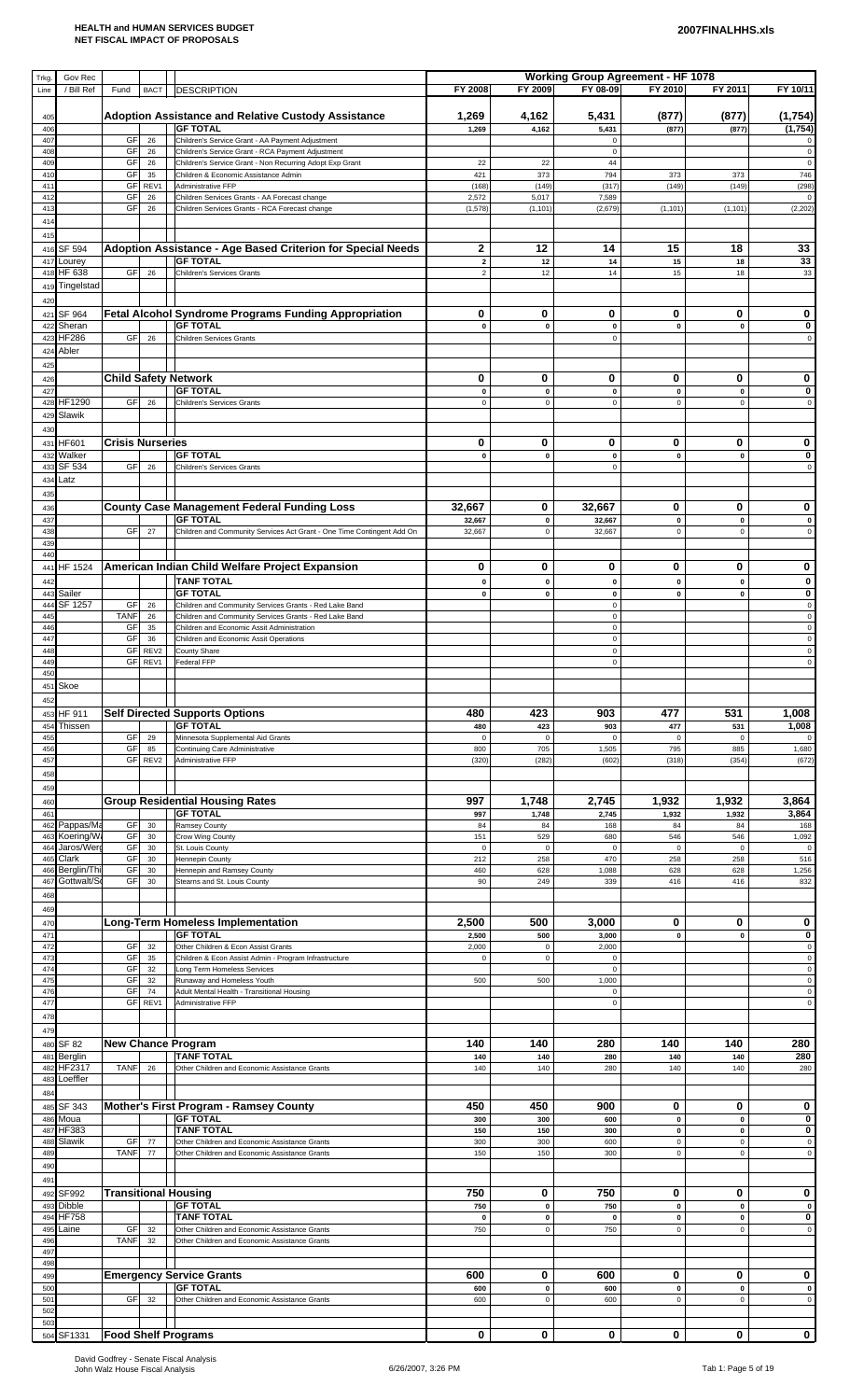| Trkg.      | Gov Rec                    |                            |                          |                                                                                               |                         |                          | <b>Working Group Agreement - HF 1078</b> |                          |                            |                            |
|------------|----------------------------|----------------------------|--------------------------|-----------------------------------------------------------------------------------------------|-------------------------|--------------------------|------------------------------------------|--------------------------|----------------------------|----------------------------|
| Line       | / Bill Ref                 | Fund                       | <b>BACT</b>              | <b>DESCRIPTION</b>                                                                            | FY 2008                 | FY 2009                  | FY 08-09                                 | FY 2010                  | FY 2011                    | FY 10/11                   |
| 505<br>506 | Moua<br>HF1233             | GF                         | 32                       | <b>GF TOTAL</b><br>Other Children and Economic Assistance Grants                              | $\mathbf 0$             | $\mathbf{0}$             | $\mathbf{0}$<br>$\mathbf 0$              | $\mathbf 0$              | $\mathbf 0$                | $\mathsf 0$                |
| 507        | Benson                     |                            |                          |                                                                                               |                         |                          |                                          |                          |                            |                            |
| 508<br>509 | SF638                      |                            |                          | <b>Community Action Grants</b>                                                                | 250                     | 250                      | 500                                      | 0                        | 0                          | 0                          |
| 510        | Olson                      |                            |                          | <b>GF TOTAL</b>                                                                               | 250                     | 250                      | 500                                      | $\mathbf{0}$             | $\mathbf{0}$               | $\pmb{0}$                  |
| 511<br>512 | <b>HF726</b><br>Tschumper  | GF                         | 32                       | <b>TANF TOTAL</b><br>Other Children and Economic Assistance Grants                            | $\mathbf 0$<br>250      | 0<br>250                 | $\pmb{0}$<br>500                         | $\pmb{0}$                | $\pmb{0}$                  | 0<br>$\mathsf 0$           |
|            |                            | <b>TANF</b>                | 32                       | <b>GOVERNOR'S VETO</b>                                                                        | (1,500)                 | (1,500)                  | (3,000)                                  | (1,500)                  | (1, 181)                   | (2,681)                    |
| 513<br>514 |                            | <b>TANF</b>                | 32                       | MFIP Car Loan and Repair Program                                                              | 1,500                   | 1,500                    | 3,000                                    | 1,500                    | 1,181                      | 2,681                      |
| 515        |                            |                            |                          |                                                                                               |                         |                          |                                          |                          |                            |                            |
| 516        |                            |                            |                          | <b>Tenant Hotline Services Program</b><br><b>GF TOTAL</b>                                     | 0                       | 0                        | 0                                        | 0                        | 0                          | 0                          |
| 517<br>518 |                            | GF                         | 32                       | Other Children and Economic Assistance Grants                                                 | $\pmb{0}$<br>50         | $\mathbf 0$<br>50        | $\mathbf{0}$<br>100                      | $\mathbf 0$<br>$\pmb{0}$ | $\pmb{0}$<br>$\mathsf 0$   | $\pmb{0}$<br>$\mathbf 0$   |
| 519        |                            | GF                         | 32                       | <b>GOVERNOR'S VETO</b>                                                                        | (50)                    | (50)                     | (100)                                    |                          |                            |                            |
| 520<br>521 | SF461                      |                            |                          | <b>Modify Food Stamp Requirements</b>                                                         | 126                     | (17)                     | 109                                      | (62)                     | (62)                       | (124)                      |
| 522        | Berglin                    |                            |                          | <b>GF TOTAL</b>                                                                               | 126                     | (17)                     | 109                                      | (62)                     | (62)                       | (124)                      |
| 523<br>524 | HF609<br>Loeffler          | GF<br>GF                   | 35<br>REV1               | Children and Family Services Administration<br>Administrative FFP                             | 87<br>(36)              | 38<br>(15)               | 125<br>(51)                              | 0<br>$\mathbf 0$         | $\mathbf 0$<br>$\mathsf 0$ | 0<br>$\pmb{0}$             |
| 525        |                            | GF                         | 36                       | Children and Family Services Operations                                                       | 75                      | (40)                     | 35                                       | (62)                     | (62)                       | (124)                      |
| 526<br>527 |                            |                            |                          |                                                                                               |                         |                          |                                          |                          |                            |                            |
| 528        |                            |                            |                          | Immigration Status Validation at Recertification                                              | 0                       | 0                        | 0                                        | 0                        | 0                          | 0                          |
| 529        |                            |                            |                          | <b>GF TOTAL</b>                                                                               | $\pmb{0}$               | $\mathbf{0}$             | $\pmb{0}$                                | $\mathbf 0$              | $\mathbf 0$                | 0                          |
| 530<br>531 |                            | <b>GF</b>                  | 36                       | <b>HCAF TOTAL</b><br>Children & Econ Assistance Operations                                    | 0                       | $\pmb{0}$                | $\pmb{0}$<br>$\mathsf 0$                 | $\pmb{0}$                | $\pmb{0}$                  | 0<br>$\mathsf 0$           |
| 532        |                            | <b>HCAF</b>                | 50                       | Health Care Admin                                                                             |                         |                          | $\mathsf 0$                              |                          |                            | $\mathsf 0$                |
| 533<br>534 |                            | HCAF REV1                  |                          | Administrative FFP                                                                            |                         |                          | $\mathsf 0$                              |                          |                            | $\mathsf 0$                |
| 535        |                            |                            |                          |                                                                                               |                         |                          |                                          |                          |                            |                            |
| 536        |                            |                            |                          | <b>Health Care Enrollment Transfer</b>                                                        | $\mathbf 0$             | 0                        | 0                                        | 0                        | 0                          | 0                          |
| 537<br>538 |                            |                            |                          | <b>GF TOTAL</b><br><b>HCAF TOTAL</b>                                                          | 0<br>0                  | $\mathbf 0$<br>$\pmb{0}$ | $\pmb{0}$<br>0                           | $\mathbf 0$<br>$\pmb{0}$ | $\pmb{0}$<br>$\pmb{0}$     | 0<br>0                     |
| 539        |                            |                            | GF REV2                  | Transfer from HCAF                                                                            |                         |                          | $\mathbf 0$                              |                          |                            | $\mathbf 0$                |
| 540<br>54' |                            | <b>HCAF</b><br>GF          | REV2<br>REV <sub>2</sub> | Transfer to GF<br>Transfer from HCAF - end of year HCAF Balance Transfer                      |                         |                          | $\mathbf 0$                              |                          |                            | $\mathbf 0$                |
| 542        |                            | <b>HCAF</b>                | REV2                     | Transfer to GF - end of year HCAF Balance Transfer                                            |                         |                          |                                          |                          |                            |                            |
| 543        |                            |                            |                          |                                                                                               |                         |                          |                                          |                          |                            |                            |
| 544<br>545 |                            | <b>HealthMatch Delay</b>   |                          |                                                                                               | (56)                    | (123)                    | (179)                                    | 168                      | (19)                       | 149                        |
| 546        |                            |                            |                          | <b>GF TOTAL</b>                                                                               | (2,616)                 | (28, 036)                | (30, 652)                                | (7, 639)                 | (3, 509)                   | (11, 148)                  |
| 547        |                            | GF                         | 41                       | <b>HCAF TOTAL</b>                                                                             | 2,560                   | 27,913                   | 30,473                                   | 7,807                    | 3,490                      | 11,297                     |
| 548<br>549 |                            | GF                         | REV <sub>2</sub>         | MA Basic Health Care F&C - Six Month<br>MA Basic Health Care F&C - Contingent Two Month Delay | (2,616)<br>$\mathbf 0$  | (21, 858)<br>(6, 178)    | (24, 474)<br>(6, 178)                    | (7, 639)<br>$\pmb{0}$    | (3,509)<br>$\mathbf 0$     | (11, 148)<br>$\mathsf 0$   |
| 550        |                            | <b>HCAF</b>                | REV <sub>2</sub>         | MnCare - Contingent Two Month Delay                                                           | $\pmb{0}$               | 6,178                    | 6,178                                    | $\mathbf 0$              | $\mathbf 0$                | $\mathsf 0$                |
| 551<br>552 |                            | <b>HCAF</b>                | 40                       | MnCare - Six Month                                                                            | 2,560                   | 21,735                   | 24,295                                   | 7,807                    | 3,490                      | 11,297                     |
| 553        |                            |                            |                          |                                                                                               |                         |                          |                                          |                          |                            |                            |
| 554        |                            |                            |                          | <b>Disproportionate Share Hospitals</b>                                                       | (6, 131)                | 0                        | (6, 131)                                 | (17, 907)                | (18, 755)                  | (36, 662)                  |
| 555<br>556 |                            | GF                         | 41                       | <b>GF TOTAL</b><br>MA Basic Health Care - Increase Appropriation Due to Undedicating DSH Rev  | (6, 131)<br>$\mathbf 0$ | $\pmb{0}$<br>$\pmb{0}$   | (6, 131)<br>$\mathbf 0$                  | (17, 907)<br>$\mathbf 0$ | (18, 755)<br>$\mathsf 0$   | (36, 662)                  |
| 557        |                            | GF                         | 41                       | MA Basic Health Care Grants - Dedicated DSH Earnings - GAMC/CPE                               | $\mathsf 0$             | (8, 313)                 | (8, 313)                                 | (33, 510)                | (34, 569)                  | (68,079)                   |
| 558<br>559 |                            | GF<br>GF                   | 41<br>REV2               | MA Basic Health Care - Net Hospital Payments<br>GAMC DSH Non-Dedicated Revenue to GF          | $\mathsf 0$<br>(6, 131) | 8,313<br>$\mathbf 0$     | 8,313<br>(6, 131)                        | 15,603<br>$\Omega$       | 15,814<br>$\mathbf 0$      | 31,417<br>$\Omega$         |
| 560        |                            | GF                         | REV <sub>2</sub>         | CPE DSH Non-Dedicated Revenue to GF                                                           | $\mathbf 0$             | $\mathbf 0$              | $\mathbf 0$                              | $\mathbf 0$              | $\mathbf 0$                | $\mathbf 0$                |
| 561        |                            | GF                         | 42                       | MA Basic Health Care - E&D - Hospital Payment                                                 |                         |                          | $\mathbf 0$                              |                          | $\mathbf 0$                | $\mathsf 0$                |
| 562<br>563 |                            |                            |                          |                                                                                               |                         |                          |                                          |                          |                            |                            |
| 564 34     |                            |                            |                          | <b>Healthy Connections - Study</b>                                                            | 500                     | 0                        | 500                                      | 0                        | 0                          | 0                          |
| 565        |                            |                            |                          | <b>GF TOTAL</b>                                                                               | 500                     | $\mathbf 0$              | 500                                      | $\mathbf 0$              | $\pmb{0}$                  | $\bf{0}$                   |
| 566<br>567 |                            | GF                         | 50                       | <b>HCAF TOTAL</b><br>Health Care Administration - Transfer to Department of Health            | $\mathbf 0$<br>500      | $\pmb{0}$                | 0<br>500                                 | $\mathbf 0$              | $\pmb{0}$                  | $\pmb{0}$<br>$\pmb{0}$     |
| 568        |                            |                            |                          |                                                                                               |                         |                          | $\mathbf 0$                              |                          |                            | $\mathbf 0$                |
| 569<br>570 |                            |                            |                          |                                                                                               |                         |                          |                                          |                          |                            |                            |
| 571        |                            |                            |                          | <b>Healthy Connections</b>                                                                    | 0                       | 0                        | 0                                        | 0                        | 0                          | 0                          |
| 57<br>573  |                            |                            |                          | <b>HCAF TOTAL</b><br><b>GF TOTAL</b>                                                          | 0<br>$\pmb{0}$          | 0<br>$\pmb{0}$           | $\pmb{0}$<br>$\pmb{0}$                   | 0<br>$\mathbf 0$         | 0<br>$\pmb{0}$             | $\bf{0}$<br>$\pmb{0}$      |
| 574        |                            | <b>HCAF</b>                | 40                       | Children's Health Care Initiative                                                             |                         |                          | $\mathsf 0$                              |                          |                            | $\mathsf 0$                |
| 575<br>576 |                            | <b>HCAF</b><br><b>HCAF</b> | 40<br>40                 | <b>Qcare Incentives</b><br>Premium - repeal 8%                                                |                         |                          | $\mathbf 0$<br>$\mathsf 0$               |                          |                            | $\mathsf 0$<br>$\mathsf 0$ |
| 577        |                            | GF                         | 41                       | Infants to 305% FPG                                                                           |                         |                          | $\mathsf 0$                              |                          |                            | $\mathsf 0$                |
| 578<br>57  |                            | <b>HCAF</b><br><b>HCAF</b> | 10<br>50                 | Administration - Fiscal Reporting<br>Administration - Managed Care and Eligibility            |                         |                          | $\mathbf 0$<br>$\mathbf 0$               |                          |                            | $\mathsf 0$<br>$\mathsf 0$ |
| 580        |                            | <b>HCAF</b>                | 51                       | Administration - HM                                                                           |                         |                          | $\mathsf 0$                              |                          |                            | $\mathsf 0$                |
| 581<br>582 |                            | <b>HCAF</b><br><b>HCAF</b> | 51<br>REV1               | <b>MMIS</b><br><b>Administrative FFP</b>                                                      |                         |                          | 0<br>$\mathsf 0$                         |                          |                            | $\mathsf 0$<br>$\mathbf 0$ |
| 583        |                            |                            |                          |                                                                                               |                         |                          |                                          |                          |                            |                            |
| 584        |                            |                            |                          |                                                                                               |                         |                          |                                          |                          |                            |                            |
| 585<br>586 | SF <sub>2</sub><br>Berglin |                            |                          | Minnesota Health Care Programs Outreach<br><b>GF TOTAL</b>                                    | 2,697<br>999            | 18,962<br>8,540          | 21,659<br>9,538                          | 26,399<br>14,287         | 28,787<br>15,521           | 55,186<br>29,808           |
| 587        |                            |                            |                          | <b>HCAF TOTAL</b>                                                                             | 1,698                   | 10,423                   | 12,121                                   | 12,113                   | 13,266                     | 25,378                     |
| 588<br>589 |                            | GF<br><b>HCAF</b>          | 41<br>40                 | MA F&C Grants<br>MinnesotaCare Grants                                                         | 709<br>1,337            | 7,616<br>9,976           | 8,324<br>11,313                          | 13,476<br>11,820         | 14,786<br>12,973           | 28,262<br>24,792           |
| 590        |                            | <b>HCAF</b>                | 45                       | MinnesotaCare Outreach Admin - phone line                                                     | 150                     | 150                      | 300                                      | 150                      | 150                        | 300                        |
| 591        |                            | GF<br><b>HCAF</b>          | 45<br>50                 | MinnesotaCare Outreach Admin - Neighborhood Health Line<br>GOVERNOR'S VETO Media Campaign     | (950)                   | (1,000)                  | (1,950)                                  | (1,000)                  | (1,000)                    | (2,000)                    |
| 592        |                            | <b>HCAF</b>                | 50                       | HC Administration - Media Campaign                                                            | 950                     | 1,000                    | 1,950                                    | 1,000                    | 1,000                      | 2,000                      |
| 593<br>594 |                            | GF<br><b>HCAF</b>          | 50<br>50                 | HC Administration - Outreach Funding<br>HC Administration - Outreach Funding                  | 350<br>150              | 500<br>250               | 850<br>400                               | 450<br>200               | 450<br>200                 | 900<br>400                 |
| 595        |                            | GF                         | 50                       | HC Administration - HCEA 13 FTEs                                                              | 366                     | 1,173                    | 1,539                                    | 1,069                    | 888                        | 1,957                      |
| 596<br>597 |                            | <b>HCAF</b><br><b>HCAF</b> | 51<br>REV1               | HC Administration - Media Campaign & Outreach Admin Costs - 9Ftes<br>Administrative FFP       | 969<br>(908)            | 846<br>(799)             | 1,815<br>(1,707)                         | 771<br>(828)             | 771<br>(828)               | 1,542<br>(1,656)           |
| 598        |                            | GF                         | REV1                     | Administrative FFP                                                                            | (426)                   | (749)                    | (1, 175)                                 | (708)                    | (603)                      | (1, 311)                   |
| 599        |                            |                            |                          |                                                                                               |                         |                          |                                          |                          |                            |                            |
| 600<br>601 | HF <sub>1</sub>            | <b>Cover all Kids</b>      |                          |                                                                                               | 0                       | 4,910                    | 4,910                                    | 19,999                   | 29,459                     | 49,458                     |
| 602        | Thissen                    |                            |                          | <b>GF TOTAL</b>                                                                               | $\mathbf 0$             | 3,657                    | 3,657                                    | 8,642                    | 9,575                      | 18,217                     |
| 603        |                            |                            |                          | <b>HCAF TOTAL</b>                                                                             | 0                       | 1,253                    | 1,253                                    | 11,357                   | 19,884                     | 31,241                     |
| 604<br>605 |                            | <b>GF</b><br><b>GF</b>     | 11<br>51                 | 1 FTE for Fair Hearings<br>5 FTE for HC - State Share                                         |                         |                          | 0<br>$\mathbf 0$                         |                          |                            | $\pmb{0}$<br>$\mathsf 0$   |
| 606        |                            |                            | $GF$ 50                  | 2 FTE Ombudsman                                                                               |                         |                          | $\mathsf 0$                              |                          |                            | $\mathbf 0$                |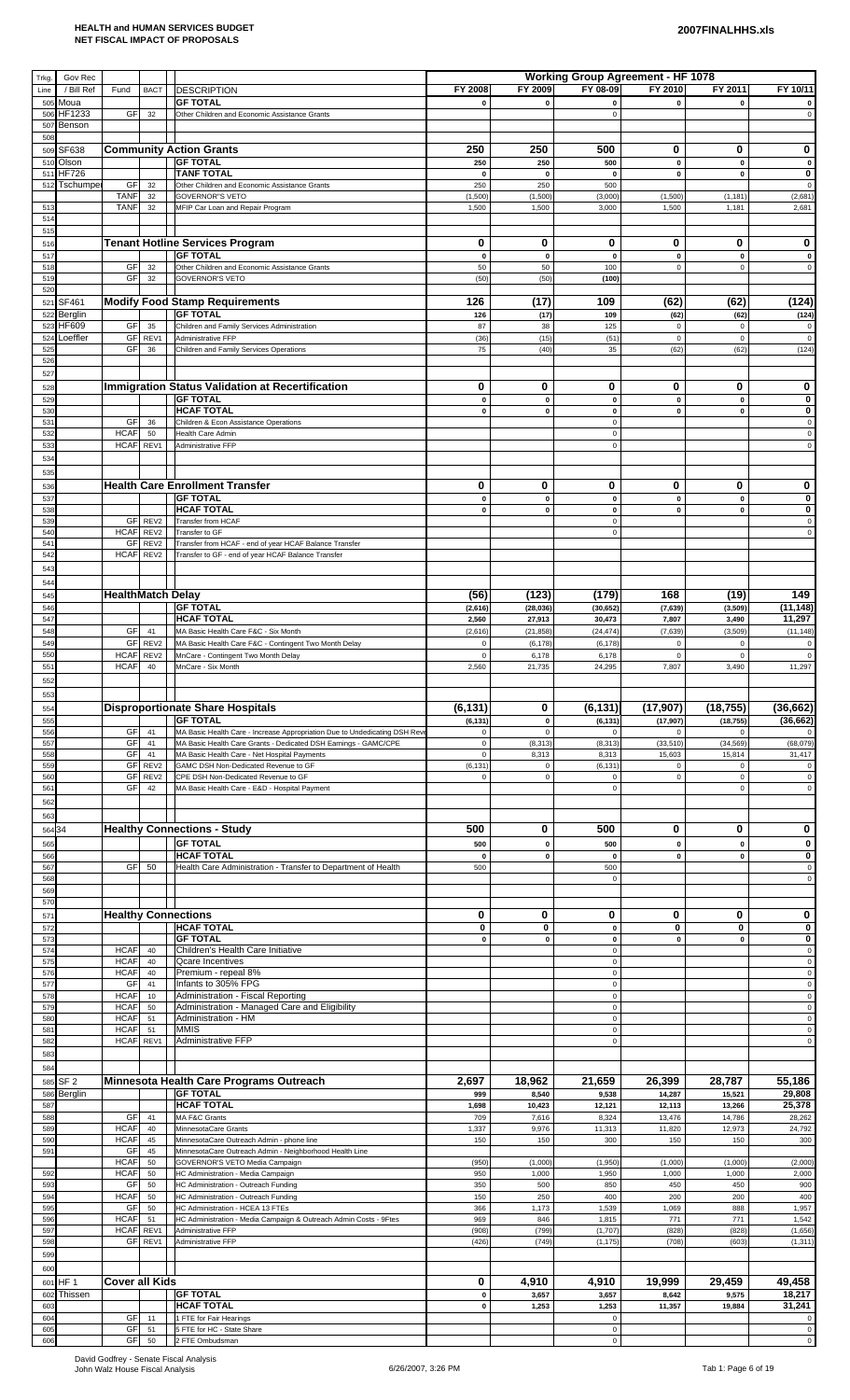| Trkg.                  | Gov Rec                    |                                      |                                                                                   |                            |                          | Working Group Agreement - HF 1078 |                          |                          |                            |
|------------------------|----------------------------|--------------------------------------|-----------------------------------------------------------------------------------|----------------------------|--------------------------|-----------------------------------|--------------------------|--------------------------|----------------------------|
| Line                   | / Bill Ref<br>Fund         | <b>BACT</b>                          | <b>DESCRIPTION</b>                                                                | FY 2008                    | FY 2009                  | FY 08-09                          | FY 2010                  | FY 2011                  | FY 10/11                   |
| 607<br>608             | GF<br>GF                   | 50<br>51                             | 2 FTE HSMM<br>2 FTE for Admin                                                     |                            |                          | $\mathsf 0$<br>$\mathsf 0$        |                          |                          | $\mathbf 0$                |
| 609                    | <b>HCAF</b>                | 50                                   | <b>HCEA Admin Costs</b>                                                           | $\mathsf{O}\xspace$        | 570                      | 570                               | 1,689                    | 1,535                    | 3,224                      |
| 610<br>61 <sup>°</sup> | GF<br>GF                   | 51<br>51                             | MMIS State Share<br>HealthMatch - State Share                                     |                            |                          | $\mathbf 0$<br>$\mathsf 0$        |                          |                          | $\mathbf 0$                |
| 612                    | GF                         | 51                                   | MMIS State Share                                                                  |                            |                          | $\mathbf 0$                       |                          |                          | $\mathbf 0$                |
| 613<br>614             | GF<br><b>HCAF</b>          | 36<br>40                             | MAXIS - State Share<br><b>Eligibility Changes</b>                                 |                            |                          | $\mathsf 0$                       |                          |                          | $\mathbf 0$                |
| 615                    | <b>HCAF</b>                | 40                                   | <b>Presumptive Eligibility</b>                                                    |                            |                          |                                   |                          |                          |                            |
| 616<br>617             | <b>HCAF</b><br><b>HCAF</b> | 40<br>40                             | SCHIP Requirements for Presumtive Eligibility<br>Cover Financially Dependant Kids |                            |                          |                                   |                          |                          |                            |
| 618                    | <b>HCAF</b>                | 40                                   | Costs to Forego MnCare Premium                                                    |                            |                          |                                   |                          |                          |                            |
| 619<br>620             | GF<br><b>HCAF</b>          | 41<br>41                             | <b>Continuous Eligibility</b><br><b>Continuous Eligibility</b>                    |                            |                          |                                   |                          |                          |                            |
| 62'                    | GF                         | 41                                   | Presumptive Eligibility                                                           |                            |                          |                                   |                          |                          |                            |
| 622<br>623             | <b>HCAF</b><br>GF          | 40<br>41                             | <b>Presumptive Eligibility</b><br><b>Transitional MA</b>                          | $\mathsf{O}\xspace$        | $\mathbf 0$<br>3,657     | $\pmb{0}$<br>3,657                | $\mathbf 0$<br>8,642     | $\mathbf 0$<br>9,575     | $\mathbf 0$<br>18,217      |
| 624                    | <b>HCAF</b>                | 40                                   | <b>Transitional MA</b>                                                            | $\mathsf{O}\xspace$        | 911                      | 911                               | 10,343                   | 18,963                   | 29,306                     |
| 625<br>626             | GF<br><b>HCAF</b>          | REV1<br>REV1                         | Administrative FFP<br>Administrative FFP                                          | $\mathsf{O}\xspace$        | (228)                    | (228)                             | (675)                    | (614)                    | (1, 289)                   |
| 627                    |                            |                                      |                                                                                   |                            |                          |                                   |                          |                          |                            |
| 628                    |                            |                                      |                                                                                   |                            |                          |                                   |                          |                          |                            |
| 629<br>630             |                            |                                      | <b>Client Medical Access Mileage Adjustment</b><br><b>GF TOTAL</b>                | 0<br>$\mathbf 0$           | 0<br>$\pmb{0}$           | 0<br>$\pmb{0}$                    | 0<br>$\pmb{0}$           | 0<br>$\pmb{0}$           | 0<br>$\pmb{0}$             |
| 63'                    | GF                         | 41                                   | MA - Client Mileage Reimbursement                                                 |                            |                          | $\mathbf 0$                       |                          |                          | $\mathsf 0$                |
| 632                    | GF                         | 43                                   | GAMC - Client Mileage Reimbursement                                               |                            |                          | $\mathsf 0$                       |                          |                          | $\mathsf 0$                |
| 633<br>634             |                            |                                      |                                                                                   |                            |                          |                                   |                          |                          |                            |
| 635                    |                            |                                      | Pharmacy Dispensing Fee for Generic Drugs Change                                  | 0                          | 0                        | 0                                 | 0                        | 0                        | 0                          |
| 636                    |                            |                                      | <b>GF TOTAL</b>                                                                   | $\pmb{0}$                  | $\pmb{0}$                | 0                                 | $\pmb{0}$                | $\pmb{0}$                | 0                          |
| 637                    | GF                         | 41                                   | MA Families and Children                                                          | $\pmb{0}$                  | $\mathsf 0$              | $\mathbf 0$                       | $\mathsf 0$              | $\mathsf 0$              | $\Omega$                   |
| 638                    |                            |                                      |                                                                                   |                            |                          |                                   |                          |                          |                            |
| 639                    |                            |                                      |                                                                                   |                            |                          |                                   |                          |                          |                            |
| 640<br>641             |                            |                                      |                                                                                   |                            |                          |                                   |                          |                          |                            |
| 642                    |                            |                                      | <b>Qcare: Pay for Performance</b>                                                 | 429                        | 556                      | 985                               | 944                      | 961                      | 1,905                      |
| 643                    |                            |                                      | <b>GF TOTAL</b>                                                                   | 429                        | 556                      | 985                               | 944                      | 961                      | 1,905                      |
| 644<br>645             | GF                         | 41                                   | <b>DED TOTAL</b><br>MA F&C Grants                                                 | $\mathbf 0$<br>36          | $\pmb{0}$<br>41          | $\pmb{0}$<br>77                   | $\pmb{0}$<br>89          | $\pmb{0}$<br>95          | 0<br>184                   |
| 646                    | GF                         | 42                                   | MA E&D Grants                                                                     | 271                        | 291                      | 562                               | 605                      | 612                      | 1,217                      |
| 647                    | GF<br>GF                   | 43                                   | <b>GAMC Grants</b>                                                                | 18                         | 22                       | 40<br>371                         | 48<br>235                | 52<br>235                | 100<br>470                 |
| 648<br>649             | GF                         | 51<br>REV1                           | Administrative Costs - Continue 1 FTE, Contract<br>Administrative FFP             | 136<br>(54)                | 235<br>(94)              | (148)                             | (94)                     | (94)                     | (188)                      |
| 650                    | GF                         | 51                                   | Medical Chart Reviews - 25% state share - dedicated FFP                           | 22                         | 61                       | 83                                | 61                       | 61                       | 122                        |
| 651<br>652             | GF                         | 51                                   | <b>MMIS System Costs</b>                                                          | $\mathsf{O}\xspace$        | $\mathbf 0$              | $\mathsf 0$                       | $\mathbf 0$              | $\mathsf 0$              | $\mathbf 0$                |
| 653                    |                            |                                      |                                                                                   |                            |                          |                                   |                          |                          |                            |
| 654                    |                            |                                      | Qcare: Physician-Directed Care Coordination                                       | 171                        | (144)                    | 27                                | (192)                    | (242)                    | (434)                      |
| 655                    |                            |                                      | <b>GF TOTAL</b>                                                                   | 171                        | (144)                    | 27                                | (192)                    | (242)                    | (434)                      |
| 656<br>657             | GF<br>GF                   | 42<br>51                             | MA Basic HC Grants E&D<br><b>MMIS</b>                                             | 125<br>$\mathsf{O}\xspace$ | (212)<br>$\mathbf 0$     | (87)<br>$\mathbf 0$               | (260)<br>0               | (310)<br>$\mathsf 0$     | (570)<br>$\mathbf 0$       |
| 658                    | GF                         | 50                                   | Administrative Costs - 2.5 FTEs                                                   | 76                         | 113                      | 189                               | 113                      | 113                      | 226                        |
| 659<br>660             |                            | GF REV1                              | Administrative FFP                                                                | (30)                       | (45)                     | (75)                              | (45)                     | (45)                     | (90)                       |
| 661                    |                            |                                      |                                                                                   |                            |                          |                                   |                          |                          |                            |
| 662                    |                            |                                      | <b>Extension of Critical Access Dental</b>                                        | 4,198                      | 5,016                    | 9,214                             | 5,956                    | 7,037                    | 12,993                     |
| 663                    |                            |                                      | <b>GF TOTAL</b><br><b>HCAF</b>                                                    | 4,198                      | 5,016                    | 9,214                             | 5,956                    | 7,037                    | 12,993                     |
| 664<br>665             | GF                         | 42                                   | Critical Access Dental - MA                                                       | $\pmb{0}$<br>$\mathsf 0$   | $\pmb{0}$<br>$\mathsf 0$ | 0<br>$\mathbf 0$                  | $\pmb{0}$<br>$\mathsf 0$ | $\pmb{0}$<br>$\mathsf 0$ | 0                          |
| 666                    | GF                         | 42                                   | Critical Access Dental - MA                                                       | 4,198                      | 5,016                    | 9,214                             | 5,956                    | 7,037                    | 12,993                     |
| 667<br>668             | GF<br><b>HCAF</b>          | REV <sub>2</sub><br>REV <sub>2</sub> | End of Year Balance Transfer to GF<br>End of Year Balance Transfer to GF          |                            |                          | $\mathsf 0$<br>$\mathsf 0$        |                          |                          | $\mathbf 0$                |
| 669                    | <b>HCAF</b>                | 40                                   | Minnesota Care - Critical Access Dental                                           |                            |                          |                                   |                          |                          |                            |
| 67C<br>671             | <b>HCAF</b>                | 41                                   | Medical Assistance - FY 2007 Critical Access Dental - change to transfer          |                            |                          |                                   |                          |                          |                            |
| 672                    |                            |                                      |                                                                                   |                            |                          |                                   |                          |                          |                            |
| 673                    |                            |                                      | <b>Increased Chiropractic Coverage</b>                                            | 0                          | 0                        | 0                                 | 0                        | 0                        | 0                          |
| 674                    |                            |                                      | <b>GF TOTAL</b>                                                                   | $\mathbf 0$                | $\pmb{0}$                | $\pmb{0}$                         | $\mathbf 0$              | $\mathbf 0$              | $\bf{0}$                   |
| 675                    |                            |                                      | <b>HCAF</b>                                                                       | $\pmb{0}$                  | $\pmb{0}$                | 0                                 | $\pmb{0}$                | $\mathbf 0$              | 0                          |
| 676                    | GF                         | 41                                   | MA Managed Care                                                                   |                            |                          | $\pmb{0}$                         |                          |                          | $\Omega$                   |
| 677<br>678             | GF<br><b>HCAF</b>          | 41<br>40                             | MA Fee For Service<br>Minnesota Care                                              |                            |                          | $\mathbf 0$<br>$\mathbf 0$        |                          |                          | $\mathbf 0$<br>$\mathbf 0$ |
| 679                    |                            |                                      |                                                                                   |                            |                          |                                   |                          |                          |                            |
| 680                    |                            |                                      |                                                                                   |                            |                          |                                   |                          |                          |                            |
| 681                    | SF <sub>2</sub>            |                                      | Patient Incentive Program For Health Goals                                        | 0                          | 589                      | 589                               | 580                      | 580                      | 1,160                      |
| 682<br>683             | Berglin<br>GF              | 50                                   | <b>GF TOTAL</b><br>Health Care Admin - 1.5 FTEs and Mailing Cost                  | $\mathbf 0$                | 589<br>148               | 589<br>148                        | 580<br>133               | 580<br>133               | 1,160<br>266               |
| 684                    | GF                         | 45                                   | Patient Incentive Grant                                                           |                            | 500                      | 500                               | 500                      | 500                      | 1,000                      |
| 685<br>686             | GF                         | 51<br>GF REV1                        | <b>Health Care Operations</b><br>Administrative FFP                               |                            | (59)                     | (59)                              | (53)                     | (53)                     | (106)                      |
| 687                    |                            |                                      |                                                                                   |                            |                          |                                   |                          |                          |                            |
| 688                    |                            |                                      |                                                                                   |                            |                          |                                   |                          |                          |                            |
| 689                    | SF <sub>2</sub>            |                                      | Primary Care Access Initiative - Pilot Project                                    | 725                        | 19                       | 744                               | 0                        | 0                        | 0                          |
| 690                    |                            |                                      | <b>HCAF TOTAL</b>                                                                 | 725                        | 19                       | 744                               | $\pmb{0}$                | $\pmb{0}$                | $\mathbf 0$                |
| 691<br>692             | Berglin<br><b>HCAF</b>     | 50                                   | <b>GF TOTAL</b><br>Health Care Admin - .25 FTE for HSM                            | $\pmb{0}$<br>41            | $\pmb{0}$<br>31          | $\pmb{0}$<br>72                   | $\pmb{0}$                | $\pmb{0}$                | 0<br>$\mathbf 0$           |
| 693                    | <b>HCAF</b>                | 51                                   | Contract for Access Initiative                                                    | 700                        | $\mathsf 0$              | 700                               |                          |                          |                            |
| 694<br>695             | <b>HCAF</b><br><b>GF</b>   | REV1<br>50                           | Administrative FFP<br>Health Care Admin - .25 FTE for HSM                         | (16)                       | (12)                     | (28)<br>$\mathbf 0$               |                          |                          | $\mathsf 0$                |
| 696                    | GF                         | 51                                   | Contract for Access Initiative                                                    |                            |                          | $\mathsf 0$                       |                          |                          |                            |
| 697                    |                            | GF REV1                              | Administrative FFP                                                                |                            |                          | $\mathbf 0$                       |                          |                          |                            |
| 698<br>699             |                            |                                      |                                                                                   |                            |                          |                                   |                          |                          |                            |
| 700                    |                            |                                      | Delay MA Treatment Foster Care (MS 256B.0625)                                     | (2, 274)                   | (3,014)                  | (5, 288)                          | (740)                    | 0                        | (740)                      |
| 701                    |                            |                                      | <b>GF TOTAL</b>                                                                   | (2, 274)                   | (3,014)                  | (5, 288)                          | (740)                    | $\pmb{0}$                | (740)                      |
| 702                    | <b>GF</b>                  | 42                                   | MA Elderly and disabled                                                           | (2, 274)                   | (3,014)                  | (5, 288)                          | (740)                    | $\mathsf 0$              | (740)                      |
| 703<br>704             |                            |                                      |                                                                                   |                            |                          |                                   |                          |                          |                            |
| 705                    |                            |                                      | <b>Eliminate MA Expanded Autism Services</b>                                      | (1, 438)                   | (2, 772)                 | (4, 210)                          | (2, 772)                 | (2, 772)                 | (5, 544)                   |
| 706                    |                            |                                      | <b>GF TOTAL</b>                                                                   | (1, 438)                   | (2,772)                  | (4, 210)                          | (2,772)                  | (2, 772)                 | (5, 544)                   |
| 707                    |                            | GF 42                                | MA Elderly and disabled                                                           | (1, 438)                   | (2,772)                  | (4, 210)                          | (2, 772)                 | (2, 772)                 | (5, 544)                   |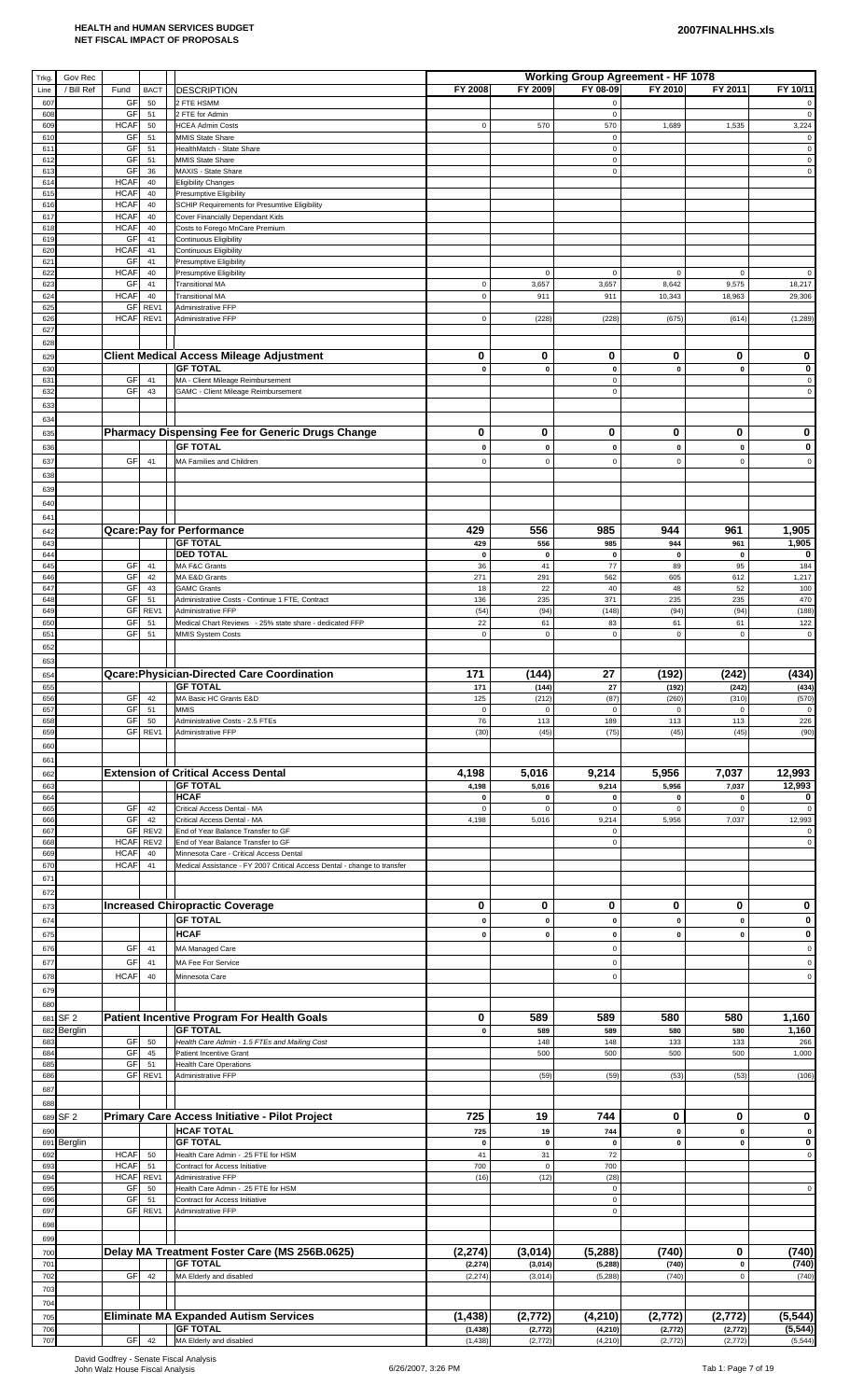| Trkg.<br>Line     | Gov Rec<br>/ Bill Ref      | Fund              | <b>BACT</b>            | <b>DESCRIPTION</b>                                                                    | FY 2008                   | FY 2009                  | <b>Working Group Agreement - HF 1078</b><br>FY 08-09 | FY 2010                  | FY 2011                           | FY 10/11                   |
|-------------------|----------------------------|-------------------|------------------------|---------------------------------------------------------------------------------------|---------------------------|--------------------------|------------------------------------------------------|--------------------------|-----------------------------------|----------------------------|
| 708               |                            |                   |                        |                                                                                       |                           |                          |                                                      |                          |                                   |                            |
| 709<br>710        | <b>SF 184</b>              |                   |                        | <b>Community Clinic Rate Increase for Family Planning</b>                             | 442                       | 684                      | 1,126                                                | 1,000                    | 1,211                             | 2,211                      |
| 711<br>712        | Marty                      | GF                | 41                     | <b>GF TOTAL</b><br>MA Basic Health Care - F&C                                         | 442<br>442                | 684<br>684               | 1,126<br>1,126                                       | 1,000<br>1,000           | 1,211<br>1,211                    | 2,211<br>2,211             |
| 713<br>714        |                            |                   |                        |                                                                                       |                           |                          |                                                      |                          |                                   |                            |
| 715<br>716        | SF 1585                    |                   |                        | <b>Oral Health Care Innovations Grants</b><br><b>HCAF TOTAL</b>                       | 400<br>400                | 0<br>$\pmb{0}$           | 400<br>400                                           | 0<br>$\pmb{0}$           | 0<br>$\mathbf 0$                  | 0<br>$\pmb{0}$             |
| 717<br>718        | Tomasoni                   | <b>HCAF</b>       | 45                     | <b>GF TOTAL</b><br>Other Health Care Grants                                           | $\pmb{\mathsf{o}}$<br>400 | $\pmb{0}$                | $\mathbf{0}$<br>400                                  | $\pmb{0}$                | $\mathbf 0$                       | 0                          |
| 719<br>720        |                            | GF                | 45                     | Other Health Care Grants                                                              | $\pmb{0}$                 | $\mathbf 0$              | $\mathbf 0$                                          | $\mathsf 0$              | $\mathsf 0$                       | $\mathsf{O}\xspace$        |
| 721               | 722 SF 2                   |                   |                        | MA Coverage of Medicare Part D Co-Payments for Dual Eligible                          | 0                         | 0                        | 0                                                    | 0                        | 0                                 | 0                          |
| 723<br>724        | Berglin<br>HF 1873         | GF                | 42                     | <b>GF TOTAL</b><br>MA Basic Health Care Grants E&D                                    | $\pmb{0}$<br>$\pmb{0}$    | $\pmb{0}$<br>$\mathbf 0$ | $\pmb{0}$<br>$\pmb{0}$                               | $\pmb{0}$<br>$\mathsf 0$ | $\pmb{\mathsf{o}}$<br>$\mathsf 0$ | 0<br>$\pmb{0}$             |
| 725<br>726        | Bunn                       | GF                | 51                     | Health care Operations - systems                                                      |                           | $\mathbf 0$              | $\pmb{0}$                                            | $\mathbf 0$              | $\mathsf 0$                       | $\mathsf 0$                |
| 727               |                            |                   |                        | <b>Change Alternative Payment Method for FQHC/RHCs</b>                                | 0                         | 0                        | 0                                                    | 0                        | 0                                 | 0                          |
| 728<br>729<br>730 |                            |                   |                        | <b>GF TOTAL</b><br><b>HCAF</b>                                                        | $\pmb{0}$<br>$\pmb{0}$    | $\pmb{0}$<br>$\mathbf 0$ | $\pmb{0}$<br>$\pmb{0}$                               | $\pmb{0}$<br>$\pmb{0}$   | $\pmb{0}$<br>$\mathbf{0}$         | $\pmb{0}$<br>0             |
| 731<br>732        |                            | GF<br>GF          | 42<br>REV <sub>2</sub> | MA Basic Health Care Grants E&D<br>End of Year Balance Transfer to GF                 | $\mathbf 0$<br>$\pmb{0}$  |                          | $\mathbf 0$<br>$\pmb{0}$                             |                          |                                   | $\pmb{0}$<br>$\pmb{0}$     |
| 733<br>734        |                            | <b>HCAF</b><br>GF | REV2<br>50             | End of Year Balance Transfer to GF<br>Auditors - 5 FTEs                               | $\pmb{0}$<br>$\pmb{0}$    |                          | $\pmb{0}$<br>$\pmb{0}$                               |                          |                                   | $\mathsf 0$<br>$\mathsf 0$ |
| 735<br>736        |                            | GF                | REV1                   | Administrative FFP                                                                    | $\pmb{0}$                 |                          | $\pmb{0}$                                            |                          |                                   | $\pmb{0}$                  |
| 737<br>738        |                            |                   |                        |                                                                                       |                           |                          |                                                      |                          |                                   |                            |
| 739<br>740        | SF <sub>2</sub><br>Berglin |                   |                        | MA Reimbursement for Community Health Worker Services<br><b>GF TOTAL</b>              | (14)<br>(14)              | (47)<br>(47)             | (61)<br>(61)                                         | (57)<br>(57)             | (57)<br>(57)                      | (114)<br>(114)             |
| 741<br>742        |                            | GF<br>GF          | 41<br>43               | MA Basic Health Care Grants F&C<br><b>GAMC Grants</b>                                 | (12)<br>(2)               | (40)<br>(7)              | (52)<br>(9)                                          | (49)<br>(8)              | (49)<br>(8)                       | (98)<br>(16)               |
| 743               |                            |                   |                        |                                                                                       |                           |                          |                                                      |                          |                                   |                            |
| 744               | 745 SF 2                   |                   |                        | MA & GAMC Pharmacy Co-payments Cap, \$7                                               | 0                         | 928                      | 928                                                  | 2,249                    | 2,425                             | 4,674                      |
| 746<br>747<br>748 | Berglin                    | <b>GF</b><br>GF   | 41                     | <b>GF TOTAL</b><br>MA Basic Health Care Grants F&C<br>MA Basic Health Care Grants E&D | $\pmb{0}$                 | 928<br>77<br>475         | 928<br>77<br>475                                     | 2,249<br>1,327           | 2,425<br>1,444<br>284             | 4,674<br>2,771             |
| 749               |                            | GF                | 42<br>43               | <b>GAMC Grants</b>                                                                    |                           | 376                      | 376                                                  | 252<br>670               | 697                               | 536<br>1,367               |
| 750<br>751        |                            |                   |                        |                                                                                       |                           |                          |                                                      |                          |                                   |                            |
|                   | 752 HF 784<br>753 Murphy   |                   |                        | Medical Assistances Asset Limit Revisions (\$6,000 and \$12,00<br><b>GF TOTAL</b>     | 0<br>$\pmb{0}$            | 0<br>$\mathbf{0}$        | 0<br>$\pmb{0}$                                       | 0<br>$\mathbf{0}$        | 0<br>$\mathbf{0}$                 | 0<br>0                     |
| 754<br>755        |                            | GF                | 42                     | GF 42   MA Elderly and Disabled<br>MA Elderly and Disabled                            |                           |                          | $\mathsf 0$<br>$\pmb{0}$                             |                          |                                   | $\mathsf 0$<br>$\pmb{0}$   |
| 756<br>757        |                            | GF<br>GF          | 72<br>51               | <b>MA LTC Facilities</b><br><b>MMIS</b>                                               | $\pmb{0}$<br>$\pmb{0}$    | $\mathsf 0$              | $\pmb{0}$<br>$\mathbf 0$                             | $\mathbf 0$              | $\mathsf 0$                       | $\pmb{0}$<br>$\pmb{0}$     |
| 758<br>759        |                            |                   |                        |                                                                                       |                           |                          |                                                      |                          |                                   |                            |
| 760<br>761        | HF 785<br>Norton           |                   |                        | <b>Disabled Parental Contribution Modified</b><br><b>GF TOTAL</b>                     | 0<br>$\pmb{0}$            | 0<br>$\pmb{0}$           | 0<br>$\pmb{0}$                                       | 0<br>$\pmb{0}$           | 0<br>$\mathbf{0}$                 | 0<br>0                     |
| 762<br>763        |                            | GF<br>GF<br>GF    | 42<br>73<br>REV2       | MA Elderly and Disabled<br>MA Waivvers and Home Care<br>Parental Fee - Revenue Loss   |                           |                          | $\mathbf 0$<br>$\pmb{0}$                             |                          |                                   | $\pmb{0}$<br>$\pmb{0}$     |
| 764<br>765        |                            |                   |                        |                                                                                       |                           |                          | $\pmb{0}$                                            |                          |                                   | $\pmb{0}$                  |
| 766<br>767        |                            |                   |                        | MA-EPD for those over 65                                                              | 0                         | 0                        | 0                                                    | 0                        | 0                                 | 0                          |
| 768<br>769        |                            | GF                | 42                     | <b>GF TOTAL</b><br>MA Elderly and Disabled                                            | $\pmb{0}$                 | $\pmb{0}$                | $\pmb{0}$<br>$\pmb{0}$                               | $\pmb{0}$                | $\mathbf{0}$                      | 0<br>$\pmb{0}$             |
| 770<br>771        |                            | GF<br>GF          | 51<br>36               | <b>MMIS</b><br><b>MAXIS</b>                                                           |                           |                          | $\pmb{0}$<br>$\pmb{0}$                               |                          |                                   | $\mathbf 0$<br>$\pmb{0}$   |
| 772<br>773        |                            | GF                | 51                     | HM                                                                                    |                           |                          | $\mathsf 0$                                          |                          |                                   | $\mathsf 0$                |
| 774               | 775 SF 2                   |                   |                        | <b>One-Month Rolling Eligibility</b>                                                  | 0                         | 0                        | 0                                                    | 0                        | 0                                 | 0                          |
| 776<br>777        | Berglin                    | GF                | 41                     | <b>GF TOTAL</b><br>MA Basic Health Care Grants F&C                                    | $\pmb{0}$                 | $\pmb{0}$                | $\mathbf 0$<br>$\pmb{0}$                             | $\pmb{0}$                | $\mathbf 0$                       | $\mathbf 0$<br>$\mathsf 0$ |
| 778<br>779        |                            |                   |                        |                                                                                       |                           |                          |                                                      |                          |                                   |                            |
| 781               | 780 SF 2<br>Berglin        |                   |                        | Bethesda Hospital - Eliminate Ratable Reductions<br><b>GF TOTAL</b>                   | 0<br>$\pmb{0}$            | 0<br>$\mathbf{0}$        | 0<br>$\mathbf{0}$                                    | 0<br>$\mathbf{0}$        | 0<br>$\mathbf{0}$                 | 0<br>$\mathbf 0$           |
| 782<br>783        | <b>HF 570</b><br>Murphy    | GF<br>GF          | 42<br>43               | MA Basic Health Care Grants E&D<br><b>GAMC Grants</b>                                 |                           |                          | $\pmb{0}$<br>$\mathbf 0$                             |                          |                                   | $\pmb{0}$<br>$\mathsf 0$   |
| 784<br>785        |                            |                   |                        |                                                                                       |                           |                          |                                                      |                          |                                   |                            |
| 786<br>787        | SF 1239<br>Berglin         |                   |                        | Children's Outpatient Hospital Rate Increase<br><b>GF TOTAL</b>                       | 0<br>$\pmb{0}$            | 0<br>$\pmb{0}$           | 0<br>$\pmb{0}$                                       | 0<br>$\pmb{0}$           | 0<br>$\mathbf{0}$                 | 0<br>0                     |
| 788<br>789        | HF1404<br>Thissen          | GF                | 41                     | MA Basic Health Care Grants Fam                                                       |                           |                          | $\mathbf 0$                                          |                          |                                   | $\mathsf 0$                |
| 790<br>791        |                            |                   |                        |                                                                                       |                           |                          |                                                      |                          |                                   |                            |
| 792               | SF 570<br>Higgens          | $\mathbf{1}$      |                        | <b>Restrict STS Broker</b><br><b>GF TOTAL</b>                                         | 373<br>373                | 383<br>383               | 756<br>756                                           | 392<br>392               | 392<br>392                        | 784<br>784                 |
| 793<br>794        | Otremba                    | GF                | 41                     | MAF&C                                                                                 | 373                       | 383                      | 756                                                  | 392                      | 392                               | 784                        |
| 795<br>796        |                            |                   |                        |                                                                                       |                           |                          |                                                      |                          |                                   |                            |
|                   | 797 SF 515<br>798 Berglin  |                   |                        | Mental Health Peer Specialist Program<br><b>GF TOTAL</b>                              | 64<br>64                  | 58<br>58                 | 122<br>122                                           | 58<br>58                 | 58<br>58                          | 116<br>116                 |
| 799<br>800        |                            | GF                | 85<br>GF REV1          | MA Basic Health Care Grants E&D<br>Administrative FFP                                 | 106<br>(42)               | 96<br>(38)               | 202<br>(80)                                          | 96<br>(38)               | 96<br>(38)                        | 192<br>(76)                |
| 801<br>802        |                            |                   |                        |                                                                                       |                           |                          |                                                      |                          |                                   |                            |
| 803<br>804        | SF <sub>2</sub>            |                   |                        | Research Center Grant for Evaluation of State Health Policies<br><b>HCAF TOTAL</b>    | 0<br>$\pmb{0}$            | 0<br>$\pmb{0}$           | 0<br>$\mathbf{o}$                                    | 0<br>$\mathbf 0$         | 0<br>$\pmb{0}$                    | 0<br>$\mathbf{o}$          |
| 806               | 805 Berglin                |                   | GF 45                  | <b>GF TOTAL</b><br>Other Health Care Grants                                           | $\pmb{0}$                 | $\mathbf 0$              | $\pmb{0}$<br>$\mathbf 0$                             | $\mathbf 0$              | $\pmb{0}$                         | $\overline{\mathbf{0}}$    |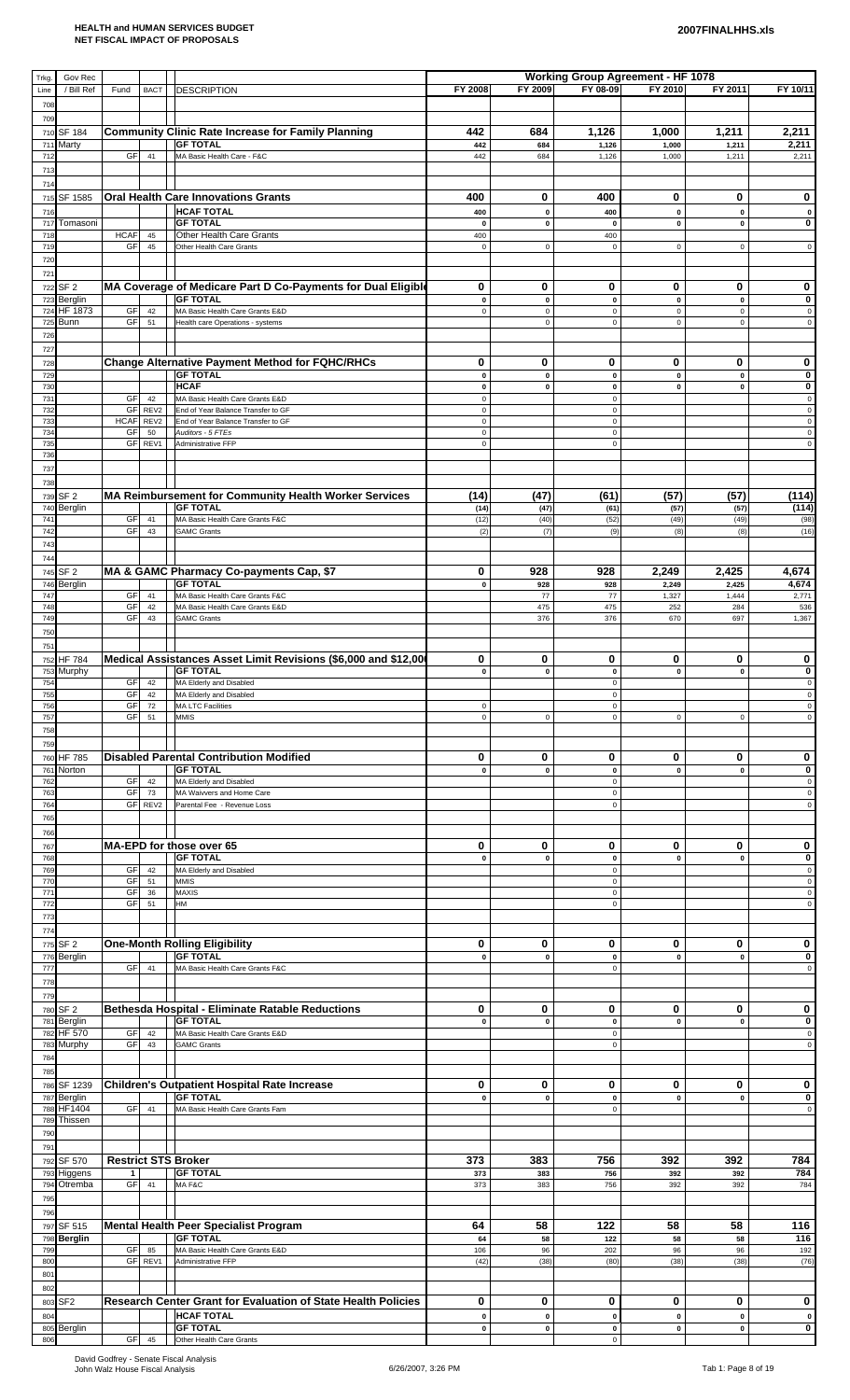| Trkg.      | Gov Rec                   |                            |                          |                                                                                |                                    |                          | <b>Working Group Agreement - HF 1078</b> |                          |                          |                            |
|------------|---------------------------|----------------------------|--------------------------|--------------------------------------------------------------------------------|------------------------------------|--------------------------|------------------------------------------|--------------------------|--------------------------|----------------------------|
| Line       | / Bill Ref                | Fund                       | <b>BACT</b>              | <b>DESCRIPTION</b>                                                             | FY 2008                            | FY 2009                  | FY 08-09                                 | FY 2010                  | FY 2011                  | FY 10/11                   |
| 807        |                           | <b>HCAF</b><br><b>HCAF</b> | 45<br>45                 | <b>GOVERNOR'S VETO</b><br>Other Health Care Grants                             | (300)<br>300                       |                          | (300)<br>300                             |                          |                          |                            |
| 808<br>809 | HF 2181                   |                            |                          | U Special Kids Project                                                         | 0                                  | 0                        | 0                                        | 0                        | 0                        | 0                          |
| 810<br>811 | Abler                     | GF                         | 45                       | <b>GF TOTAL</b><br>Other Health Care Grants                                    | $\pmb{0}$<br>$\mathsf 0$           | $\pmb{0}$<br>$\mathsf 0$ | $\pmb{0}$<br>$\mathsf 0$                 | $\pmb{0}$<br>$\mathsf 0$ | $\pmb{0}$<br>$\mathsf 0$ | 0<br>$\mathbf 0$           |
| 812        |                           |                            |                          |                                                                                |                                    |                          |                                          |                          |                          |                            |
| 813        |                           |                            |                          |                                                                                |                                    |                          |                                          |                          |                          |                            |
|            | 814 SF 964                | Jungbauer Sunset FY 12     |                          | <b>Community Based Health Care NE Minnesota Demonstration</b>                  | 212                                | 212                      | 424                                      | 212                      | 212                      | 424                        |
| 815<br>816 | HF 1399/286               |                            |                          | <b>GF TOTAL</b>                                                                | 212                                | 212                      | 424                                      | 212                      | 212                      | 424                        |
|            | 817 Huntley/Ab            | <b>GF</b>                  | 45                       | Other Health Care Grants                                                       | 212                                | 212                      | 424                                      | 212                      | 212                      | 424                        |
| 818<br>819 |                           |                            |                          |                                                                                |                                    |                          |                                          |                          |                          |                            |
| 820        |                           |                            |                          |                                                                                |                                    |                          |                                          |                          |                          |                            |
|            | 821 HF 1873               |                            |                          | Health Care Payment Reform Pilot Project                                       | 0                                  | 881                      | 881                                      | 878                      | 0                        | 878                        |
| 822<br>823 | <b>Bunn</b>               |                            |                          | <b>GF TOTAL</b><br><b>HCAF</b>                                                 | $\pmb{0}$<br>$\pmb{0}$             | 0<br>881                 | $\pmb{0}$<br>881                         | $\pmb{0}$<br>878         | $\pmb{0}$<br>$\pmb{0}$   | 0<br>878                   |
| 824        |                           | GF                         | 45                       | Other Health Care Grants                                                       |                                    |                          |                                          |                          |                          |                            |
| 825        |                           | GF                         | 50                       | <b>Health Care Administration</b>                                              |                                    |                          |                                          |                          |                          |                            |
| 826<br>827 |                           | GF<br><b>HCAF</b>          | REV1<br>45               | Administrative FFP<br>Other Health Care Grants                                 |                                    | 750                      | 750                                      | 750                      | $\mathsf 0$              | 750                        |
| 828        |                           | <b>HCAF</b>                | 50                       | <b>Health Care Administration</b>                                              |                                    | 218                      | 218                                      | 213                      | $\mathsf 0$              | 213                        |
| 829        |                           | <b>HCAF</b>                | REV1                     | <b>Administrative FFP</b>                                                      |                                    | (87)                     | (87)                                     | (85)                     |                          | (85)                       |
| 830        |                           |                            |                          |                                                                                |                                    |                          |                                          |                          |                          |                            |
| 831        | 832 SF 2                  |                            |                          | Eliminate MnCare Add-Back of Depreciation for Farmers                          | 0                                  | 1,005                    | 1,005                                    | 1,011                    | 1,049                    | 2,060                      |
| 833        | <b>Berglin</b>            |                            |                          | <b>HCAF TOTAL</b>                                                              | $\mathbf 0$                        | 1,005                    | 1,005                                    | 1,011                    | 1,049                    | 2,060                      |
| 834<br>835 | HF276<br>Otremba          | <b>HCAF</b><br><b>HCAF</b> | 40<br>51                 | MinnesotaCare Grants<br><b>Health Match</b>                                    | $\mathsf{O}\xspace$<br>$\mathsf 0$ | 904<br>$\mathbf 0$       | 904<br>$\mathbf 0$                       | 932<br>$\pmb{0}$         | 985<br>$\mathsf 0$       | 1,917                      |
| 836        |                           | <b>HCAF</b>                | 51                       | Admin 2 FTEs                                                                   | $\mathbf 0$                        | 169                      | 169                                      | 131                      | 106                      | 237                        |
| 837<br>838 |                           | <b>HCAF</b><br><b>HCAF</b> | REV1<br>REV <sub>2</sub> | Administrative FFP<br>Administrative FFP                                       | $\mathsf 0$                        | (68)                     | (68)                                     | (52)                     | (42)                     | (94)                       |
| 839        |                           |                            |                          |                                                                                |                                    |                          |                                          |                          |                          |                            |
| 840<br>841 | SF <sub>2</sub>           |                            |                          | Increase MinnesotaCare Inpatient Hospital Cap to \$15,000                      | 0                                  | 0                        | 0                                        | 0                        | 0                        | 0                          |
| 842        | Berglin                   |                            |                          | <b>HCAF TOTAL</b>                                                              | $\mathbf 0$                        | $\pmb{0}$                | $\pmb{0}$                                | $\pmb{0}$                | $\pmb{0}$                | $\bf{0}$                   |
| 843<br>844 |                           | <b>HCAF</b>                | 40                       | MinnesotaCare Grants                                                           |                                    |                          | $\mathbf 0$                              |                          |                          | $\mathbf 0$                |
| 845        |                           |                            |                          |                                                                                |                                    |                          |                                          |                          |                          |                            |
|            | 846 SF2                   |                            |                          | Permit MinnesotaCare Eligibility for Undocumented Kids                         | 0                                  | 0                        | 0                                        | 0                        | 0                        | 0                          |
| 848        | 847 Berglin               | <b>HCAF</b>                | 40                       | <b>HCAF TOTAL</b><br>MinnesotaCare Grants                                      | $\mathbf 0$                        | $\mathbf 0$              | $\pmb{0}$<br>$\mathbf 0$                 | $\pmb{0}$                | $\pmb{0}$                | 0<br>$\Omega$              |
| 849        |                           | <b>HCAF</b>                | 51                       | Admin - 5 FTEs                                                                 |                                    |                          |                                          |                          |                          |                            |
| 850<br>851 |                           | <b>HCAF</b>                | REV1                     | Administrative FFP                                                             |                                    |                          |                                          |                          |                          |                            |
| 852        |                           |                            |                          |                                                                                |                                    |                          |                                          |                          |                          |                            |
|            |                           |                            |                          |                                                                                |                                    |                          |                                          |                          |                          |                            |
|            | 853 SF2                   |                            |                          | Increase Income Eligibility for Adults w/out Kids to 200% and 2                | 1,413                              | 10.098                   | 11,511                                   | 17,196                   | 24.817                   | 42,013                     |
| 854<br>855 | Berglin                   | <b>HCAF</b>                | 40                       | <b>HCAF TOTAL</b><br>MinnesotaCare Grants                                      | 1,413<br>1,295                     | 10,098<br>9,815          | 11,511<br>11,110                         | 17,196<br>16,858         | 24,817<br>24,442         | 42,013<br>41,300           |
| 856<br>857 |                           | <b>HCAF</b>                | 51<br>HCAF REV1          | Admin - 5 FTEs<br>Administrative FFP                                           | 196<br>(78)                        | 471<br>(188)             | 667<br>(266)                             | 563<br>(225)             | 625<br>(250)             | 1,188<br>(475)             |
| 858        |                           |                            |                          |                                                                                |                                    |                          |                                          |                          |                          |                            |
| 859        |                           |                            |                          |                                                                                |                                    |                          |                                          |                          |                          |                            |
| 861        | 860 SF2<br>Berglin        |                            |                          | <b>Eliminate MnCare Verification of Income and ESI</b><br><b>HCAF TOTAL</b>    | 6,155<br>6,155                     | 21,793<br>21,793         | 27,948<br>27,948                         | 31,577<br>31,577         | 34,627<br>34,627         | 66,204<br>66,204           |
| 862        |                           | <b>HCAF</b>                | 40                       | MinnesotaCare Grants                                                           | 5,484                              | 20,827                   | 26,311                                   | 30,787                   | 33,945                   | 64,732                     |
| 863<br>864 |                           | <b>HCAF</b>                | 51<br>HCAF REV1          | HCEA 15 FTEs<br>Administrative FFP                                             | 1,118<br>(447)                     | 1,610<br>(644)           | 2,728<br>(1,091)                         | 1,644<br>(854)           | 1,370<br>(688)           | 3,014<br>(1, 542)          |
| 865        |                           |                            |                          |                                                                                |                                    |                          |                                          |                          |                          |                            |
| 866        |                           |                            |                          |                                                                                | 0                                  | 0                        |                                          |                          | 0                        |                            |
| 868        | 867 SF2<br><b>Berglin</b> |                            |                          | Modify Adult ESI Barrier if Out of Pocket Costs >8%<br><b>HCAF TOTAL</b>       | $\mathbf 0$                        | $\pmb{0}$                | 0<br>$\pmb{0}$                           | 0<br>$\mathbf 0$         | $\pmb{0}$                | 0<br>0                     |
| 869<br>870 |                           | <b>HCAF</b><br><b>HCAF</b> | 40<br>51                 | MinnesotaCare Grants<br>HCEA 6 FTEs                                            |                                    |                          | $\mathsf 0$                              |                          |                          |                            |
| 871        |                           |                            | HCAF REV1                | Administrative FFP                                                             |                                    |                          |                                          |                          |                          |                            |
| 872<br>873 |                           |                            |                          |                                                                                |                                    |                          |                                          |                          |                          |                            |
|            | 874 SF2                   |                            |                          | <b>Eliminate MinnesotaCare Six Month Reviews</b>                               | 209                                | 487                      | 696                                      | 663                      | 798                      | 1,461                      |
|            | 875 Berglin               |                            |                          | <b>HCAF TOTAL</b>                                                              | 209                                | 487                      | 696                                      | 663                      | 798                      | 1,461                      |
| 876<br>877 |                           | <b>HCAF</b>                | 40                       | MinnesotaCare Grants                                                           | 209                                | 487                      | 696                                      | 663                      | 798                      | 1,461                      |
| 878        |                           |                            |                          |                                                                                |                                    |                          |                                          |                          |                          |                            |
| 879        | SF <sub>2</sub>           |                            |                          | Eliminate \$50,000 Income Limit for MinnesotaCare Parents<br><b>HCAF TOTAL</b> | $\mathbf 0$<br>$\pmb{0}$           | $\mathbf 0$<br>$\pmb{0}$ | 0                                        | 0<br>$\pmb{0}$           | $\mathbf 0$<br>$\pmb{0}$ | 0<br>$\mathbf 0$           |
| 880<br>881 | Berglin                   | <b>HCAF</b>                | 40                       | MinnesotaCare Grants                                                           |                                    |                          | $\pmb{0}$<br>$\mathsf 0$                 |                          |                          | $\mathbf 0$                |
| 882<br>883 |                           | <b>HCAF</b><br><b>HCAF</b> | 51<br>REV1               | <b>HCEA 2 FTEs</b><br>Administrative FFP                                       |                                    |                          |                                          |                          |                          |                            |
| 884        |                           |                            |                          |                                                                                |                                    |                          |                                          |                          |                          |                            |
| 885        |                           |                            |                          |                                                                                |                                    |                          |                                          |                          |                          |                            |
| 887        | 886 SF2<br><b>Berglin</b> |                            |                          | <b>Eliminate ESI Barrier for Children</b><br><b>HCAF TOTAL</b>                 | $\mathbf 0$<br>$\pmb{0}$           | $\mathbf 0$<br>$\pmb{0}$ | 0<br>$\pmb{0}$                           | 0<br>$\mathbf{0}$        | 0<br>$\mathbf 0$         | 0<br>$\mathbf 0$           |
| 888        |                           | <b>HCAF</b>                | 40                       | MinnesotaCare Grants                                                           | $\mathsf 0$                        |                          | $\mathsf 0$                              |                          |                          | $\mathbf 0$                |
| 889<br>890 |                           | <b>HCAF</b>                | 51<br>HCAF REV1          | <b>HCEA</b><br>Administrative FFP                                              | $\mathsf 0$<br>$\mathsf 0$         |                          | $\mathsf 0$<br>$\mathbf 0$               |                          |                          | $\mathsf 0$<br>$\mathbf 0$ |
| 891        |                           |                            |                          |                                                                                |                                    |                          |                                          |                          |                          |                            |
| 892        | 893 SF2                   |                            |                          | Eliminate MinnesotaCare 4 Month Insurance Barrier for Childre                  | 0                                  | 0                        | 0                                        | 0                        | 0                        | $\pmb{0}$                  |
| 894        | Berglin                   |                            |                          | <b>HCAF TOTAL</b>                                                              | $\pmb{0}$                          | $\pmb{0}$                | $\pmb{0}$                                | $\mathbf{0}$             | $\mathbf{0}$             | $\mathbf 0$                |
| 895<br>896 |                           | <b>HCAF</b><br><b>HCAF</b> | 40<br>51                 | MinnesotaCare Grants<br><b>HCEA</b>                                            | $\mathsf 0$<br>$\mathsf{O}\xspace$ |                          | $\mathsf 0$<br>$\mathsf 0$               |                          |                          | $\mathbf 0$<br>$\mathbf 0$ |
| 897        |                           |                            | HCAF REV1                | Administrative FFP                                                             | $\mathsf 0$                        |                          | $\mathsf 0$                              |                          |                          | $\mathbf 0$                |
| 898<br>899 |                           |                            |                          |                                                                                |                                    |                          |                                          |                          |                          |                            |
|            | 900 SF2                   |                            |                          | Expand MinnesotaCare Eligibility to homeless/Lift Address Re                   | 173                                | 368                      | 541                                      | 409                      | 443                      | 852                        |
| 902        | 901 Berglin               | <b>HCAF</b>                | 40                       | <b>HCAF TOTAL</b><br>MinnesotaCare Grants                                      | 173<br>157                         | 368<br>346               | 541<br>503                               | 409<br>380               | 443<br>412               | 852<br>792                 |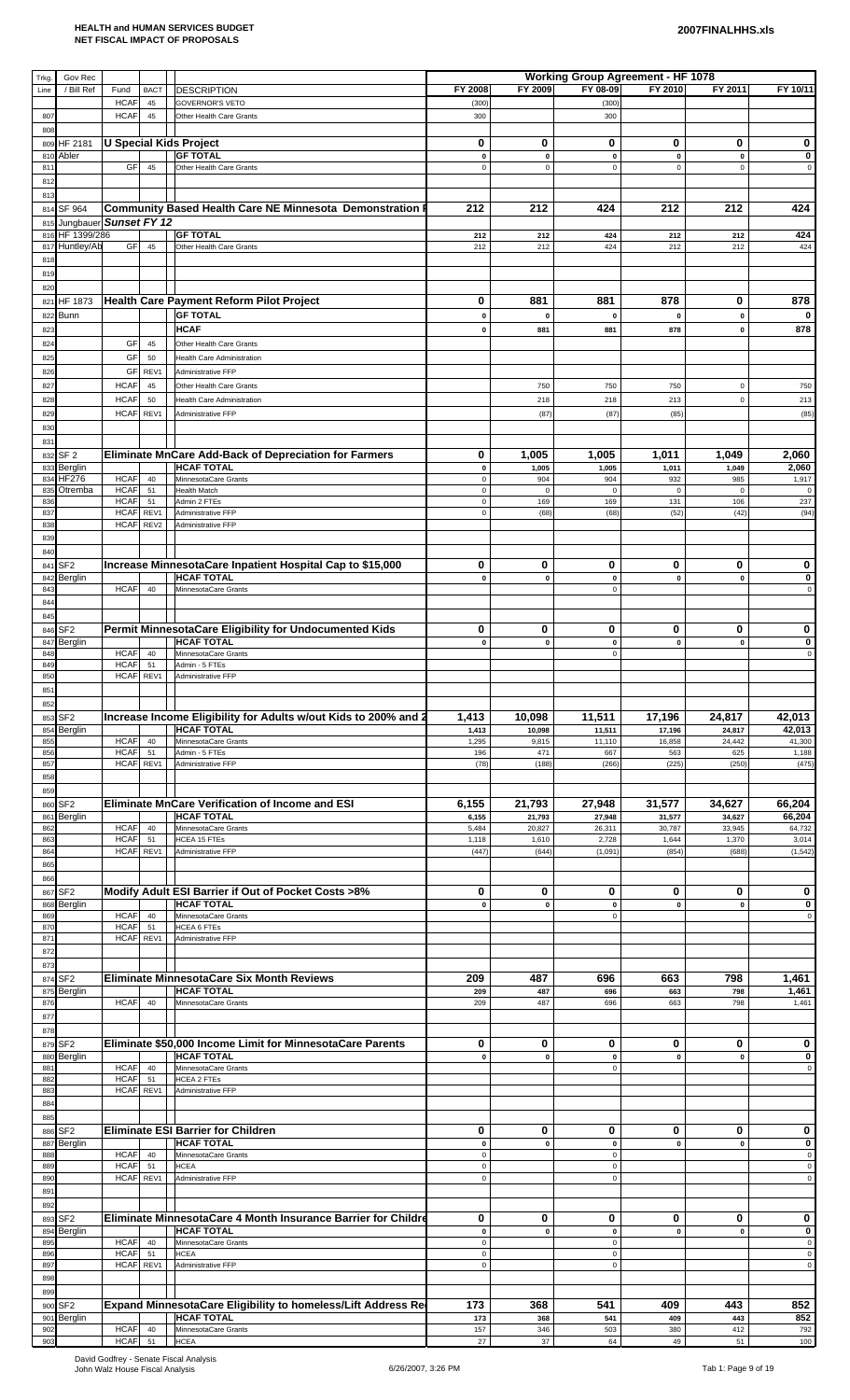| Trkg.       | Gov Rec                     |                                        |                                                                        |                          |                    | <b>Working Group Agreement - HF 1078</b> |                  |                          |                                            |
|-------------|-----------------------------|----------------------------------------|------------------------------------------------------------------------|--------------------------|--------------------|------------------------------------------|------------------|--------------------------|--------------------------------------------|
| Line        | / Bill Ref                  | Fund<br><b>BACT</b>                    | <b>DESCRIPTION</b>                                                     | FY 2008                  | FY 2009            | FY 08-09                                 | FY 2010          | FY 2011                  | FY 10/11                                   |
| 904<br>905  |                             | HCAF REV1                              | Administrative FFP                                                     | (11)                     | (15)               | (26)                                     | (20)             | (20)                     | (40)                                       |
| 906         |                             |                                        |                                                                        |                          |                    |                                          |                  |                          |                                            |
| 907         | SF <sub>2</sub>             |                                        | Waive MinnesotaCare Premiums for Military Members and Fan              | 0                        | 1,482              | 1,482                                    | 1,595            | 0                        | 1,595                                      |
| 908<br>909  | Berglin                     | <b>HCAF</b><br>40                      | <b>HCAF TOTAL</b><br>MinnesotaCare Grants                              | $\pmb{0}$<br>$\mathsf 0$ | 1,482<br>1,419     | 1,482<br>1,419                           | 1,595<br>1,547   | $\pmb{0}$                | 1,595<br>1,547                             |
| 910         |                             | <b>HCAF</b><br>51                      | <b>HCEA</b>                                                            | $\mathbf 0$              | 105                | 105                                      | 80               |                          | 80                                         |
| 911<br>912  |                             | HCAF REV1                              | Administrative FFP                                                     | $\mathbf 0$              | (42)               | (42)                                     | (32)             |                          | (32)                                       |
| 913         |                             |                                        |                                                                        |                          |                    |                                          |                  |                          |                                            |
|             | 914 SF2                     |                                        | Eliminate MinnesotaCare Premium Increases - Sliding Scale ar           | 300                      | 4,034              | 4,334                                    | 6,681            | 8,029                    | 14,710                                     |
| 915<br>916  | Berglin                     | <b>HCAF</b><br>40                      | <b>HCAF TOTAL</b><br>MinnesotaCare Grants                              | 300<br>291               | 4,034<br>4,000     | 4,334<br>4,291                           | 6,681<br>6,632   | 8,029<br>7,985           | 14,710<br>14,617                           |
| 917         |                             | <b>HCAF</b><br>51                      | <b>HCEA</b>                                                            | 15                       | 57                 | 72                                       | 82               | 73                       | 155                                        |
| 918<br>919  |                             | HCAF REV1                              | Administrative FFP                                                     | (6)                      | (23)               | (29)                                     | (33)             | (29)                     | (62)                                       |
| 920         |                             |                                        |                                                                        |                          |                    |                                          |                  |                          |                                            |
| 921         | SF <sub>2</sub>             |                                        | Repeal MinnesotaCare Limited Benefit Set                               | 3,706                    | 8,979              | 12,685                                   | 10,007           | 10,807                   | 20,814                                     |
| 922<br>923  | Berglin                     | <b>HCAF</b><br>40                      | <b>HCAF TOTAL</b><br>MinnesotaCare Grants                              | 3,706<br>3,767           | 8,979<br>9,123     | 12,685<br>12,890                         | 10,007<br>10,150 | 10,807<br>10,950         | 20,814<br>21,100                           |
| 924         |                             | <b>HCAF</b><br>40                      | MinnesotaCare Grants - interaction with MH Initiatives                 | (61)                     | (144)              | (205)                                    | (143)            | (143)                    | (286)                                      |
| 925         |                             |                                        |                                                                        |                          |                    |                                          |                  |                          |                                            |
| 926<br>927  | SF <sub>2</sub>             |                                        | <b>Eliminate ESI Barrier for Students</b>                              | 712                      | 1,514              | 2,226                                    | 1,650            | 1,794                    | 3,444                                      |
| 928         | <b>Berglin</b>              |                                        | <b>HCAF TOTAL</b>                                                      | 712                      | 1,514              | 2,226                                    | 1,650            | 1,794                    | 3,444                                      |
| 929         |                             | <b>HCAF</b><br>40                      | MinnesotaCare Grants                                                   | 712                      | 1,514              | 2,226                                    | 1,650            | 1,794                    | 3,444                                      |
| 930<br>931  |                             |                                        |                                                                        |                          |                    |                                          |                  |                          |                                            |
| 932         | SF <sub>2</sub>             |                                        | MinnesotaCare Option for Small Employer                                | 0                        | 0                  | 0                                        | 0                | 0                        | 0                                          |
| 933         | Berglin                     |                                        | <b>HCAF TOTAL</b>                                                      | $\pmb{0}$                | $\pmb{0}$          | $\pmb{0}$                                | $\mathbf 0$      | $\mathbf{0}$             | 0                                          |
| 934<br>935  |                             | <b>HCAF</b><br>40<br><b>HCAF</b><br>51 | MinnesotaCare Grants<br>MnCare Small Employer Admin - 1 FTE for claims |                          |                    | $\mathsf 0$<br>$\mathsf 0$               |                  |                          | $\mathsf{O}\xspace$<br>$\mathsf{O}\xspace$ |
| 936         |                             | <b>HCAF</b><br>51                      | <b>HCEA</b>                                                            |                          |                    | $\mathbf 0$                              |                  |                          | 0                                          |
| 937<br>938  |                             | HCAF REV1                              | Administrative FFP                                                     |                          |                    | $\mathsf 0$                              |                  |                          | $\mathsf 0$                                |
| 939         |                             |                                        | <b>DHS Stop Loss Fund Reduction</b>                                    | (1, 164)                 | 0                  | (1, 164)                                 | 0                | 0                        | 0                                          |
| 940         |                             |                                        | <b>GF TOTAL</b>                                                        | (1, 164)                 | $\pmb{0}$          | (1, 164)                                 | $\pmb{0}$        | $\pmb{0}$                | 0                                          |
| 941         |                             | GF REV2                                | <b>Health Care Administration</b>                                      | (1, 164)                 |                    | (1, 164)                                 |                  |                          | $\mathbf 0$                                |
| 942<br>943  |                             |                                        |                                                                        |                          |                    |                                          |                  |                          |                                            |
| 944         |                             |                                        |                                                                        |                          |                    |                                          |                  |                          |                                            |
| 945         |                             |                                        |                                                                        |                          |                    |                                          |                  |                          |                                            |
|             | 946 SF 2                    |                                        | Administrative Uniformity Committee - Uniform Billing Admin            | 0                        | 0                  | 0                                        | 0                | 0                        | 0                                          |
| 947<br>948  | Berglin                     | GF<br>85                               | <b>GF TOTAL</b><br>AUC - Mental Health Administration 1 FTE            | $\pmb{0}$                | $\pmb{\mathsf{o}}$ | $\pmb{0}$<br>$\mathsf 0$                 | $\mathbf 0$      | $\mathbf{0}$             | 0<br>0                                     |
| 949         |                             | GF REV1                                | Administrative FFP                                                     |                          |                    |                                          |                  |                          |                                            |
| 950         |                             |                                        |                                                                        |                          |                    |                                          |                  |                          |                                            |
| 951<br>952  | SF 857                      |                                        | Reduce MHCP Managed Care Rates 1.5%Due to Health Plan Ca               | 0                        | 0                  | 0                                        | 0                | 0                        | 0                                          |
| 953         | <b>Berglin</b>              |                                        | <b>GF TOTAL</b>                                                        | $\pmb{0}$                | $\pmb{0}$          | $\pmb{0}$                                | $\mathbf 0$      | $\pmb{0}$                | 0                                          |
| 954<br>955  |                             | GF<br>41                               | <b>HCAF TOTAL</b><br>MA Basic Health Care F&C                          | $\pmb{0}$                | $\pmb{0}$          | $\pmb{0}$<br>$\mathsf 0$                 | $\pmb{0}$        | $\mathbf 0$              | 0<br>0                                     |
| 956         |                             | GF<br>42                               | MA Basic Health Care E&D                                               |                          |                    | $\mathsf 0$                              |                  |                          | $\Omega$                                   |
| 957<br>958  |                             | GF<br>43<br><b>HCAF</b><br>40          | GAMC<br>MinnesotaCare                                                  |                          |                    | $\mathsf 0$<br>$\mathsf 0$               |                  |                          | 0<br>0                                     |
| 959         |                             |                                        |                                                                        |                          |                    |                                          |                  |                          |                                            |
| 960         |                             |                                        |                                                                        |                          |                    |                                          |                  |                          |                                            |
| 961<br>962  |                             |                                        | <b>Admin Funding For Citizenship Documentation</b><br><b>GF TOTAL</b>  | 443<br>418               | 293<br>268         | 736<br>686                               | 293<br>268       | 293<br>268               | 586<br>536                                 |
| 963         |                             |                                        | <b>HCAF TOTAL</b>                                                      | 25                       | 25                 | 50                                       | 25               | 25                       | 50                                         |
| 964<br>965  |                             | GF<br>50<br>GF<br>REV1                 | <b>DHS Data Matching</b><br>Administrative FFP                         | 697<br>(279)             | 447<br>(179)       | 1,144<br>(458)                           | 447<br>(179)     | 447<br>(179)             | 894<br>(358)                               |
| 966         |                             | <b>HCAF</b><br>51<br><b>HCAF</b>       | <b>DHS Record Assistance</b>                                           | 41                       | 41                 | 82                                       | 41               | 41                       | 82                                         |
| 967<br>968  |                             | REV1                                   | Administrative FFP                                                     | (16)                     | (16)               | (32)                                     | (16)             | (16)                     | (32)                                       |
| 969         |                             |                                        |                                                                        |                          |                    |                                          |                  |                          |                                            |
| 970         |                             |                                        | Hennepin County Pilot Re-Determine Eligibility                         | 28                       | 25                 | 53                                       | 0                | 0                        | 0                                          |
| 971         |                             | GF<br>50                               | <b>GF TOTAL</b>                                                        | 28<br>47                 | 25<br>42           | 53<br>89                                 | 0<br>$\pmb{0}$   | $\mathbf 0$<br>$\pmb{0}$ | 0                                          |
| 972<br>973  |                             | GF<br>REV1                             | <b>Health Care Administration</b><br>Administrative FFP                | (19)                     | (17)               | (36)                                     | $\mathbf 0$      | $\pmb{0}$                | $\mathbf 0$<br>$\mathsf 0$                 |
| 974         |                             |                                        |                                                                        |                          |                    |                                          |                  |                          |                                            |
| 975         |                             |                                        |                                                                        |                          |                    |                                          |                  |                          |                                            |
| 976<br>977  |                             |                                        | <b>Dental Access for Disabled Study</b><br><b>GF TOTAL</b>             | 0<br>$\pmb{0}$           | 0<br>$\pmb{0}$     | 0<br>$\pmb{0}$                           | 0<br>$\pmb{0}$   | 0<br>$\pmb{0}$           | 0<br>0                                     |
| 978         |                             | GF<br>50                               | <b>Health Care Administration</b>                                      | $\mathbf 0$              | $\mathbf 0$        | $\mathsf 0$                              | $\mathsf 0$      | $\mathbf 0$              | $\mathsf 0$                                |
| 979<br>980  |                             | GF REV1                                | Administrative FFP                                                     | $\mathsf 0$              | $\pmb{0}$          | $\mathbf 0$                              | $\mathbf 0$      | $\mathbf 0$              | $\mathsf 0$                                |
| 981         |                             |                                        |                                                                        |                          |                    |                                          |                  |                          |                                            |
| 982         |                             |                                        | <b>Senior Nutrition Programs</b>                                       | 250                      | 250                | 500                                      | 250              | 375                      | 625                                        |
| 983<br>984  | <b>HF 444</b><br>Johnson, S | GF<br>70                               | <b>GF TOTAL</b><br>Semior Nutrition                                    | 250<br>125               | 250<br>125         | 500<br>250                               | 250<br>125       | 375<br>250               | 625<br>375                                 |
| 985         | <b>HF 971</b>               | GF<br>70                               | Senior Volunteer                                                       | 125                      | 125                | 250                                      | 125              | 125                      | 250                                        |
|             | 986 Hosch                   |                                        |                                                                        |                          |                    |                                          |                  |                          |                                            |
| 987         | 988 HF 1170                 |                                        | Living at Home Block Nurse Program                                     | 0                        | 0                  | 0                                        | 0                | 0                        | 0                                          |
| 989         | Hausman                     |                                        | <b>GF TOTAL</b>                                                        | $\pmb{0}$                | $\pmb{0}$          | $\pmb{0}$                                | $\pmb{0}$        | $\pmb{0}$                | 0                                          |
| 990<br>991  |                             | GF<br>70                               | Aging and Adult Services                                               |                          |                    | $\mathsf 0$                              |                  |                          | $\Omega$                                   |
| 992         |                             |                                        |                                                                        |                          |                    |                                          |                  |                          |                                            |
| 993         | SF 1720                     |                                        | Kinship Navigator Program                                              | 0                        | 0                  | 0                                        | 0                | 0                        | 0                                          |
| 994<br>995  | Olson, M<br>Ruud            | GF<br>70                               | <b>GF TOTAL</b><br>Agind and Adult Serviees                            | $\mathbf 0$              | $\pmb{0}$          | $\pmb{0}$<br>$\mathsf 0$                 | $\mathbf 0$      | $\mathbf{0}$             | 0<br>0                                     |
| 996         |                             |                                        |                                                                        |                          |                    |                                          |                  |                          |                                            |
| 997         |                             |                                        |                                                                        |                          |                    |                                          |                  |                          |                                            |
| 998         |                             |                                        | <b>Ombudsman for Older Minnesotans</b>                                 | 0                        | 0                  | 0                                        | 0                | 0                        | 0                                          |
| 999<br>1000 |                             | <b>GF</b><br>85                        | $\overline{\phantom{a}}$ GF TOTAL<br>Aging and Adult Services          | 0                        | U                  | U<br>$\mathbf 0$                         | U                | U                        | 0<br>0                                     |
| 1001        |                             | GF REV1                                | Aging and Adult Services                                               |                          |                    | $\mathsf 0$                              |                  |                          | $\mathbf 0$                                |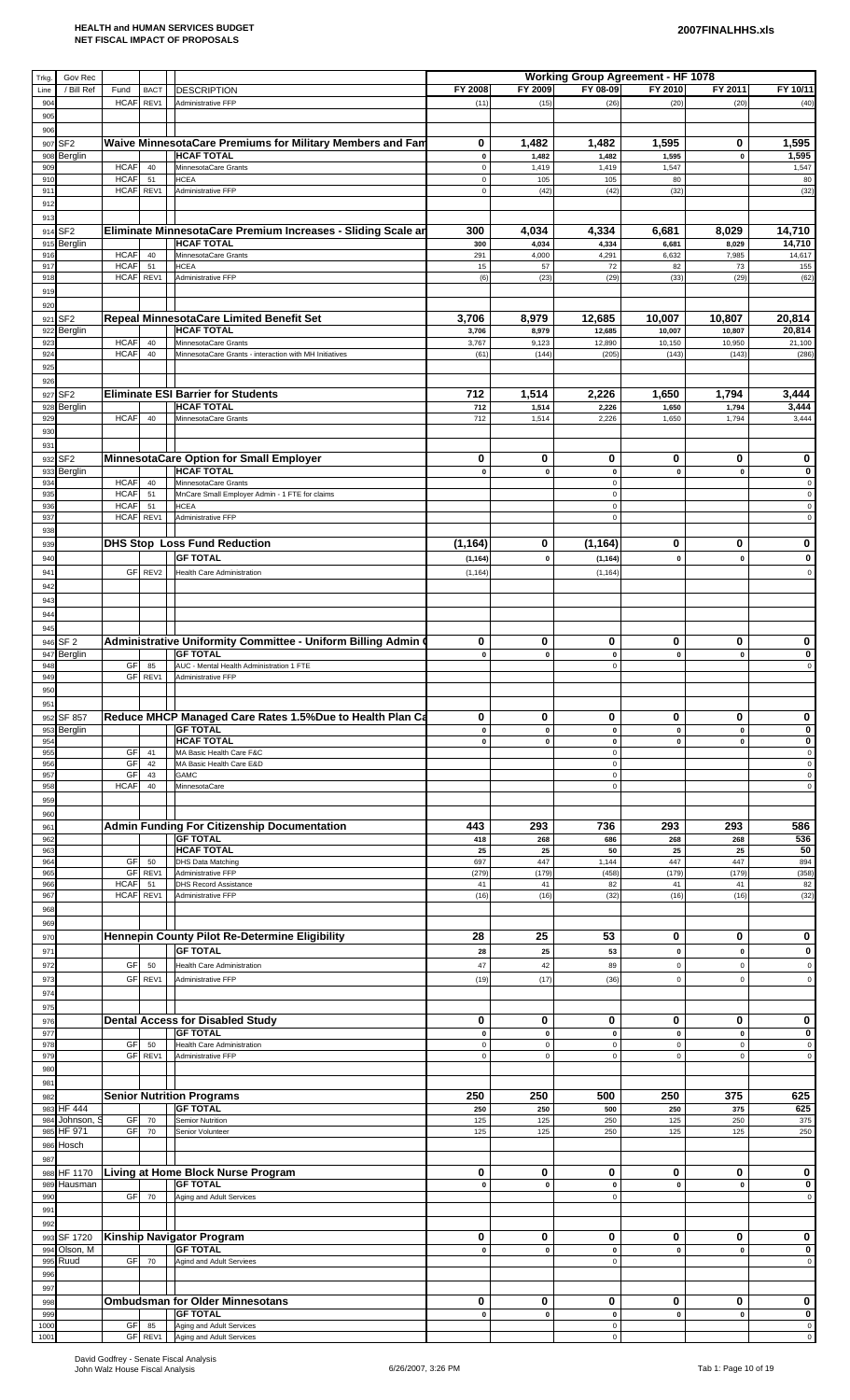| Trkg.           | Gov Rec                        |                            |             |                                                                                                                                              |                           |                    | <b>Working Group Agreement - HF 1078</b> |                       |                       |                          |
|-----------------|--------------------------------|----------------------------|-------------|----------------------------------------------------------------------------------------------------------------------------------------------|---------------------------|--------------------|------------------------------------------|-----------------------|-----------------------|--------------------------|
| Line            | / Bill Ref                     | Fund                       | <b>BACT</b> | <b>DESCRIPTION</b>                                                                                                                           | FY 2008                   | FY 2009            | FY 08-09                                 | FY 2010               | FY 2011               | FY 10/11                 |
| 1002            |                                |                            |             |                                                                                                                                              |                           |                    |                                          |                       |                       |                          |
| 1003            |                                |                            |             |                                                                                                                                              |                           |                    |                                          |                       |                       |                          |
| 1004            |                                | <b>Senior Linkage Line</b> |             |                                                                                                                                              | 0                         | 0                  | 0                                        | 0                     | 0                     | 0                        |
| 1005            |                                |                            |             | <b>GF TOTAL</b>                                                                                                                              | $\pmb{0}$                 | $\pmb{0}$          | $\pmb{0}$<br>$\Omega$                    | $\pmb{0}$             | $\pmb{0}$             | 0                        |
| 1006<br>1007    |                                | GF                         | 70          | Aging and Adult Services                                                                                                                     |                           |                    |                                          |                       |                       | $\mathbf 0$              |
| 1008            |                                |                            |             |                                                                                                                                              |                           |                    |                                          |                       |                       |                          |
| 1009            |                                |                            |             | <b>Long-Term Care Payment Adjustments</b>                                                                                                    | 22,648                    | 71,227             | 93,875                                   | 77,662                | 79,798                | 157,460                  |
| 1010            |                                |                            |             | <b>GF TOTAL</b>                                                                                                                              | 22,648                    | 71,227             | 93,875                                   | 77,662                | 79,798                | 157,460                  |
| 101             |                                | GF                         | 73          | MA LTC Waivers and Home Care                                                                                                                 | 10,924                    | 37,670             | 48,594                                   | 44,469                | 47,990                | 92,459                   |
| 101:<br>101     |                                | GF<br>GF                   | 72          | MA LTC Facilities - NH (and ICF in House)                                                                                                    | 6,742                     | 11,430             | 18,172                                   | 11,284                | 10,994                | 22,278                   |
| $101 -$         |                                | GF                         | 72<br>73    | MA LTC Facilities - NH Rebasing phased in<br>State Share Elderly Waiver Caps                                                                 | $\mathbf 0$<br>$\pmb{0}$  | 4,825<br>851       | 4,825<br>851                             | 5,621<br>1,379        | 7,695<br>1,888        | 13,316<br>3,267          |
| 101             |                                | GF                         | 72          | MA LTC Facilities - NH - Moratorium Exception Process                                                                                        | $\pmb{0}$                 | 300                | 300                                      | 1,500                 | 3,000                 | 4,500                    |
| 101<br>101      |                                | GF<br>GF                   | 72<br>72    | MA LTC Facilities - ICF/MR and DT&H<br>MA LTC Facilities - NH -Stearns, Benton, Sherburne NF Excluded from COLA                              | $\mathbf 0$               | $\mathbf 0$        | $\pmb{0}$<br>$\mathbf 0$                 | $\mathsf 0$           | $\mathsf 0$           | $\pmb{0}$<br>$\mathbf 0$ |
| 1018            |                                | GF                         | 72          | MA LTC Facilities - Suspend APS COLA FY 10&11                                                                                                | $\mathbf 0$               | $\mathbf 0$        | $\mathbf 0$                              | (5,900)               | (12, 200)             | (18, 100)                |
| 1019            |                                | GF                         | 42          | MA Basic Health Care Grants - E&D                                                                                                            | 1,806                     | 5,763              | 7,569                                    | 7,566                 | 8,269                 | 15,835                   |
| 102<br>$102 -$  |                                | GF<br>GF                   | 41<br>43    | MA Basic Health Care Grants - F & C<br><b>GAMC Basic Health Care</b>                                                                         | $\sqrt{5}$<br>$\mathsf 3$ | 17<br>10           | 22<br>13                                 | 19<br>11              | 21<br>11              | 40<br>22                 |
| 102             |                                | GF                         | 71          | Alternative Care                                                                                                                             | 410                       | 1,488              | 1,898                                    | 1,850                 | 2,007                 | 3,857                    |
| 102             |                                | GF<br>GF                   | 30          | <b>Group Residential Housing</b><br><b>Adult Mental Health Grants</b>                                                                        | 298                       | 900                | 1,198                                    | 939                   | 939                   | 1,878                    |
| 1024<br>102     |                                | GF                         | 74<br>26    | Children's Mental Health Grants                                                                                                              | 604<br>53                 | 1,916<br>169       | 2,520<br>222                             | 2,092<br>185          | 2,092<br>185          | 4,184<br>370             |
| 1026            |                                | GF                         | 78          | Other Continuing Care Grants                                                                                                                 | 267                       | 928                | 1,195                                    | 1,048                 | 1,086                 | 2,134                    |
| 102<br>1028     |                                | GF<br>GF                   | 27<br>75    | <b>Community Social Services Grants</b><br>Deaf and Hard of Hearing Grants                                                                   | 201<br>15                 | 707<br>55          | 908<br>70                                | 773<br>59             | 773<br>59             | 1,546<br>118             |
| 1029            |                                | GF                         | 70          | Aging and Adult Service Grants                                                                                                               | 147                       | 517                | 664                                      | 564                   | 564                   | 1,128                    |
| 1030            |                                | GF                         | 76          | <b>CD Entitlement Grants</b>                                                                                                                 | 1,047                     | 3,567              | 4,614                                    | 4,089                 | 4,311                 | 8,400                    |
| $103 -$<br>1032 |                                | GF<br>GF                   | 85<br>85    | Continuing Care Admin - 2FTEs<br>Continuing Care - 2FTEs - rebasing                                                                          | 115<br>210                | 115<br>190         | 230<br>400                               | 115<br>190            | 115<br>190            | 230<br>380               |
| 1033            |                                | GF                         | REV1        | Administrative FFP                                                                                                                           | (199)                     | (191)              | (390)                                    | (191)                 | (191)                 | (382)                    |
| 1034            |                                |                            |             |                                                                                                                                              |                           |                    |                                          |                       |                       |                          |
| 1035            |                                |                            |             |                                                                                                                                              |                           |                    |                                          |                       |                       |                          |
| 1036            |                                |                            |             | Nursing Home Rebasing and Geographic Disparities Adjustme                                                                                    | 0                         | 0                  | 0                                        | 0                     | 0                     | 0                        |
| 1037            |                                |                            |             | <b>GF TOTAL</b>                                                                                                                              | $\pmb{0}$                 | $\pmb{0}$          | $\mathbf 0$                              | $\mathbf 0$           | $\mathbf 0$           | 0                        |
| 1038            |                                | GF                         | 72          | <b>MA LTC Facilities Rebasing</b>                                                                                                            |                           |                    | $\mathbf 0$                              |                       |                       | $\mathbf 0$              |
| 1039            |                                | GF                         | 72          | MA LTC Share of Disparities                                                                                                                  |                           | $\mathsf 0$        | $\mathbf 0$                              | $\mathsf 0$           | $\mathsf 0$           | $\mathbf 0$              |
| 1040            |                                | GF                         | 73          | State Share Elderly Waiver Caps                                                                                                              |                           | $\mathbf 0$        | $\mathbf 0$                              | $\mathsf 0$           | $\mathsf 0$           | $\mathbf 0$              |
| 104             |                                | GF                         | 85          | Continuing Care Administration                                                                                                               |                           |                    |                                          |                       |                       |                          |
| 1042            |                                | GF                         | REV1        | Administrative FFP                                                                                                                           |                           |                    |                                          |                       |                       |                          |
| 1043            |                                |                            |             |                                                                                                                                              |                           |                    |                                          |                       |                       |                          |
| 1044            |                                |                            |             |                                                                                                                                              |                           |                    |                                          |                       |                       |                          |
| 1045            |                                |                            |             |                                                                                                                                              |                           |                    |                                          |                       |                       |                          |
| 1046            |                                |                            |             |                                                                                                                                              |                           |                    |                                          |                       |                       |                          |
| 1048            | 1047 SF 1559<br>Erickson-Ropes |                            |             | Nursing Facility Rate Increase for Sprinkler Systems<br><b>GF TOTAL</b>                                                                      | 2,500                     | 0<br>$\pmb{0}$     | 2,500                                    | 0<br>$\mathbf 0$      | 0<br>$\mathbf 0$      | 0<br>0                   |
| 1049            |                                | <b>GF</b>                  | 72          | <b>MA LTC Facilities</b>                                                                                                                     | 2,500<br>2,500            |                    | 2,500<br>2,500                           |                       |                       | $\mathbf 0$              |
| 1050            |                                |                            |             |                                                                                                                                              |                           |                    |                                          |                       |                       |                          |
| 1051            |                                |                            |             |                                                                                                                                              |                           |                    |                                          |                       |                       |                          |
| 1052            | <b>HF 320</b>                  |                            |             | <b>PERA Nursing Facilities Costs Reimbursement</b>                                                                                           | 84                        | 158                | 242                                      | 227                   | 305                   | 532                      |
| 1053            | Anzelc                         |                            |             | <b>GF TOTAL</b>                                                                                                                              | 84                        | 158                | 242                                      | 227                   | 305                   | 532                      |
| 1054            |                                | GF                         | 72          | <b>MA LTC Facilities</b>                                                                                                                     | 84                        | 158                | 242                                      | 227                   | 305                   | 532                      |
| 1055            |                                |                            |             |                                                                                                                                              |                           |                    |                                          |                       |                       |                          |
| 1056            |                                |                            |             |                                                                                                                                              |                           | 99                 | 169                                      | 101                   | 101                   |                          |
| 1057<br>1058    |                                |                            |             | <b>Nursing Facility Rate Increases</b><br><b>GF TOTAL</b>                                                                                    | 70<br>70                  | 99                 | 169                                      | 101                   | 101                   | 202<br>202               |
| 1059            | Lenczewsh                      | GF                         | 72          | MA LTC Facilities - Hennepin County Martin Luther Monar- HF 1720                                                                             |                           |                    | $\mathbf 0$                              |                       |                       | $\pmb{0}$                |
| 1060            | Faust                          | GF                         | 72          | MA LTC Facilities - Kanabec County - HF 1804                                                                                                 |                           |                    | $\Omega$                                 |                       |                       | $\,0\,$                  |
| 106'<br>1062    | Lenczewsk                      | GF<br>GF                   | 72<br>72    | MA LTC Facilities - Hennepin County - HF 2149 Masons Home<br>MA LTC Facilities - Faribault                                                   |                           |                    | $\mathbf 0$<br>$\mathbf 0$               |                       |                       | $\pmb{0}$<br>$\pmb{0}$   |
| 1063            | <b>Bly</b>                     | GF                         | 72          | MA LTC Facilities - Rice County - HF 586                                                                                                     |                           |                    | $\mathbf 0$                              |                       |                       | $\pmb{0}$                |
| 1064            | Kalin                          | GF                         | 72          | MA LTC Facilities - Chisago - HF 1620                                                                                                        |                           |                    | $\mathbf 0$                              |                       |                       | $\pmb{0}$                |
| 1065            | Carlson                        | GF                         | 72          | MA LTC Facilities - Robbinsdale - HF 1812                                                                                                    |                           |                    | $\mathbf 0$                              |                       |                       | $\pmb{0}$                |
| 1066<br>1067    | Kubly/Pete<br>Berglin          | GF<br>GF                   | 72<br>72    | MA LTC Facilities - Big Stone Nursing Facility Operation Costs<br>MA LTC Facilities - Waseca Nursing Home Facilities Operations Costs Rate A | $\overline{1}$<br>69      | $\mathbf{1}$<br>98 | $\overline{2}$<br>167                    | $\overline{1}$<br>100 | $\overline{1}$<br>100 | $\overline{c}$<br>200    |
| 1068            | SF xxxx                        | GF                         | 72          | MA LTC Facilities - Hillcrest HCC Mankato Ventilator Care Rate Increase                                                                      |                           |                    | $\mathbf 0$                              |                       |                       | $\mathsf 0$              |
| 1069            |                                |                            |             |                                                                                                                                              |                           |                    |                                          |                       |                       |                          |
| 1070            |                                |                            |             |                                                                                                                                              |                           |                    |                                          |                       |                       |                          |
| 107'            | <b>SF XXX</b>                  |                            |             | Range, Inc - DT&H and ICF/MR Rate Increases                                                                                                  | 317                       | 317                | 634                                      | 474                   | 526                   | 1,000                    |
| 1072<br>107     |                                | GF                         | 72          | <b>GF TOTAL</b><br><b>MA LTC Facilities</b>                                                                                                  | 317<br>317                | 317<br>317         | 634<br>634                               | 474<br>474            | 526<br>526            | 1,000<br>1,000           |
| 1074            |                                |                            |             |                                                                                                                                              |                           |                    |                                          |                       |                       |                          |
| 1075            |                                |                            |             |                                                                                                                                              |                           |                    |                                          |                       |                       |                          |
| 1076            |                                |                            |             | <b>Financially Stressed Nursing Facilities Grants</b>                                                                                        | 0                         | 0                  | 0                                        | 0                     | 0                     | 0                        |
| 1077            |                                |                            |             | <b>GF TOTAL</b>                                                                                                                              | $\pmb{0}$                 | $\pmb{0}$          | $\bf{0}$                                 | $\pmb{0}$             | $\mathbf 0$           | 0                        |
| 1078            |                                | GF                         | 72          | <b>MA LTC Facilities</b>                                                                                                                     | $\pmb{0}$                 | $\mathbf 0$        | $\Omega$                                 | $\mathbf 0$           | $\mathbf 0$           | $\mathsf 0$              |
| 1079            |                                |                            |             |                                                                                                                                              |                           |                    |                                          |                       |                       |                          |
| 1080            |                                |                            |             |                                                                                                                                              |                           |                    |                                          |                       |                       |                          |
| 1081<br>1082    | SF 612<br>Berglin              |                            |             | Hennepin County ICF/MR Rate Increase<br><b>GF TOTAL</b>                                                                                      | 135<br>135                | 203<br>203         | 338<br>338                               | 203<br>203            | 203<br>203            | 406<br>406               |
| 1083            |                                | GF                         | 72          | <b>MA LTC Facilities</b>                                                                                                                     | 135                       | 203                | 338                                      | 203                   | 203                   | 406                      |
| 1084            |                                |                            |             |                                                                                                                                              |                           |                    |                                          |                       |                       |                          |
| 1085            |                                |                            |             |                                                                                                                                              |                           |                    |                                          |                       |                       |                          |
|                 | 1086 SF196                     |                            |             | Reverse Mortgage Incentive Program                                                                                                           | 0                         | 0                  | 0                                        | 0                     | 0                     | 0                        |
| 1087<br>1088    | Berglin                        | GF                         | 85          | <b>GF TOTAL</b><br>Continuing Care Admin - .5 FTE                                                                                            | $\mathbf 0$               | $\mathbf{0}$       | $\mathbf 0$<br>$\mathbf 0$               | $\mathbf{0}$          | $\mathbf 0$           | $\pmb{0}$<br>$\mathbf 0$ |
| 1089            |                                | GF                         | 70          | Aging and Adult Services Grant - Training, Outreach grants                                                                                   |                           |                    | $\mathbf 0$                              |                       |                       | $\pmb{0}$                |
| 1090            |                                | GF                         | 85          | MHFA Interagency Agreement - Mortgage Insurance                                                                                              |                           |                    | $\mathbf 0$                              |                       |                       | $\pmb{0}$                |
| 109'            |                                | GF                         | 51          | <b>MMIS Costs</b>                                                                                                                            |                           |                    | $\mathbf 0$                              |                       |                       | $\,0\,$                  |
| 1092<br>1093    |                                | GF                         | REV1        | Administrative FFP                                                                                                                           |                           |                    | $\mathbf 0$                              |                       |                       | $\mathbf 0$              |
| 1094            |                                |                            |             |                                                                                                                                              |                           |                    |                                          |                       |                       |                          |
| 1095            |                                |                            |             | <b>Elderly Waiver Assisted Living Coverage</b>                                                                                               | 53                        | (181)              | (128)                                    | (181)                 | (181)                 | (362)                    |
| 1096            |                                |                            |             | <b>GF TOTAL</b>                                                                                                                              | 53                        | (181)              | (128)                                    | (181)                 | (181)                 | (362)                    |
| 1097            |                                | <b>GF</b>                  | 73          | MA LTC Waiver And Home Care Savings                                                                                                          | (132)                     | (530)              | (662)                                    | (530)                 | (530)                 | (1,060)                  |
| 1098<br>1099    |                                | GF<br>GF                   | 85<br>72    | Continuing Care Admin - Study, Website Development & 1 FTE<br>LTC Consultation, MA LTC Facilities                                            | 309<br>$\mathbf 0$        | 249<br>200         | 558<br>200                               | 249<br>200            | 249<br>200            | 498<br>400               |
| 1100            |                                | GF                         | REV1        | Administrative FFP                                                                                                                           | (124)                     | (100)              | (224)                                    | (100)                 | (100)                 | (200)                    |
| 1101            |                                |                            |             |                                                                                                                                              |                           |                    |                                          |                       |                       |                          |
| 1102            |                                |                            |             |                                                                                                                                              |                           |                    |                                          |                       |                       |                          |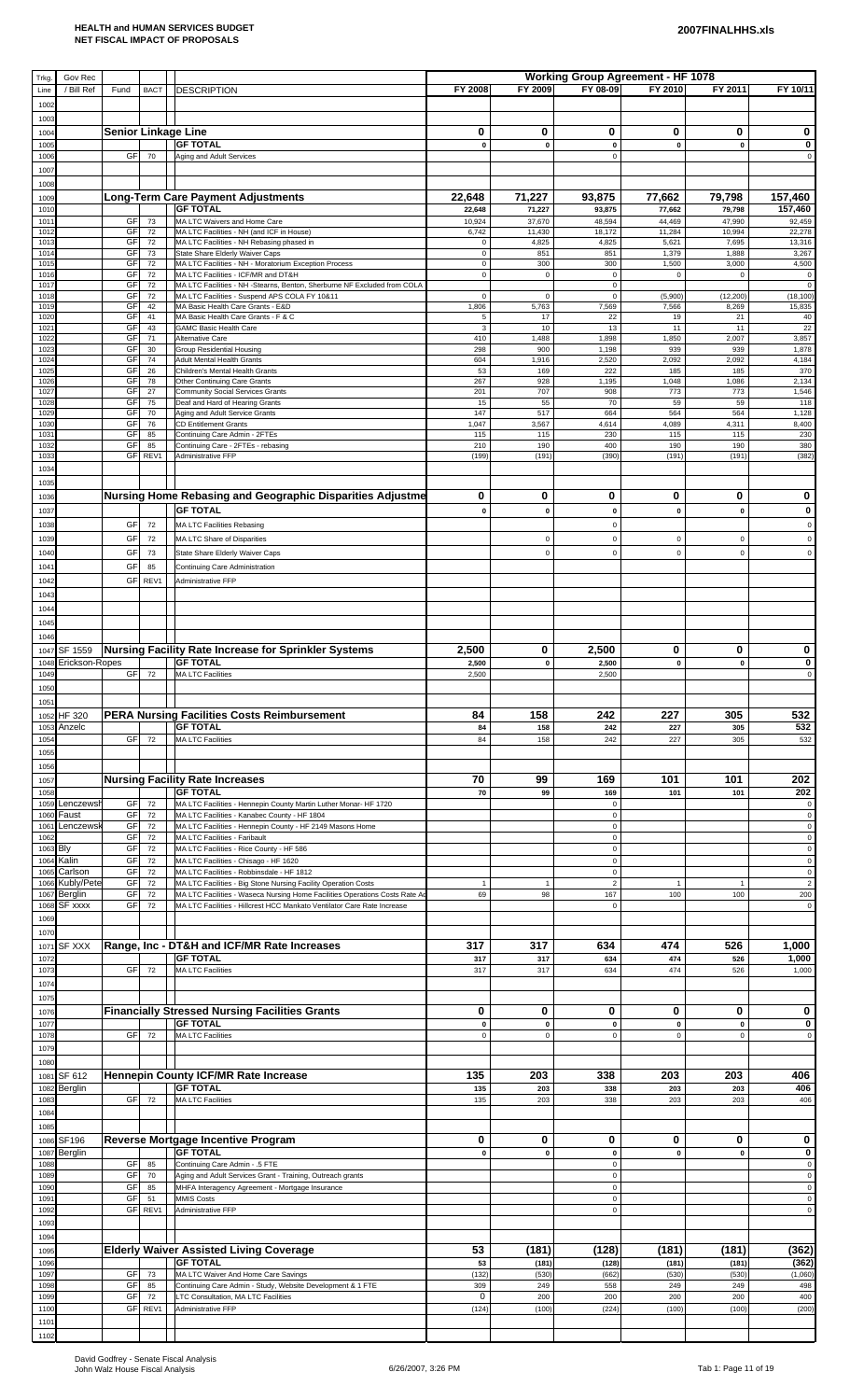| Trkg         | Gov Rec                  |                            |                        |                                                                                                                                                  |                                  |                            | <b>Working Group Agreement - HF 1078</b> |                               |                            |                            |
|--------------|--------------------------|----------------------------|------------------------|--------------------------------------------------------------------------------------------------------------------------------------------------|----------------------------------|----------------------------|------------------------------------------|-------------------------------|----------------------------|----------------------------|
| Line<br>110  | / Bill Ref               | Fund                       | <b>BACT</b>            | <b>DESCRIPTION</b><br><b>Home and Community Based Services Provider Standards</b>                                                                | FY 2008<br>0                     | FY 2009<br>0               | FY 08-09<br>0                            | FY 2010<br>0                  | FY 2011<br>0               | FY 10/11<br>0              |
| $110-$       |                          |                            |                        | <b>GF TOTAL</b>                                                                                                                                  | $\mathbf 0$                      | $\pmb{0}$                  | $\mathbf 0$                              | $\mathbf{0}$                  | $\mathbf 0$                | $\bf{0}$                   |
| 1105<br>1106 |                          | GF<br>GF                   | 11<br>11               | Legal and Regulatory Admin - 6 Licensing FTEs<br>Legal and Regulatory Admin - Background Checks                                                  |                                  |                            | $\mathbf 0$<br>$\pmb{0}$                 |                               |                            | $\pmb{0}$<br>$\pmb{0}$     |
| 110<br>110   |                          | GF<br>GF                   | 73<br>REV1             | MA LTC Waivers - Service Cost Increase for Licensure Standards<br>Administrative FFP                                                             |                                  |                            | $\mathbf 0$<br>$\pmb{0}$                 |                               |                            | $\pmb{0}$<br>$\pmb{0}$     |
| 1109         |                          | GF                         | REV2                   | <b>Licensing Fees</b>                                                                                                                            |                                  |                            | $\Omega$                                 |                               |                            | $\mathbf 0$                |
| 111<br>1111  |                          |                            |                        |                                                                                                                                                  |                                  |                            |                                          |                               |                            |                            |
|              | 1112 HF 705              |                            |                        | MR/RC Waiver, Family Support Program Slot Increase                                                                                               | 0                                | 0                          | 0                                        | 0                             | 0                          | 0                          |
| 1113<br>1114 | Loeffler                 | GF                         | 78                     | <b>GF TOTAL</b><br>Other Continuing Care Grants - additional SILS slots                                                                          | $\pmb{0}$                        | $\pmb{0}$                  | $\pmb{0}$<br>$\mathbf 0$                 | $\mathbf 0$                   | $\mathbf 0$                | 0<br>$\pmb{0}$             |
| 111          |                          | GF                         | 78                     | Other Continuing Care Grants - additional family support slots                                                                                   |                                  |                            | $\pmb{0}$                                |                               |                            | $\pmb{0}$                  |
| 1116<br>1117 |                          | GF                         | 73                     | Waivers and Home Care - additional Waiver slots                                                                                                  |                                  |                            | $\Omega$                                 |                               |                            | $\mathsf 0$                |
| 1118         |                          |                            |                        |                                                                                                                                                  |                                  |                            |                                          |                               |                            |                            |
| 1119<br>1120 |                          |                            |                        | <b>Study of MA Portion of Home Care Rates</b><br><b>GF TOTAL</b>                                                                                 | 60<br>60                         | 0<br>$\pmb{0}$             | 60<br>60                                 | 0<br>$\pmb{\mathsf{o}}$       | 0<br>$\mathbf 0$           | 0<br>0                     |
| 112          |                          | GF                         | 50                     | Continuing Care Admin                                                                                                                            | 100                              | $\mathbf 0$                | 100                                      | $\mathbf 0$                   | $\mathbf 0$                | $\pmb{0}$                  |
| 112<br>112   |                          |                            | GF REV1                | Administrative FFP                                                                                                                               | (40)                             | $\mathbf 0$                | (40)                                     |                               |                            |                            |
| 1124         |                          |                            |                        |                                                                                                                                                  |                                  |                            |                                          |                               |                            |                            |
| 1125<br>1126 | <b>Bonoff</b>            |                            |                        | PCA Assessment Penalty - 25%<br><b>GF TOTAL</b>                                                                                                  | 3<br>$\overline{\mathbf{3}}$     | (5)<br>(5)                 | (2)<br>(2)                               | 0<br>$\pmb{0}$                | 5<br>5                     | 5<br>5                     |
| 1127         |                          | GF                         | 85                     | Continuing Care Admin - 2 FTE                                                                                                                    | 180                              | 160                        | 340                                      | 160                           | 160                        | 320                        |
| 112<br>1129  |                          | GF<br>GF                   | 73<br>51               | Program Savings Due to Penalities<br><b>MMIS Costs</b>                                                                                           | (105)<br>$\mathbf 0$             | (101)<br>$\mathbf 0$       | (206)<br>$\mathbf 0$                     | (96)<br>$\mathbf 0$           | (91)<br>$\mathbf{0}$       | (187)<br>$\mathbf 0$       |
| 1130         |                          |                            | GF REV1                | Administrative FFP                                                                                                                               | (72)                             | (64)                       | (136)                                    | (64)                          | (64)                       | (128)                      |
| 113<br>113   |                          |                            |                        |                                                                                                                                                  |                                  |                            |                                          |                               |                            |                            |
| 113          |                          |                            |                        | <b>Mental Health Initiatives</b>                                                                                                                 | 13,103                           | 20,984                     | 34,087                                   | 23,056                        | 23,715                     | 46,771                     |
| 1134<br>113  |                          |                            |                        | <b>GF TOTAL</b><br><b>HCAF TOTAL</b>                                                                                                             | 11,969<br>1,134                  | 16,962<br>4,022            | 28,931<br>5,156                          | 17,428<br>5,628               | 17,931<br>5,784            | 35,359<br>11,412           |
| 1136         |                          | GF<br>GF                   | 26<br>41               | Children's Services Grants - Balance of CMH - TCM Transfer Grants - Refinar                                                                      | 1,873<br>$\mathbf 0$             | 4,757<br>2,448             | 6,630                                    | 2,842                         | 2,842                      | 5,684<br>10,529            |
| 1137<br>113  |                          | GF                         | 42                     | MA- Basic Health Care - TCM and Rule 5 to PMAP - Refinance TCM/Rule 5<br>MA Basic HC E&D - Repeal TCM Grants - Refinance TCM                     | (3,740)                          | (11,528)                   | 2,448<br>(15, 268)                       | 5,138<br>(11, 528)            | 5,391<br>(11, 528)         | (23, 056)                  |
| 113<br>114   |                          | GF<br>GF                   | 42<br>43               | MA - Basic Care - E&D - Add MH - TCM to Program IM - Refinance TCM<br>GAMC - Add MH - TCM & Adult MH Rehab - Refinance TCM                       | $\mathbf 0$<br>910               | 167<br>3,166               | 167<br>4,076                             | 321<br>4,454                  | 257<br>4,557               | 578<br>9,011               |
| 114          |                          | GF                         | 74                     | Adult MH Grants - Balance of AMH - TCM Transfer Grants - Refinance TCM                                                                           | 934                              | 2,344                      | 3,278                                    | (941)                         | (941)                      | (1, 882)                   |
| 114<br>114   |                          | <b>HCAF</b><br><b>HCAF</b> | 40<br>40               | MnCare - Add MH - TCM and Rule 5 for Children<br>MnCare Adults Add MH - TCM for Adults                                                           | $\mathbf 0$<br>$\pmb{0}$         | 158<br>638                 | 158<br>638                               | 332<br>1,544                  | 349<br>1,586               | 681<br>3,130               |
| 1144<br>1145 |                          | <b>HCAF</b><br><b>HCAF</b> | 40<br>40               | MnCare - Add MH Rehab Services for Adults<br>MnCare - Add Neuropsych, Day TX and Part Hosp                                                       | 1,014<br>73                      | 2,470<br>169               | 3,484<br>242                             | 2,412<br>167                  | 2,382<br>166               | 4,794<br>333               |
| 114          |                          | GF                         | 41                     | MA Basic Health Care F&C -Intensive Outpatient Benefit                                                                                           | $\pmb{0}$                        | 24                         | 24                                       | 55                            | 55                         | 110                        |
| 114<br>1148  |                          | GF<br>GF                   | 42<br>43               | MA Basic Health Care E&D -Intensive Outpatient Benefit<br>General Assistance Medical Care Grants -Intensive Outpatient Benefit                   | $\pmb{0}$<br>$\pmb{0}$           | 399<br>21                  | 399<br>21                                | 926<br>48                     | 926<br>48                  | 1,852<br>96                |
| 1149         |                          | <b>HCAF</b>                | 40                     | Minnesota Care Grants -Intensive Outpatient Benefit                                                                                              | $\pmb{0}$                        | 9                          | 9                                        | 20                            | 20                         | 40                         |
| 115<br>1151  |                          | <b>HCAF</b><br><b>HCAF</b> | 51<br>85               | MMIS Systems Costs -Intensive Outpatient Benefit<br>Project staff & Admin Costs -Intensive Outpatient Benefit                                    | $\pmb{0}$<br>$\pmb{0}$           | $\mathbf 0$<br>$\mathsf 0$ | $\pmb{0}$<br>$\mathsf 0$                 | $\mathbf 0$<br>$\mathsf 0$    | $\mathsf 0$<br>$\mathsf 0$ | $\pmb{0}$<br>$\mathbf 0$   |
| 1152<br>115  |                          | <b>HCAF</b><br>GF          | REV1<br>51             | Administrative FFP -Intensive Outpatient Benefit<br>MMIS Systems Costs -Intensive Outpatient Benefit                                             | $\pmb{0}$<br>$\mathbf 0$         | $\mathbf 0$<br>18          | 0<br>18                                  | $\mathbf 0$<br>$\mathbf 0$    | 0<br>$\pmb{0}$             | $\pmb{0}$<br>$\pmb{0}$     |
| 1154         |                          | GF                         | 85                     | Project staff & Admin Costs -Intensive Outpatient Benefit                                                                                        | $\mathbf 0$                      | 95                         | 95                                       | 86                            | 86                         | 172                        |
| 1155<br>115  |                          | GF<br>GF                   | REV1<br>26             | Administrative FFP -Intensive Outpatient Benefit<br>Children's Services Grants - Transfer Children's MH Grant                                    | $\mathbf 0$<br>$\mathbf 0$       | (38)<br>(416)              | (38)<br>(416)                            | (34)<br>(1,556)               | (34)<br>(1, 556)           | (68)<br>(3, 112)           |
| 115<br>115   |                          | GF<br>GF                   | 41<br>42               | MA Basic Health Care F&C<br>MA Basic Health Care E&D                                                                                             | $\pmb{0}$<br>$\pmb{0}$           | 166<br>947                 | 166<br>947                               | 622<br>3,582                  | 648<br>3,764               | 1,270<br>7,346             |
| 1159         |                          | GF                         | 74                     | Adult Mental Health Grants - Transfer Adult MH Grants                                                                                            | $\mathbf 0$                      | (697)                      | (697)                                    | (2,648)                       | (2,648)                    | (5, 296)                   |
| 116<br>116   |                          | <b>HCAF</b><br><b>HCAF</b> | 50<br>50               | Health Care Administration - Health Care Purchasing Staff and Actuarial<br><b>External Quality Review</b>                                        | $\mathbf 0$<br>$\mathbf 0$       | $\mathbf 0$<br>$\mathbf 0$ | $\pmb{0}$<br>$\mathbf 0$                 | $\mathbf 0$<br>$\mathbf 0$    | $\mathbf 0$<br>$\mathbf 0$ | $\mathbf 0$<br>$\pmb{0}$   |
| 116<br>116   |                          | <b>HCAF</b><br><b>HCAF</b> | 51<br>85               | <b>MMIS Systems Costs</b><br>Project Oversight Staff & Admin Costs                                                                               | $\mathbf 0$<br>$\mathbf 0$       | $\mathbf 0$<br>$\mathbf 0$ | 0<br>$\mathbf 0$                         | $\mathbf 0$<br>$\overline{0}$ | $\mathbf 0$<br>$\Omega$    | $\pmb{0}$<br>$\pmb{0}$     |
| 116          |                          | <b>HCAF</b>                | REV1                   | Administrative FFP                                                                                                                               | $\pmb{0}$                        | $\pmb{0}$                  | $\pmb{0}$                                | $\mathbf 0$                   | $\mathbf 0$                | $\pmb{0}$                  |
| 116<br>116   |                          | GF<br>GF                   | 50<br>50               | Health Care Administration - Health Care Purchasing Staff and Actuarial<br><b>External Quality Review</b>                                        | 50<br>$\mathbf 0$                | 332<br>500                 | 382<br>500                               | 308<br>500                    | 308<br>500                 | 616<br>1,000               |
| 116          |                          | GF<br>GF                   | 51                     | <b>MMIS Systems Costs</b>                                                                                                                        | $\mathbf 0$<br>122               | 18<br>136                  | 18<br>258                                | $\mathbf 0$<br>86             | $\mathbf 0$<br>86          | $\mathbf 0$<br>172         |
| 116<br>1169  |                          | GF                         | 85<br>REV1             | Project Oversight Staff & Admin Costs<br>Administrative FFP                                                                                      | (69)                             | (562)                      | (631)                                    | (533)                         | (533)                      | (1,066)                    |
| 117<br>117   |                          | GF<br>GF                   | 41<br>42               | MA Basic Health Care F&C -Workforce Shortages<br>MA Basic Health Care E&D -Workforce Shortages                                                   | 34<br>338                        | 177<br>1,762               | 211<br>2,100                             | 271<br>2,690                  | 271<br>2,693               | 542<br>5,383               |
| 1172         |                          | GF                         | 42                     | MA Basic Health Care E&D -Workforce Shortages - Senate Increase for CTS I                                                                        | 82                               | 210                        | 292                                      | 213                           | 213                        | 426                        |
| 117<br>117   |                          | GF<br><b>HCAF</b>          | 43<br>40               | General Assistance Medical Care Grants - Workforce Shortage-<br>Minnesota Care Grants - Workforce Shortages                                      | $\overline{4}$<br>$\overline{4}$ | 18<br>15                   | 22<br>19                                 | 28<br>21                      | 28<br>21                   | 56<br>42                   |
| 117<br>1176  |                          | <b>HCAF</b><br><b>HCAF</b> | 85<br>REV1             | Continuing Care Administration - Measuring MH Service Outcomes<br>Administrative FFP                                                             | $\pmb{0}$<br>$\pmb{0}$           | $\mathbf 0$<br>$\mathbf 0$ | $\pmb{0}$<br>$\pmb{0}$                   | $\mathbf 0$<br>$\mathbf 0$    | $\mathsf 0$<br>$\mathsf 0$ | $\pmb{0}$<br>$\pmb{0}$     |
| 117          |                          | <b>HCAF</b>                | 74                     | Continuing Care Administration Tracking Acute Care / MH Service Availability                                                                     | $\mathbf 0$                      | $\mathbf 0$                | $\mathbf 0$                              | $\mathbf 0$                   | $\mathbf 0$                | $\pmb{0}$                  |
| 117<br>1179  |                          | GF<br>GF                   | 85<br>REV1             | Continuing Care Administration - Measuring MH Service Outcomes<br>Administrative FFP                                                             | $\pmb{0}$<br>$\mathbf 0$         | 102<br>(41)                | 102<br>(41)                              | 102<br>(41)                   | 102<br>(41)                | 204<br>(82)                |
| 118          |                          | GF<br>GF                   | 74                     | Continuing Care Administration Tracking Acute Care / MH Service Availability                                                                     | $\mathbf 0$                      | 60                         | 60                                       | 60                            | 60                         | 120                        |
| 118<br>118   |                          | <b>HCAF</b>                | REV <sub>2</sub><br>26 | County Share for uninsured Commitments to State Operated Community Base<br>Children's Services Grants - Mobile MH Crisis Services Infrastructure | (2, 288)<br>$\mathbf 0$          | (4, 576)<br>$\mathsf 0$    | (6, 864)<br>$\mathbf 0$                  | (4, 576)<br>$\mathbf 0$       | (4, 576)<br>$\mathsf 0$    | (9, 152)<br>$\pmb{0}$      |
| 118<br>1184  |                          | <b>HCAF</b><br><b>HCAF</b> | 74<br>26               | Adult Mental Health - Mobile MH Crisis Services Infrastructure<br>Children's Services Grants - MH School-Based Infrastructure                    | $\pmb{0}$<br>$\mathbf 0$         | $\mathbf 0$<br>$\mathbf 0$ | $\mathbf 0$<br>$\mathbf 0$               | $\mathbf 0$<br>$\mathbf 0$    | $\mathsf 0$<br>$\mathbf 0$ | $\pmb{0}$<br>$\mathbf 0$   |
| 118          |                          | <b>HCAF</b>                | 26                     | Children's Services Grants - MH School-Based Infrastructure                                                                                      | $\mathbf 0$                      | $\mathbf 0$                | $\pmb{0}$                                | $\mathbf 0$                   | $\pmb{0}$                  | $\pmb{0}$                  |
| 1186<br>1187 |                          | <b>HCAF</b><br><b>HCAF</b> | 26<br>74               | Children's Services Grants - Support Evidence-Based Practices<br>Adult Mental Health - Support Evidence-Based Practices                          | $\mathbf 0$<br>$\mathbf 0$       | $\mathsf 0$<br>$\mathsf 0$ | $\mathbf 0$<br>$\pmb{0}$                 | $\mathbf 0$<br>$\mathbf 0$    | $\mathbf 0$<br>$\mathsf 0$ | $\pmb{0}$<br>$\pmb{0}$     |
| 118<br>118   |                          | <b>HCAF</b><br><b>HCAF</b> | 26<br>74               | Children's Services Grants - Culturally Specific and Specialty Treatment<br>Adult Mental Health -Culturally Specific and Specialty Treatment     | $\mathbf 0$<br>$\mathbf 0$       | $\mathbf 0$<br>$\mathbf 0$ | $\mathbf 0$<br>$\pmb{0}$                 | $\overline{0}$<br>$\mathbf 0$ | 0<br>$\pmb{0}$             | $\mathbf 0$<br>$\mathbf 0$ |
| 119          |                          | GF                         | 26                     | Children's Services Grants - Mobile MH Crisis Services Infrastructure                                                                            | 2,528                            | 2,850                      | 5,378                                    | 2,850                         | 2,850                      | 5,700                      |
| 119<br>119   |                          | GF<br>GF                   | 74<br>26               | Adult Mental Health - Mobile MH Crisis Services Infrastructure<br>Children's Services Grants - MH School-Based Infrastructure                    | 2,528<br>3,425                   | 3,278<br>4,350             | 5,806<br>7,775                           | 3,278<br>4,350                | 3,278<br>4,350             | 6,556<br>8,700             |
| 119<br>1194  |                          | GF<br>GF                   | 26<br>26               | Children's Services Grants - MH School-Based Infrastructure<br>Children's Services Grants - Support Evidence-Based Practices                     | 2,488<br>375                     | 2,475<br>750               | 4,963<br>1,125                           | 2,475<br>750                  | 2,475<br>750               | 4,950<br>1,500             |
| 1195         |                          | GF                         | 74                     | Adult Mental Health - Support Evidence-Based Practices                                                                                           | 375                              | 750                        | 1,125                                    | 750                           | 750                        | 1,500                      |
| 119<br>119   |                          | GF<br>GF                   | 26<br>74               | Children's Services Grants -Culturally Specific and Specialty Treatment<br>Adult Mental Health -Culturally Specific and Specialty Treatment      | 125<br>125                       | 500<br>500                 | 625<br>625                               | 500<br>500                    | 500<br>500                 | 1,000<br>1,000             |
| 1198         |                          | GF<br><b>HCAF</b>          | 74                     | Adult Mental Health Grants - Transitional Housing Grants                                                                                         | 1,750                            | 1,500                      | 3,250                                    | 1,500                         | 1,500                      | 3,000                      |
| 119<br>120   |                          | GF                         | 40<br>REV2             | Minnesota Care Grants - Interaction with Eligibility Changes<br>End of Year Balance Transfer to GF                                               | 43<br>$\mathbf 0$                | 563<br>$\mathbf 0$         | 606<br>$\mathbf 0$                       | 1,132<br>$\mathbf 0$          | 1,260<br>$\pmb{0}$         | 2,392<br>$\mathbf 0$       |
| 1201<br>1202 |                          | <b>HCAF</b>                | REV2                   | End of Year Balance Transfer to GF                                                                                                               | $\pmb{0}$                        | $\mathbf 0$                | $\Omega$                                 | $\mathbf 0$                   | $\mathbf 0$                | $\overline{0}$             |
| 1203         |                          |                            |                        |                                                                                                                                                  |                                  |                            |                                          |                               |                            |                            |
| 1204<br>1205 | <b>HF196</b><br>Greiling |                            |                        | <b>Mental Health Program</b><br><b>GF TOTAL</b>                                                                                                  | 548<br>500                       | 616<br>500                 | 1,164<br>1,000                           | 116<br>$\mathbf 0$            | 116<br>0                   | 232<br>0                   |
| 1206         |                          |                            |                        | <b>HCAF TOTAL</b>                                                                                                                                | 48                               | 116                        | 164                                      | 116                           | 116                        | 232                        |
| 1207<br>1208 |                          | GF<br>GF                   | 26<br>85               | Children Services Grant Respite Care Grants<br>Continuing Care Admin                                                                             |                                  |                            | $\pmb{0}$<br>$\mathbf 0$                 |                               |                            | $\pmb{0}$<br>$\pmb{0}$     |
| 1209         |                          |                            | GF REV1                | Administrative FFP                                                                                                                               |                                  |                            | $\mathbf 0$                              |                               |                            | $\mathsf{o}\,$             |

David Godfrey - Senate Fiscal Analysis<br>John Walz House Fiscal Analysis 6/26/2007, 3:26 PM Tab 1: Page 12 of 19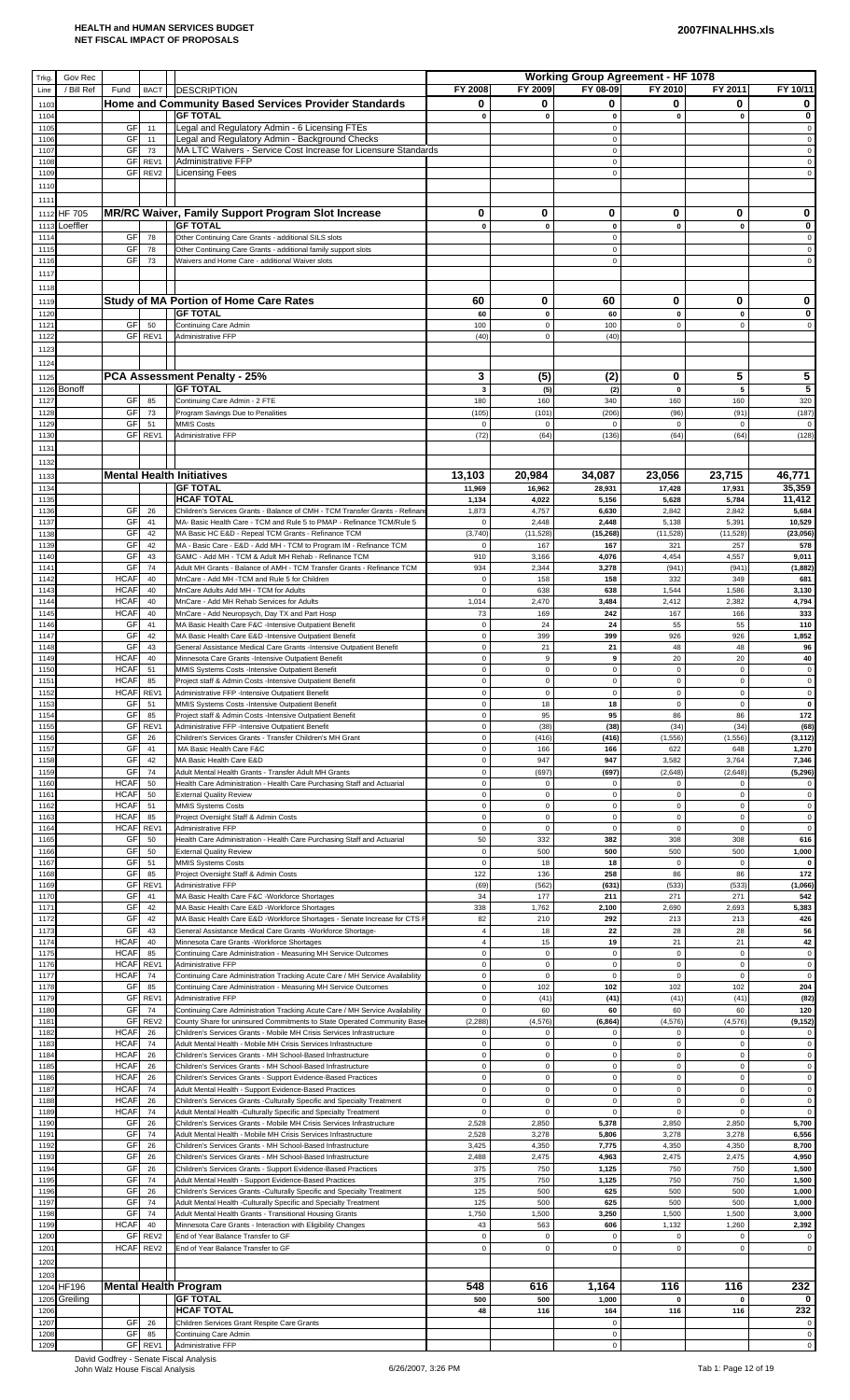| Trkg         | Gov Rec        |                   |                  |                                                                                                                                               |                        |                            | <b>Working Group Agreement - HF 1078</b> |                            |                                   |                            |
|--------------|----------------|-------------------|------------------|-----------------------------------------------------------------------------------------------------------------------------------------------|------------------------|----------------------------|------------------------------------------|----------------------------|-----------------------------------|----------------------------|
| Line         | / Bill Ref     | Fund              | <b>BACT</b>      | <b>DESCRIPTION</b>                                                                                                                            | FY 2008                | FY 2009                    | FY 08-09                                 | FY 2010                    | FY 2011                           | FY 10/11                   |
| 1210         |                | GF                | 26               | Trauma Focused Evidence Based practice to Children's Grants                                                                                   |                        |                            | $\mathbf 0$                              |                            |                                   | $\mathbf 0$                |
| 121'<br>1212 |                | GF<br>GF          | 26<br>26         | Children Services Grants - Collaborative Services for High Risk Children Grants<br>Children Services Grants - Evidenced Based Practice Grants |                        |                            | 0<br>$\pmb{0}$                           |                            |                                   | $\pmb{0}$<br>$\pmb{0}$     |
| 1213         |                | <b>HCAF</b>       | 40               | Exempt MH from MnCare Limited Copays                                                                                                          | 48                     | 116                        | 164                                      | 116                        | 116                               | 232                        |
| 1214<br>1215 |                | GF<br>GF          | 74<br>85         | Adult MH Grants - Mobile Crisis Services Grants<br>Continuing Care Admin - MH Tracking and Outcomes Measurement                               |                        |                            | $\pmb{0}$<br>$\pmb{0}$                   |                            |                                   | $\pmb{0}$<br>$\pmb{0}$     |
| 1216         |                | GF                | REV1             | Administrative FFP                                                                                                                            |                        |                            | $\pmb{0}$                                |                            |                                   | $\mathbf 0$                |
| 1217         |                | GF                | 26               | Mn MFIP Children's MH Pilot                                                                                                                   |                        |                            | $\pmb{0}$                                |                            |                                   | $\pmb{0}$                  |
| 1218<br>1219 |                | GF<br>GF          | 74<br>85         | Adult MH Grants Dual Diagnosis Grants<br>Continuing Care Admin - Community Training                                                           |                        |                            | $\mathbf 0$<br>$\pmb{0}$                 |                            |                                   | $\mathbf 0$<br>$\mathbf 0$ |
| 1220         |                | GF                | REV1             | Administrative FFP                                                                                                                            |                        |                            | $\pmb{0}$                                |                            |                                   | $\mathsf 0$                |
| 1221<br>1222 |                | GF<br><b>HCAF</b> | 26<br>40         | Regional Children's Mental health Pilot<br>MinnesotaCare - Diagnostic Assessment Rate                                                         | 500                    | 500                        | 1,000<br>$\pmb{0}$                       |                            |                                   | $\mathbf 0$<br>$\mathsf 0$ |
| 1223         |                |                   |                  |                                                                                                                                               |                        |                            |                                          |                            |                                   |                            |
| 1224         |                |                   |                  |                                                                                                                                               |                        |                            |                                          |                            |                                   |                            |
| 1225         | <b>HF196</b>   |                   |                  | <b>MFIP Children's Mental Health Pilot</b>                                                                                                    | 100                    | 200                        | 300                                      | 200                        | 200                               | 400                        |
| 1226<br>1227 | Greiling       | <b>TANF</b>       | 26               | <b>TANF TOTAL</b><br>Other Children and Economic Assistance Grants                                                                            | 100<br>100             | 200<br>200                 | 300<br>300                               | 200<br>200                 | 200<br>200                        | 400<br>400                 |
| 1228         |                |                   |                  |                                                                                                                                               |                        |                            |                                          |                            |                                   |                            |
| 1229         |                |                   |                  |                                                                                                                                               |                        |                            |                                          |                            |                                   |                            |
| 1230         | <b>SF 1287</b> |                   |                  | <b>Compulsive Gambling Appropriation - Northstar Alliance</b>                                                                                 | 325                    | 225                        | 550                                      | 100                        | 100                               | 200                        |
| 1231<br>1232 | Kubly          | LOTT              | 74               | <b>LOTT TOTAL</b><br><b>Mental Health Grants</b>                                                                                              | 325<br>325             | 225<br>225                 | 550<br>550                               | 100<br>100                 | 100<br>100                        | 200<br>200                 |
| 1233         |                |                   |                  |                                                                                                                                               |                        |                            |                                          |                            |                                   |                            |
| 1234         |                |                   |                  |                                                                                                                                               |                        |                            |                                          |                            |                                   |                            |
| 1235         | SF 1287        |                   |                  | <b>Compulsive Gambling Education, Treatment and Assessment</b>                                                                                | 400                    | 100                        | 500                                      | 100                        | 100                               | 200                        |
| 1236<br>1237 | Solon          | LOTT              | 74               | <b>LOTT TOTAL</b><br>Other Continuing Care Grants                                                                                             | 400<br>300             | 100<br>100                 | 500<br>400                               | 100<br>100                 | 100<br>100                        | 200<br>200                 |
| 1238         |                | LOTT              | 85               | Continuing Care Admin                                                                                                                         | 100                    | $\mathbf 0$                | 100                                      | $\mathbf 0$                | $\mathbf 0$                       | $\mathbf 0$                |
| 1239         |                |                   |                  |                                                                                                                                               |                        |                            |                                          |                            |                                   |                            |
| 1240         |                |                   |                  |                                                                                                                                               |                        |                            |                                          |                            |                                   |                            |
| 1241         |                |                   |                  | Services for Deaf and Hard-of-Hearing People<br><b>GF TOTAL</b>                                                                               | 250                    | 441                        | 690                                      | 441                        | 441                               | 881<br>881                 |
| 1242<br>1243 |                | <b>GF</b>         | 75               | Deaf and Hard of Hearing Grants - expand services                                                                                             | 250<br>130             | 441<br>288                 | 690<br>418                               | 441<br>288                 | 441<br>288                        | 576                        |
| 1244         |                | GF                | 75               | Deaf and HH Grants - County Training / Outreach Grants                                                                                        | 65                     | 101                        | 165                                      | 101                        | 101                               | 201                        |
| 1245<br>1246 |                | GF<br><b>GF</b>   | 85<br>REV1       | Administrative Costs - 2 FTEs (salary and non-salary)<br>Administrative FFP                                                                   | 53<br>(21)             | 48<br>(19)                 | 101<br>(40)                              | 48<br>(19)                 | 48<br>(19)                        | 96<br>(38)                 |
| 1247         |                | GF                | 42               | MA Basic Health Care Grants E&D                                                                                                               | 20                     | 20                         | 40                                       | 20                         | 20                                | 40                         |
| 1248         |                | GF                | 43               | GAMC                                                                                                                                          | $\mathbf{3}$           | 3                          | 6                                        | 3                          | $\mathbf{3}$                      | 6                          |
| 1249         |                |                   |                  |                                                                                                                                               |                        |                            |                                          |                            |                                   |                            |
| 1250<br>1251 |                |                   |                  | <b>Hearing Loss Mentor Program</b>                                                                                                            | 40                     | 40                         | 80                                       | 40                         | 40                                | 80                         |
| 1252         |                |                   |                  | <b>GF TOTAL</b>                                                                                                                               | 40                     | 40                         | 80                                       | 40                         | 40                                | 80                         |
| 1253         |                | <b>GF</b>         | 75               | Deaf and Hard of Hearing Grants                                                                                                               | 40                     | 40                         | 80                                       | 40                         | 40                                | 80                         |
| 1254         |                |                   |                  |                                                                                                                                               |                        |                            |                                          |                            |                                   |                            |
| 1255         | 1256 SF 532    |                   |                  | <b>Chemical Use Assessment Requirement</b>                                                                                                    | 0                      | 0                          | 0                                        | 0                          | 0                                 | 0                          |
|              | 1257 Rosen     |                   |                  | $\parallel$ GF TOTAL                                                                                                                          | $\mathbf{0}$           | $\pmb{0}$                  | $\pmb{0}$                                | $\pmb{0}$                  | $\mathbf{0}$                      | 0                          |
| 1258         |                | GF                | 50               | County Monitoring - Web Application Development                                                                                               |                        |                            | 0                                        |                            |                                   | $\pmb{0}$                  |
| 1259<br>1260 |                | GF<br>GF          | 11<br>85         | Licensing Information System<br>County Technical Assistance Duties - 1 FTE                                                                    |                        |                            | $\mathbf 0$<br>$\pmb{0}$                 |                            |                                   | $\mathsf 0$<br>$\mathsf 0$ |
| 1261         |                |                   | GF REV1          | Administrative FFP                                                                                                                            |                        |                            | $\mathbf 0$                              |                            |                                   | $\pmb{0}$                  |
| 1262         |                |                   |                  |                                                                                                                                               |                        |                            |                                          |                            |                                   |                            |
| 1263         | <b>HF 727</b>  |                   |                  | County Repayment Forgiveness Disabilities Overspending                                                                                        | 0                      | 0                          | 0                                        | 0                          | 0                                 | 0                          |
| 1264<br>1265 | Tschumper      |                   |                  | <b>GF TOTAL</b>                                                                                                                               | $\mathbf 0$            | $\mathbf 0$                | $\pmb{0}$                                | $\pmb{0}$                  | $\mathbf 0$                       | 0                          |
| 1266         |                | <b>GF</b>         | 78               | Other Continuing Care Grants - Fillmore County                                                                                                | 557                    | $\pmb{0}$                  | 557                                      | $\mathsf 0$                | $\mathsf 0$                       | $\mathsf 0$                |
| 1267<br>1268 |                | GF<br>GF          | 78<br>78         | Other Continuing Care Grants - Steele County<br>Other Continuing Care Grants - Carver County - delay to June 30, 2009                         | 42<br>985              | $\mathbf 0$<br>$\mathbf 0$ | 42<br>985                                | $\mathsf 0$<br>$\mathbf 0$ | $\mathsf 0$<br>$\mathbf 0$        | $\mathbf 0$<br>$\pmb{0}$   |
| 1269         |                | GF                | REV <sub>2</sub> | Other Continuing Care Grants - Carver County                                                                                                  | $\mathbf 0$            | (985)                      | (985)                                    |                            |                                   |                            |
| 1270<br>1271 |                | GF<br>GF          | 78<br>78         | Other Continuing Care Grants - St. Louis County<br><b>GOVERNOR'S VETO</b>                                                                     | 3,703<br>(5, 287)      | $\pmb{0}$<br>985           | 3,703<br>(4, 302)                        | $\mathbf 0$                | $\mathbf 0$                       | $\mathsf 0$                |
| 1272         |                |                   |                  |                                                                                                                                               |                        |                            |                                          |                            |                                   |                            |
| 1273         |                |                   |                  |                                                                                                                                               |                        |                            |                                          |                            |                                   |                            |
| 1274         |                |                   |                  | <b>Disability Linkage line</b>                                                                                                                | 469                    | 626                        | 1,095                                    | 626                        | 626                               | 1,252                      |
| 1275<br>1276 |                | GF                | 78               | <b>GF TOTAL</b><br>Other Continuing Care Grants                                                                                               | 469<br>469             | 626<br>626                 | 1,095<br>1,095                           | 626<br>626                 | 626<br>626                        | 1,252<br>1,252             |
| 1277         |                |                   |                  |                                                                                                                                               |                        |                            |                                          |                            |                                   |                            |
| 1278         |                |                   |                  |                                                                                                                                               |                        |                            |                                          |                            |                                   |                            |
| 1279         | SF 532         |                   |                  | Meth Treatment Programs Appropriation - Extend Sunset to En                                                                                   | 175                    | 375                        | 550                                      | 0                          | 0                                 | 0                          |
| 1280<br>1281 | Rosen          | GF                | 77               | <b>GF TOTAL</b><br>CD Non-entitlement Grants                                                                                                  | 175<br>175             | 375<br>375                 | 550<br>550                               | $\pmb{0}$                  | $\pmb{0}$                         | 0<br>$\mathsf 0$           |
| 1282         |                | DED               | REV2             | Transfer from DEED - Meth Abatement Loan Fund                                                                                                 | (200)                  | $\mathbf 0$                |                                          |                            |                                   |                            |
| 1283         |                | <b>DED</b>        | REV2             | Transfer to DHS                                                                                                                               | 200                    | $\mathbf 0$                |                                          |                            |                                   |                            |
| 1284         |                |                   |                  |                                                                                                                                               |                        |                            |                                          |                            |                                   |                            |
| 1285<br>1286 | <b>SF 250</b>  |                   |                  | <b>Chemical Dependency County MOE Allocation Modification</b>                                                                                 | 0                      | 0                          | 0                                        | 0                          | 0                                 | 0                          |
| 1287         | Berglin        |                   |                  | <b>GF TOTAL</b>                                                                                                                               | $\pmb{0}$              | $\mathbf 0$                | $\pmb{0}$                                | $\pmb{0}$                  | $\mathbf{0}$                      | 0                          |
| 1288         |                | GF                | 76               | CD Entitlement Grants                                                                                                                         |                        |                            | $\mathbf 0$                              |                            |                                   | $\mathbf 0$                |
| 1289         |                |                   |                  |                                                                                                                                               |                        |                            |                                          |                            |                                   |                            |
| 1290<br>1291 | HF 1857        |                   |                  | Native American Juvenile Treatment center Pre-Design                                                                                          | 50                     | 0                          | 50                                       | 0                          | 0                                 | 0                          |
| 1292         | Eken           |                   |                  | <b>GF TOTAL</b>                                                                                                                               | 50                     | $\pmb{0}$                  | 50                                       | $\pmb{0}$                  | $\pmb{0}$                         | 0                          |
| 1293         |                | GF                | 77<br>GF REV1    | Other Continuing Care Grants - White Earth                                                                                                    | 50                     | $\pmb{0}$                  | 50                                       | $\mathbf 0$                | $\mathbf 0$                       | $\mathsf 0$                |
| 1294<br>1295 |                |                   |                  | FFP                                                                                                                                           | $\pmb{0}$              | $\mathbf 0$                | $\pmb{0}$                                |                            |                                   |                            |
| 1296         |                |                   |                  |                                                                                                                                               |                        |                            |                                          |                            |                                   |                            |
| 1297         | SF 1424        |                   |                  | Leech Lake Youth Treatment Center Planning Grant                                                                                              | 75                     | 75                         | 150                                      | 0                          | 0                                 | 0                          |
| 1298         | Olson M        |                   |                  | <b>GF TOTAL</b>                                                                                                                               | 75                     | 75                         | 150                                      | $\pmb{0}$                  | $\pmb{0}$                         | 0                          |
| 1299<br>1300 |                | GF                | 77<br>GF REV1    | Continuing Care Administration<br>Administrative FFP                                                                                          | 75<br>$\pmb{0}$        | 75<br>$\mathbf 0$          | 150<br>$\mathbf 0$                       | $\mathbf 0$<br>$\mathsf 0$ | $\mathbf 0$<br>$\mathbf 0$        | $\mathbf 0$<br>$\mathsf 0$ |
| 1301         |                |                   |                  |                                                                                                                                               |                        |                            |                                          |                            |                                   |                            |
| 1302         |                |                   |                  |                                                                                                                                               |                        |                            |                                          |                            |                                   |                            |
| 1303         |                |                   |                  | <b>HIV/AIDS Insurance Program Funding</b>                                                                                                     | 0                      | 0                          | 0                                        | 0                          | 0                                 | 0                          |
| 1304<br>1305 |                |                   |                  | <b>GF TOTAL</b><br><b>HCAF TOTAL</b>                                                                                                          | $\pmb{0}$<br>$\pmb{0}$ | $\pmb{0}$<br>$\pmb{0}$     | $\pmb{0}$<br>$\pmb{0}$                   | $\pmb{0}$<br>$\pmb{0}$     | $\pmb{\mathsf{o}}$<br>$\mathbf 0$ | 0<br>0                     |
| 1306         |                | GF                | 78               | Other Continuing Care Grants - Refinance Existing HIV Grant Base                                                                              |                        |                            | $\pmb{0}$                                |                            |                                   | $\pmb{0}$                  |
| 1307<br>1308 |                | <b>HCAF</b>       | 78               | Other Continuing Care Grants - Finance Existing GF Base from HCAF                                                                             |                        |                            | $\mathbf 0$                              |                            |                                   | $\mathsf{O}\xspace$        |
| 1309         |                |                   |                  |                                                                                                                                               |                        |                            |                                          |                            |                                   |                            |
| 1310         |                |                   |                  |                                                                                                                                               |                        |                            |                                          |                            |                                   |                            |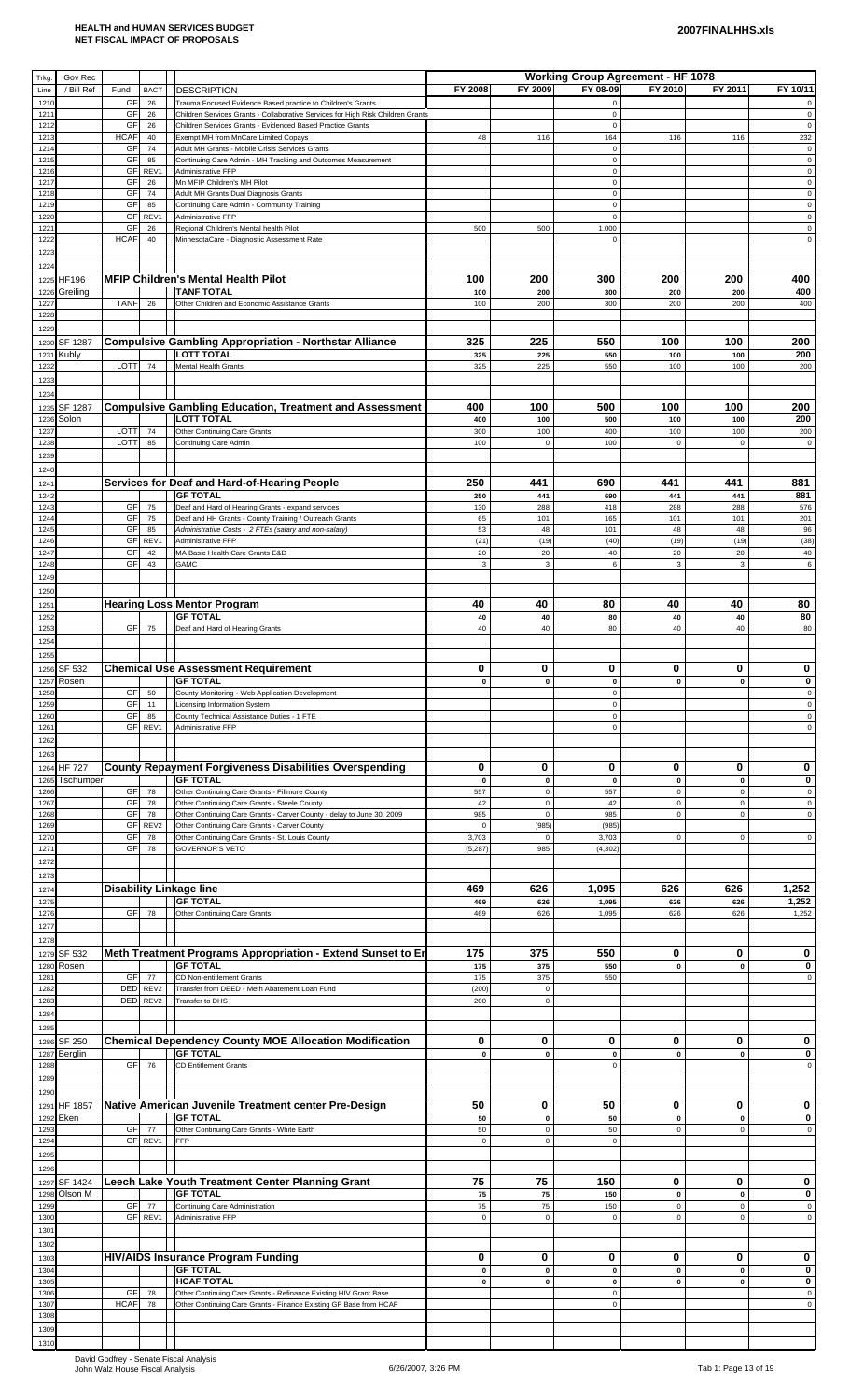| Trkg         | Gov Rec                     |                            |                        |                                                                                                 |                      |                                 | <b>Working Group Agreement - HF 1078</b> |                        |                             |                            |
|--------------|-----------------------------|----------------------------|------------------------|-------------------------------------------------------------------------------------------------|----------------------|---------------------------------|------------------------------------------|------------------------|-----------------------------|----------------------------|
| Line         | / Bill Ref                  | Fund                       | <b>BACT</b>            | DESCRIPTION                                                                                     | FY 2008              | FY 2009                         | FY 08-09                                 | FY 2010                | FY 2011                     | FY 10/11                   |
| 1311<br>1312 |                             |                            |                        | <b>Region 10 Quality Assurance Expansion</b><br><b>GF TOTAL</b>                                 | 120<br>120           | 120<br>120                      | 240<br>240                               | 0<br>$\mathbf 0$       | 0<br>$\pmb{0}$              | 0<br>0                     |
| 1313         |                             | GF                         | 85                     | Continuing Care Admin                                                                           | 200                  | 200                             | 400                                      |                        |                             |                            |
| 1314         |                             | GF                         | REV1                   | Administrative FFP                                                                              | (80)                 | (80)                            | (160)                                    | $\mathbf 0$            | $\mathsf 0$                 | $\mathsf 0$                |
| 1315<br>1316 |                             |                            |                        |                                                                                                 |                      |                                 |                                          |                        |                             |                            |
| 1317         |                             |                            |                        | <b>Local Certification of HCBS Providers</b>                                                    | 0                    | 0                               | 0                                        | 0                      | 0                           | 0                          |
| 1318         |                             |                            |                        | <b>GF TOTAL</b>                                                                                 | 0                    | $\pmb{0}$                       | $\pmb{0}$                                | $\pmb{0}$              | $\pmb{0}$                   | 0                          |
| 1319<br>1320 |                             | GF                         | 85<br>GF REV1          | Other Continuing Care Grants<br>Administrative FFP                                              |                      |                                 | $\mathsf 0$                              |                        |                             | $\pmb{0}$                  |
| 1321         |                             |                            |                        |                                                                                                 |                      |                                 |                                          |                        |                             |                            |
| 1322         |                             |                            |                        |                                                                                                 |                      |                                 |                                          |                        |                             |                            |
| 1323         |                             |                            |                        | <b>Nursing Home Report Card Expansion</b>                                                       | 0                    | 0                               | 0                                        | 0                      | 0                           | 0                          |
| 1324<br>1325 |                             | GF                         | 85                     | <b>GF TOTAL</b><br>Continuing Care Admin - Add Non-MA Facilities                                | $\pmb{0}$            | $\mathbf 0$                     | $\pmb{0}$<br>$\mathsf 0$                 | $\pmb{0}$              | $\pmb{0}$                   | $\mathbf 0$<br>$\mathsf 0$ |
| 1326         |                             |                            | GF REV1                | Administrative FFP                                                                              |                      |                                 | $\mathsf 0$                              |                        |                             | $\mathsf 0$                |
| 1327         |                             |                            |                        |                                                                                                 |                      |                                 |                                          |                        |                             |                            |
| 1328<br>1329 |                             |                            |                        | Require Timely Petitions for Commitment to Avoid Hold Orders                                    | 280                  | 0                               | 280                                      | 0                      | 0                           | 0                          |
| 1330         |                             |                            |                        | <b>GF TOTAL</b>                                                                                 | 280                  | $\pmb{0}$                       | 280                                      | $\mathbf 0$            | $\pmb{0}$                   | 0                          |
| 133'<br>1332 |                             |                            | GF REV2                | SOS                                                                                             | 280                  |                                 | 280                                      | $\pmb{0}$              | $\mathsf 0$                 | $\mathsf 0$                |
| 1333         |                             |                            |                        |                                                                                                 |                      |                                 |                                          |                        |                             |                            |
| 1334         |                             |                            |                        | <b>Minnesota Security Hospital Census Adjustment</b>                                            | (1, 493)             | (1, 493)                        | (2,986)                                  | (1, 493)               | (1, 493)                    | (2,986)                    |
| 1335<br>1336 |                             | GF                         | 95                     | <b>GF TOTAL</b><br>SOS                                                                          | (1, 493)<br>(1,659)  | (1, 493)<br>(1,659)             | (2,986)<br>(3, 318)                      | (1, 493)<br>(1,659)    | (1, 493)<br>(1,659)         | (2,986)<br>(3, 318)        |
| 1337         |                             |                            | GF REV2                | <b>SOS Collections</b>                                                                          | 166                  | 166                             | 332                                      | 166                    | 166                         | 332                        |
| 1338         |                             |                            |                        |                                                                                                 |                      |                                 |                                          |                        |                             |                            |
| 1339<br>1340 |                             |                            |                        | Eliminate Willmar Evidenced Based Treatment Activity                                            | 0                    | 0                               | 0                                        | 0                      | 0                           | 0                          |
| 1341         |                             |                            |                        | <b>GF TOTAL</b>                                                                                 | 0                    | $\pmb{0}$                       | 0                                        | $\pmb{0}$              | $\pmb{0}$                   | 0                          |
| 1342         |                             | GF                         | 90                     | <b>State Operated Services</b>                                                                  |                      |                                 | $\mathsf 0$                              |                        |                             | $\mathsf 0$                |
| 1343<br>1344 |                             |                            |                        |                                                                                                 |                      |                                 |                                          |                        |                             |                            |
| 1345         | SF 676                      |                            |                        | RTC Grave Markers/Remembering with Dignity Project                                              | 200                  | 0                               | 200                                      | 0                      | 0                           | 0                          |
| 1346         | Lourey                      |                            |                        | <b>GF TOTAL</b>                                                                                 | 200                  | $\mathbf 0$                     | 200                                      | $\mathbf 0$            | $\pmb{0}$                   | 0                          |
| 1347<br>1348 |                             | GF                         | 90                     | <b>State Operated Services</b>                                                                  | 200                  | $\pmb{0}$                       | 200                                      | $\pmb{0}$              | $\mathsf 0$                 | $\mathsf 0$                |
| 1349         |                             |                            |                        |                                                                                                 |                      |                                 |                                          |                        |                             |                            |
| 1350         |                             | <b>TANF Refinancing</b>    |                        |                                                                                                 | (250)                | 0                               | (250)                                    | 0                      | 0                           | 0                          |
| 135'<br>1352 |                             |                            |                        | <b>GF TOTAL</b><br><b>TANF TOTAL</b>                                                            | $\mathbf 0$<br>(250) | $\pmb{0}$<br>$\pmb{0}$          | 0<br>(250)                               | $\pmb{0}$<br>$\pmb{0}$ | $\pmb{0}$<br>$\pmb{0}$      | $\bf{0}$<br>$\pmb{0}$      |
| 1353         |                             |                            |                        | <b>DED TOTAL</b>                                                                                | $\mathbf 0$          | $\pmb{0}$                       | $\pmb{0}$                                | $\pmb{0}$              | $\pmb{0}$                   | $\pmb{0}$                  |
| 1354<br>1355 |                             | GF<br><b>TANF</b>          | 22<br>15               | Refinance TANF/GF<br>Refinance TANF/GF                                                          |                      |                                 | $\mathsf 0$<br>0                         |                        |                             | $\mathsf 0$<br>$\mathbf 0$ |
| 1356         |                             | DED                        | REV <sub>2</sub>       | Child Care Development Fund - transfer From TANF                                                |                      |                                 | $\mathsf 0$                              |                        |                             | $\pmb{0}$                  |
| 1357<br>1358 |                             | DED<br><b>TANF</b>         | 22<br>REV2             | Child Care Development Fund<br>Support Services Grants - Increase FY 2007 Cancellation Estimate | (250)                | $\pmb{0}$                       | $\mathsf 0$<br>(250)                     | $\pmb{0}$              | $\mathbf 0$                 | $\mathsf 0$<br>$\mathsf 0$ |
| 1359         |                             |                            |                        |                                                                                                 |                      |                                 |                                          |                        |                             |                            |
|              |                             |                            |                        |                                                                                                 |                      |                                 |                                          |                        |                             |                            |
| 1360         |                             |                            |                        |                                                                                                 |                      |                                 |                                          |                        |                             |                            |
| 1361         |                             |                            |                        | <b>Compensation Adjustment</b>                                                                  | 7,722                | 15,678                          | 23,400                                   | 15,678                 | 15,678                      | 31,356                     |
| 136          |                             |                            |                        | <b>GF TOTAL</b><br><b>HCAF TOTAL</b>                                                            | 7,354                | 14,933                          | 22,287                                   | 14,933                 | 14,933                      | 29,866                     |
| 1363<br>1364 |                             |                            |                        | <b>LOTT TOTAL</b>                                                                               | 349<br>$\pmb{4}$     | 705<br>9                        | 1,054<br>13                              | 705<br>9               | 705<br>9                    | 1,410<br>18                |
| 1365         |                             | GF                         | 10                     | <b>SGSR TOTAL</b><br>Central Office Administration                                              | 15<br>189            | 31<br>384                       | 46<br>573                                | 31<br>384              | 31<br>384                   | 62                         |
| 1366<br>1367 |                             | GF                         | 11                     | Central Office Administration                                                                   | 226                  | 459                             | 685                                      | 459                    | 459                         | 768<br>918                 |
| 1368         |                             | GF                         | 12                     | Central Office Administration                                                                   | 100                  | 203                             | 303                                      | 203                    | 203                         | 406                        |
| 1369<br>1370 |                             | GF<br>GF                   | 13<br>35               | Central Office Administration<br>Central Office Administration                                  | 196<br>165           | 398<br>335                      | 594<br>500                               | 398<br>335             | 398<br>335                  | 796<br>670                 |
| 1371         |                             | GF                         | 36                     | Central Office Administration                                                                   | 105                  | 213                             | 318                                      | 213                    | 213                         | 426                        |
| 1372<br>1373 |                             | GF<br>GF                   | 50<br>51               | Central Office Administration<br>Central Office Administration                                  | 63<br>195            | 128<br>396                      | 191<br>591                               | 128<br>396             | 128<br>396                  | 256<br>792                 |
| 1374<br>1375 |                             | GF<br>GF                   | 85<br>36               | Central Office Administration<br>Major Systems Compensation Adjustment                          | 397<br>318           | 805<br>647                      | 1,202<br>965                             | 805<br>647             | 805<br>647                  | 1,610<br>1,294             |
| 1376         |                             | GF                         | 51                     | Major Systems Compensation Adjustment                                                           | 616                  | 1,250                           | 1,866                                    | 1,250                  | 1,250                       | 2,500                      |
| 1377<br>1378 |                             | <b>HCAF</b><br><b>HCAF</b> | 10<br>11               | Central Office Administration<br>Central Office Administration                                  | 12<br>26             | 24<br>52                        | 36<br>78                                 | 24<br>52               | 24<br>52                    | 48<br>104                  |
| 1379         |                             | <b>HCAF</b>                | 12                     | Central Office Administration                                                                   | $\overline{7}$       | 14                              | 21                                       | 14                     | 14                          | 28                         |
| 1380<br>1381 |                             | <b>HCAF</b><br><b>HCAF</b> | 13<br>36               | Central Office Administration<br>Central Office Administration                                  | 33<br>10             | 68<br>21                        | 101<br>31                                | 68<br>21               | 68<br>21                    | 136<br>42                  |
| 1382         |                             | <b>HCAF</b>                | 50                     | Central Office Administration                                                                   | 13                   | 27                              | 40                                       | 27                     | 27                          | 54                         |
| 138<br>1384  |                             | <b>HCAF</b><br><b>HCAF</b> | 51<br>85               | Central Office Administration<br>Central Office Administration                                  | 477<br>$\mathbf 3$   | 969<br>$\mathbf 0$              | 1,446<br>$\ensuremath{\mathsf{3}}$       | 969<br>$\mathbf 0$     | 969<br>$\mathbf 0$          | 1,938<br>$\mathsf 0$       |
| 1385         |                             | SGSR                       | 11                     | Central Office Administration                                                                   | 12                   | 25                              | 37                                       | 25                     | 25                          | 50                         |
| 1386<br>1387 |                             | <b>SGSR</b><br>LOTT        | 85<br>85               | Central Office Administration<br>Central Office Administration                                  | 3<br>$\sqrt{4}$      | $\boldsymbol{6}$<br>$\mathsf g$ | $\boldsymbol{9}$<br>13                   | 6<br>$\mathsf g$       | $\,6\,$<br>$\boldsymbol{9}$ | 12<br>18                   |
| 1388         |                             | GF                         | REV1                   | Administrative FFP                                                                              | (655)                | (1, 329)                        | (1,984)                                  | (1, 329)               | (1, 329)                    | (2,658)                    |
| 1389<br>1390 |                             | <b>HCAF</b><br>GF          | REV1<br>90             | Administrative FFP<br>SOS - Adult MH                                                            | (232)<br>3,419       | (470)<br>6,941                  | (702)<br>10,360                          | (470)<br>6,941         | (470)<br>6,941              | (940<br>13,882             |
| 1391         |                             | GF                         | 95                     | SOS - MSH/METO                                                                                  | 1,927                | 3,912                           | 5,839                                    | 3,912                  | 3,912                       | 7,824                      |
| 1392<br>1393 |                             | GF<br>GF                   | 93<br>REV <sub>2</sub> | SOS - MSOP<br><b>SOS Collections</b>                                                            | 1,268<br>(1, 175)    | 2,574<br>(2, 383)               | 3,842<br>(3, 558)                        | 2,574<br>(2, 383)      | 2,574<br>(2, 383)           | 5,148<br>(4,766)           |
| 1394         |                             |                            |                        |                                                                                                 |                      |                                 |                                          |                        |                             |                            |
| 1395         |                             |                            |                        |                                                                                                 |                      |                                 |                                          |                        |                             |                            |
| 1396<br>1397 |                             |                            |                        |                                                                                                 |                      |                                 |                                          |                        |                             |                            |
| 1398         |                             |                            |                        |                                                                                                 |                      |                                 |                                          |                        |                             |                            |
| 1399         |                             |                            |                        |                                                                                                 |                      |                                 |                                          |                        |                             |                            |
| 1400<br>1401 | <b>DEPARTMENT OF HEALTH</b> |                            |                        |                                                                                                 |                      |                                 |                                          |                        |                             |                            |
| 1402         |                             |                            |                        |                                                                                                 |                      |                                 |                                          |                        |                             |                            |
| 1403<br>1404 |                             |                            |                        | Administrative Support Services Reductions for P4P Withhold<br><b>GF TOTAL</b>                  | 0<br>$\pmb{0}$       | 0<br>$\pmb{0}$                  | 0<br>$\pmb{0}$                           | (91)<br>(91)           | (91)<br>(91)                | (182)<br>(182)             |
| 1405         |                             | GF                         | $\overline{5}$         | Agency Management                                                                               | $\mathsf 0$          | $\pmb{0}$                       | $\mathsf 0$                              | (91)                   | (91)                        | (182)                      |
| 1406<br>1407 |                             |                            |                        |                                                                                                 |                      |                                 |                                          |                        |                             |                            |
| 1408         |                             |                            |                        | Health Improvement Account/P4P Agency Initiative                                                | 0                    | 0                               | 0                                        | 91                     | 91                          | 182                        |
| 1409         |                             |                            |                        | <b>GF TOTAL</b>                                                                                 | $\pmb{0}$            | $\mathbf 0$                     | 0                                        | 91                     | 91                          | 182                        |
| 1410<br>1411 |                             | GF                         | 5                      | Agency Management                                                                               | $\mathsf 0$          | $\pmb{0}$                       | $\mathsf 0$                              | 91                     | 91                          | 182                        |
| 1412<br>1413 |                             | <b>HOME VISITING</b>       |                        |                                                                                                 | 4,262                | 4,577                           | 8,839                                    | 4,577                  | 4,577                       | 9,154                      |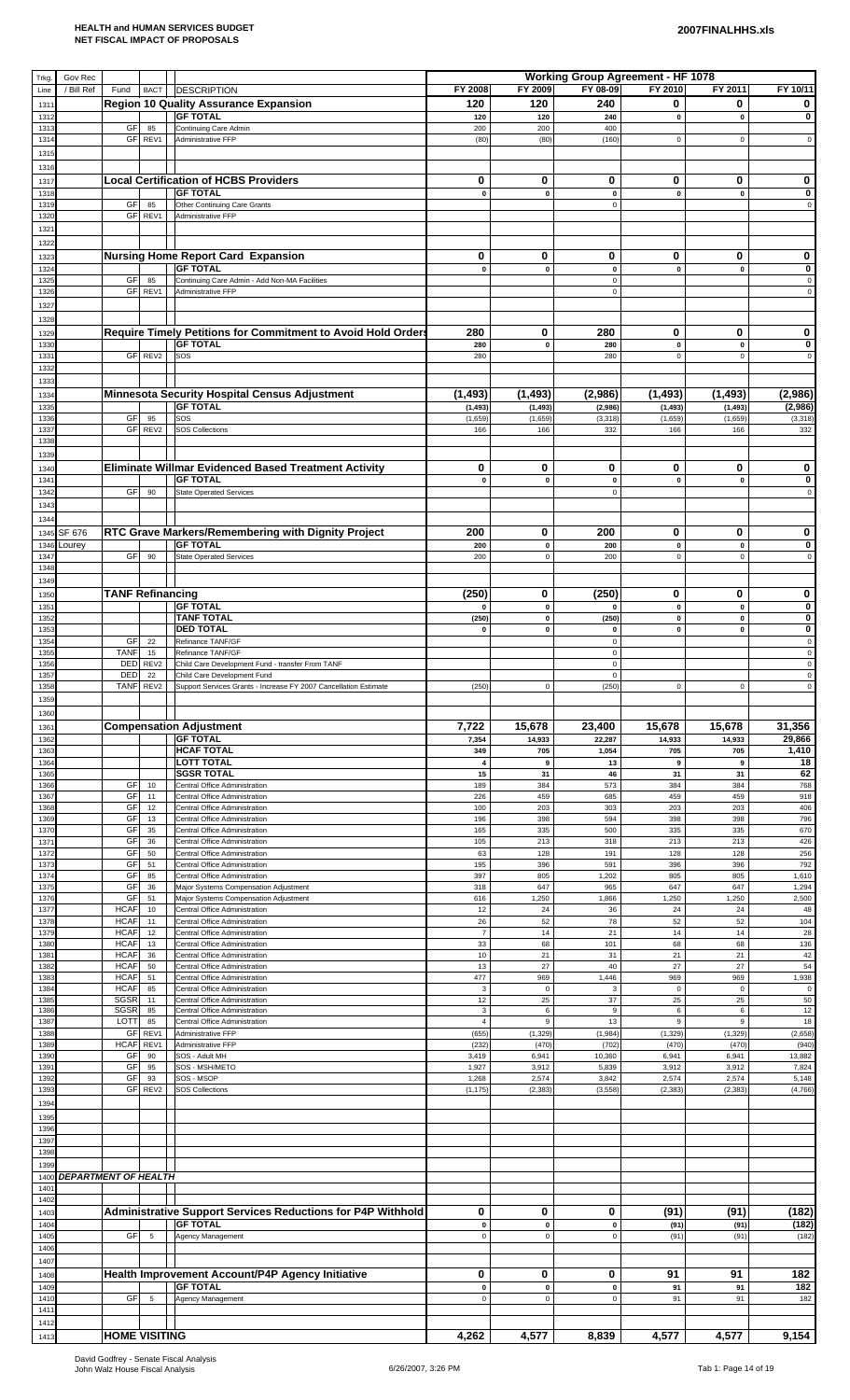| Trkg          | Gov Rec         |                           |                                  |                                                                                   |                    |                           | <b>Working Group Agreement - HF 1078</b> |                          |                              |                     |
|---------------|-----------------|---------------------------|----------------------------------|-----------------------------------------------------------------------------------|--------------------|---------------------------|------------------------------------------|--------------------------|------------------------------|---------------------|
| Line          | / Bill Ref      | Fund                      | <b>BACT</b>                      | DESCRIPTION                                                                       | FY 2008            | FY 2009                   | FY 08-09                                 | FY 2010                  | FY 2011                      | FY 10/11            |
| 1414          | 13              |                           |                                  | <b>TANF Total</b>                                                                 | 4,262              | 4,577                     | 8,839                                    | 4,577                    | 4,577                        | 9,154               |
| 1415          |                 | <b>TANF</b>               | $\overline{1}$                   | Community and Family Health Promotion - Increase Home Visiting G                  | 4,000              | 4,000                     | 8,000                                    | 4,000                    | 4,000                        | 8,000               |
| 1416          |                 | <b>TANF</b>               | $\overline{4}$                   | Minority and Multi-cultural Health - Increase Home Visiting Grants                | 262                | 577                       | 839                                      | 577                      | 577                          | 1,154               |
| 141           |                 |                           |                                  |                                                                                   |                    |                           |                                          |                          |                              |                     |
| 1418          |                 |                           |                                  |                                                                                   |                    |                           |                                          |                          |                              |                     |
| 1419          |                 |                           |                                  | <b>Restore 2003 Family Planning Grant Reductions</b>                              | 1,156              | 1,156                     | 2,312                                    | 1,156                    | 1,156                        | 2,312               |
| 1420          |                 |                           |                                  | <b>TANF TOTAL</b>                                                                 | 1,156              | 1,156                     | 2,312                                    | 1,156                    | 1,156                        | 2,312               |
| 142           |                 |                           |                                  | <b>GF TOTAL</b>                                                                   | 0                  | 0                         | 0                                        | $\pmb{0}$                | $\mathbf 0$                  | 0                   |
| 142           |                 | <b>TANF</b>               | $\overline{1}$                   | Community and Family Health Promotion                                             | 1,156              | 1,156                     | 2,312                                    | 1,156                    | 1,156                        | 2,312               |
| 142           |                 | GF                        | $\overline{1}$                   | Community and Family Health Promotion                                             | $\mathsf 0$        | $\pmb{0}$                 | 0                                        | $\mathsf 0$              | $\mathbf 0$                  | $\mathbf 0$         |
| 1424          |                 |                           |                                  |                                                                                   |                    |                           |                                          |                          |                              |                     |
| 1425          |                 |                           |                                  |                                                                                   |                    |                           |                                          |                          |                              |                     |
| 1426          |                 | <b>MnENABLE</b>           |                                  |                                                                                   | (220)              | (220)                     | (440)                                    | (220)                    | (220)                        | (440)               |
| 1427 15       |                 |                           |                                  | <b>TANF Total</b>                                                                 | 0                  | $\pmb{0}$                 | 0                                        | 0                        | 0                            | 0                   |
| 1428          |                 |                           |                                  | <b>GF TOTAL</b>                                                                   | (220)              | (220)                     | (440)                                    | (220)                    | (220)                        | (440)               |
| 1429          |                 | <b>TANF</b>               | $\overline{1}$                   | Community and Family Health Promotion - Maintain MnENABL Grants                   |                    |                           | 0                                        |                          |                              | 0                   |
| 143           |                 | GF                        | $\overline{1}$                   | Community and Family Health Promotion - MnENABL Grants                            | (220)              | (220)                     | (440)                                    | (220)                    | (220)                        | (440)               |
| 143           |                 |                           |                                  |                                                                                   |                    |                           |                                          |                          |                              |                     |
| 1432          |                 |                           |                                  |                                                                                   |                    |                           |                                          |                          |                              |                     |
| 1433          |                 |                           |                                  | <b>Reduce Positive Alternative Grants</b>                                         | 0                  | 0                         | 0                                        | 0                        | 0                            | 0                   |
| 1434          |                 |                           |                                  | <b>GF TOTAL</b>                                                                   | $\pmb{0}$          | $\pmb{0}$                 | $\pmb{0}$                                | $\pmb{0}$                | $\pmb{0}$                    | 0                   |
| 143           |                 | GF                        | $\overline{1}$                   | Community and Family Health Promotion - reduce grants by 50%                      | $\mathsf 0$        | $\pmb{0}$                 | 0                                        | $\mathbf 0$              | $\Omega$                     | $\mathsf 0$         |
| 143           |                 |                           |                                  |                                                                                   |                    |                           |                                          |                          |                              |                     |
| 1437          |                 |                           |                                  |                                                                                   |                    |                           |                                          |                          |                              |                     |
| 1438 16       |                 |                           |                                  | <b>Fetal Alcohol Spectrum Disorders</b>                                           | 500                | 500                       | 1,000                                    | 500                      | 500                          | 1,000               |
| 1439          |                 |                           |                                  | <b>GF TOTAL</b>                                                                   | 500                | 500                       | 1,000                                    | 500                      | 500                          | 1,000               |
| 144           |                 | GF                        | $\overline{1}$                   | Community and Family Health Promotion - expand Fetal Alcohol prevention           | 500                | 500                       | 1,000                                    | 500                      | 500                          | 1,000               |
| 144           |                 |                           |                                  |                                                                                   |                    |                           |                                          |                          |                              |                     |
| 1442          |                 |                           |                                  |                                                                                   |                    |                           |                                          |                          |                              |                     |
| 1443 17       |                 |                           |                                  | Loan Forgiveness Increase/Consolidation                                           | 0                  | 0                         | 0                                        | 400                      | 400                          | 800                 |
| 1444          |                 |                           |                                  | <b>GF TOTAL</b>                                                                   | 0                  | $\pmb{0}$                 | 0                                        | $\mathbf 0$              | $\mathbf{0}$                 | 0                   |
| 144           |                 |                           |                                  | <b>SGSR TOTAL</b>                                                                 | 0                  | $\pmb{0}$                 | 0                                        | 400                      | 400                          | 800                 |
| 1446          |                 |                           |                                  | <b>HCAF TOTAL</b>                                                                 | 0                  | $\pmb{0}$                 | 0                                        | $\mathbf 0$              | $\mathbf 0$                  | 0                   |
| 1447          |                 | GF                        | $\overline{1}$                   | Community and Family Health Promotion - Loan Forgiveness - consolidation          |                    |                           | 0                                        |                          |                              | $\mathbf 0$         |
| 144           |                 | <b>SGSR</b>               | $\overline{2}$                   | Community and Family Health Promotion - Loan Forgiveness - consolidation          |                    |                           | 0                                        | 400                      | 400                          | 800                 |
| 1449          |                 | <b>HCAF</b>               | $\overline{1}$                   | Community and Family Health Promotion - Loan Forgiveness - consolidation/increase |                    |                           | $\mathbf 0$                              |                          |                              | $\mathbf 0$         |
| 1450          |                 |                           |                                  |                                                                                   |                    |                           |                                          |                          |                              |                     |
| 1451          |                 |                           |                                  |                                                                                   |                    |                           |                                          |                          |                              |                     |
| 1452          | SF 678          |                           |                                  | <b>HIV Information and Referral</b>                                               | 0                  | 0                         | 0                                        | 0                        | 0                            | 0                   |
| 145           |                 |                           |                                  | <b>GF TOTAL</b>                                                                   | 0                  | $\pmb{0}$                 | 0                                        | $\pmb{0}$                | $\mathbf 0$                  | 0                   |
| 1454          |                 | GF                        | $\overline{1}$                   | Community and Family Health Promotion                                             | $\mathsf 0$        | $\pmb{0}$                 | 0                                        | $\mathsf 0$              | $\mathsf 0$                  | $\mathbf 0$         |
| 1455          |                 | GF                        | $\mathbf{3}$                     | <b>Health Protection</b>                                                          | 80                 | 80                        | 160                                      | 80                       | 80                           | 160                 |
| 1456          |                 | GF                        | $\mathbf{3}$                     | <b>GOVERNOR'S VETO</b>                                                            | (80)               | (80)                      | (160)                                    | (80)                     | (80)                         | (160)               |
| 1457          |                 |                           |                                  |                                                                                   |                    |                           |                                          |                          |                              |                     |
| 1458          | SF 1320         |                           |                                  | <b>Hearing Aid and Instrument Loan Bank</b>                                       | 70                 | 70                        | 140                                      | 70                       | 70                           | 140                 |
| 1459          |                 |                           |                                  | <b>GF TOTAL</b>                                                                   | 70                 | 70                        | 140                                      | 70                       | 70                           | 140                 |
| 146           |                 | GF                        | $\overline{1}$                   | Community and Family Health Promotion                                             | 70                 | 70                        | 140                                      | 70                       | 70                           | 140                 |
| 146           |                 |                           |                                  |                                                                                   |                    |                           |                                          |                          |                              |                     |
| 1462          |                 |                           |                                  |                                                                                   |                    |                           |                                          |                          |                              |                     |
| 1463          |                 |                           |                                  | Deaf and Hard of Hearing Loss Supports                                            | 199                | 0                         | 199                                      | 0                        | 0                            | 0                   |
| 1464          |                 |                           |                                  | <b>GF TOTAL</b>                                                                   | 199                | $\pmb{0}$                 | 199                                      | $\mathbf 0$              | $\mathbf 0$                  | 0                   |
| 1465          |                 | GF                        | $\overline{1}$                   | Community and Family Health Promotion                                             | 199                |                           | 199                                      |                          |                              | $\mathsf{O}\xspace$ |
| 1466          |                 |                           |                                  |                                                                                   |                    |                           |                                          |                          |                              |                     |
|               |                 |                           |                                  |                                                                                   |                    |                           |                                          |                          |                              |                     |
| 146           |                 |                           |                                  |                                                                                   |                    |                           |                                          |                          |                              |                     |
| 1468          |                 |                           |                                  | <b>Heart Disease and Stroke Prevention</b>                                        | 0                  | 0                         | 0                                        | 0                        | 0                            | 0                   |
| 1469          |                 |                           |                                  | <b>GF TOTAL</b>                                                                   | $\pmb{\mathsf{o}}$ | $\pmb{0}$                 | 0                                        | $\pmb{0}$                | $\pmb{\mathsf{o}}$           | 0                   |
| 147           |                 | <b>GF</b>                 | $\overline{1}$                   | Community and Family Health Promotion                                             | 200                | $\pmb{0}$                 | 200                                      | $\mathsf 0$              | $\mathsf 0$                  | $\mathsf 0$         |
| 147           |                 | GF                        | $\overline{1}$                   | <b>GOVERNOR'S VETO</b>                                                            | (200)              |                           | (200)                                    |                          |                              |                     |
| 1472          |                 |                           |                                  |                                                                                   |                    |                           |                                          |                          |                              |                     |
| 147           |                 |                           |                                  | <b>Bright Smiles Pilot Project</b>                                                | 0                  | 0                         | 0                                        | 0                        | 0                            | 0                   |
| 1474          |                 |                           |                                  | <b>GF TOTAL</b>                                                                   | 0                  | $\pmb{0}$                 | 0                                        | $\pmb{0}$                | $\pmb{0}$                    | $\pmb{0}$           |
| 1475          |                 | GF                        | $\overline{1}$                   | Community and Family Health Promotion                                             |                    |                           | 0                                        |                          |                              | $\mathsf 0$         |
| 147           |                 |                           |                                  |                                                                                   |                    |                           |                                          |                          |                              |                     |
| 147           |                 |                           |                                  |                                                                                   |                    |                           |                                          |                          |                              |                     |
| 1478          |                 | <b>Suicide Prevention</b> |                                  |                                                                                   | 335                | 145                       | 480                                      | 145                      | 145                          | 290                 |
| 147           |                 |                           |                                  | <b>GF TOTAL</b>                                                                   | 335                | 145                       | 480                                      | 145                      | 145                          | 290                 |
| 148           |                 | GF                        | $\overline{1}$                   | Community and Family Health Promotion                                             | 335                | 145                       | 480                                      | 145                      | 145                          | 290                 |
| 1481          |                 |                           |                                  |                                                                                   |                    |                           |                                          |                          |                              |                     |
| 1482          |                 |                           |                                  |                                                                                   |                    |                           |                                          |                          |                              |                     |
| 1483          | SF <sub>2</sub> | <b>FQHC Subsidies</b>     |                                  |                                                                                   | 1,500              | 1,500                     | 3,000                                    | 1,500                    | 1,500                        | 3,000               |
| 1484          |                 |                           |                                  | <b>GF Total</b>                                                                   | 1,500              | 1,500                     | 3,000                                    | 1,500                    | 1,500                        | 3,000               |
| 1485          |                 |                           |                                  | <b>HCAF TOTAL</b>                                                                 | 0                  | $\pmb{0}$                 | 0                                        | $\pmb{0}$                | $\pmb{0}$                    | 0                   |
| 1486          |                 | <b>HCAF</b>               | $\overline{2}$                   | <b>Health Care Grants</b>                                                         | $\mathbf 0$        | $\pmb{0}$                 | 0                                        | $\mathbf 0$              | $\mathbf 0$                  | $\mathsf 0$         |
| 148           |                 | <b>GF</b>                 | $\overline{2}$                   | Policy and Compliance                                                             | 1,500              | 1,500                     | 3,000                                    | 1,500                    | 1,500                        | 3,000               |
| 1488          |                 |                           |                                  |                                                                                   |                    |                           |                                          |                          |                              |                     |
| 1489          |                 |                           |                                  |                                                                                   |                    |                           |                                          |                          |                              |                     |
| 1490          | SF <sub>2</sub> | <b>E-Health Grants</b>    |                                  |                                                                                   | 7,000              | 7,000                     | 14,000                                   | 0                        | 0                            | 0                   |
| 149           |                 |                           |                                  | <b>GF TOTAL</b>                                                                   | $\mathbf 0$        | $\mathbf 0$               | $\bf{0}$                                 | $\mathbf 0$              | $\mathbf{0}$                 | $\mathbf 0$         |
| 149           |                 |                           |                                  | <b>HCAF TOTAL</b>                                                                 | 7,000              | 7,000                     | 14,000                                   | $\pmb{0}$                | $\mathbf 0$                  | 0                   |
| 149           |                 | <b>HCAF</b>               | $\overline{2}$                   | Policy Quality and Compliance - Matching Grants to Rural and Under                | 3,500              | 3,500                     | 7,000                                    | $\mathsf 0$              | $\mathbf 0$                  | $\mathbf 0$         |
| 149           |                 | <b>HCAF</b>               | $\overline{2}$                   | Policy Quality and Compliance - E-Records Revolving Loan Fund                     | 3,150              | 3,150                     | 6,300                                    | $\mathsf 0$              | $\mathsf 0$                  | $\mathbf 0$         |
| 1495          |                 | <b>HCAF</b>               | $\overline{2}$                   | Grants to Support Implementation of Mn Public Health Information ne               | $\mathsf 0$        | $\pmb{0}$                 | $\Omega$                                 | $\mathsf 0$              | $\mathbf 0$                  | $\mathsf 0$         |
| 149           |                 | <b>HCAF</b>               | $\overline{2}$                   | <b>Technical Support and Assistance</b>                                           | 350                | 350                       | 700                                      | $\mathsf 0$              | $\mathbf 0$                  | $\mathbf 0$         |
| 1497          |                 | <b>GF</b>                 | $\overline{2}$                   | Revolving Loan Programs                                                           |                    |                           |                                          |                          |                              |                     |
| 1498          |                 |                           |                                  |                                                                                   |                    |                           |                                          |                          |                              |                     |
| 1499          |                 |                           |                                  |                                                                                   |                    |                           |                                          |                          |                              |                     |
| 1500 32       |                 |                           |                                  | <b>MERC Federal Compliance</b>                                                    | 6,250              | 6,250                     | 12,500                                   | 2,000                    | 2,000                        | 4,000               |
| $150^{\circ}$ |                 |                           |                                  | <b>GF Total</b>                                                                   | 6,250              | 6,250                     | 12,500                                   | 2,000                    | 2,000                        | 4,000               |
| 1502          |                 |                           |                                  | <b>HCAF TOTAL</b>                                                                 | $\pmb{0}$          | $\pmb{0}$                 | 0                                        | $\mathbf 0$              | $\mathbf{0}$                 | 0                   |
| 150           |                 | <b>HCAF</b><br><b>GF</b>  | $\overline{2}$<br>$\overline{2}$ | Policy Quality and Compliance - Offset Federal funding changes                    | $\mathsf 0$        | $\pmb{0}$                 | $\mathsf 0$                              | $\pmb{0}$                | $\mathbf 0$                  | $\mathsf 0$         |
| 1504          |                 |                           |                                  | Policy Quality and Compliance - Offset Federal funding changes                    | 6,250              | 6,250                     | 12,500                                   | 2,000                    | 2,000                        | 4,000               |
| 1505<br>1506  |                 |                           |                                  |                                                                                   |                    |                           |                                          |                          |                              |                     |
|               |                 |                           |                                  | <b>Healthy Connections</b>                                                        | 0                  | 0                         | 0                                        | 0                        | 0                            |                     |
| 1507          |                 |                           |                                  |                                                                                   |                    |                           |                                          |                          |                              | 0                   |
| 1508<br>1509  |                 |                           |                                  | <b>GF Total</b><br><b>HCAF TOTAL</b>                                              | 0<br>$\mathbf 0$   | $\pmb{0}$<br>$\mathbf{0}$ | 0<br>$\mathbf{0}$                        | $\pmb{0}$<br>$\mathbf 0$ | $\mathbf{0}$<br>$\mathbf{0}$ | 0<br>0              |
| 151           |                 | <b>HCAF</b>               | $\overline{2}$                   | Policy Quality and Compliance - Offset Federal funding changes                    | $\mathsf 0$        | $\pmb{0}$                 | $\mathsf 0$                              | $\pmb{0}$                | $\mathbf 0$                  | $\mathsf 0$         |
| 151           |                 | <b>GF</b>                 | $\overline{2}$                   | Policy Quality and Compliance - Offset Federal funding changes                    | $\mathsf 0$        | $\pmb{0}$                 | $\mathbf 0$                              | $\mathsf 0$              | $\mathsf 0$                  | $\mathsf 0$         |
| 1512          |                 |                           |                                  |                                                                                   |                    |                           |                                          |                          |                              |                     |
| 1513          |                 |                           |                                  |                                                                                   |                    |                           |                                          |                          |                              |                     |
| 150739        |                 |                           |                                  | <b>Health Care Access Survey</b>                                                  | 600                | 0                         | 600                                      | 600                      | 0                            | 600                 |
| 1508          |                 |                           |                                  | <b>HCAF TOTAL</b>                                                                 | 600                | $\pmb{0}$                 | 600                                      | 600                      | $\mathbf 0$                  | 600                 |

David Godfrey - Senate Fiscal Analysis<br>John Walz House Fiscal Analysis 6/26/2007, 3:26 PM Tab 1: Page 15 of 19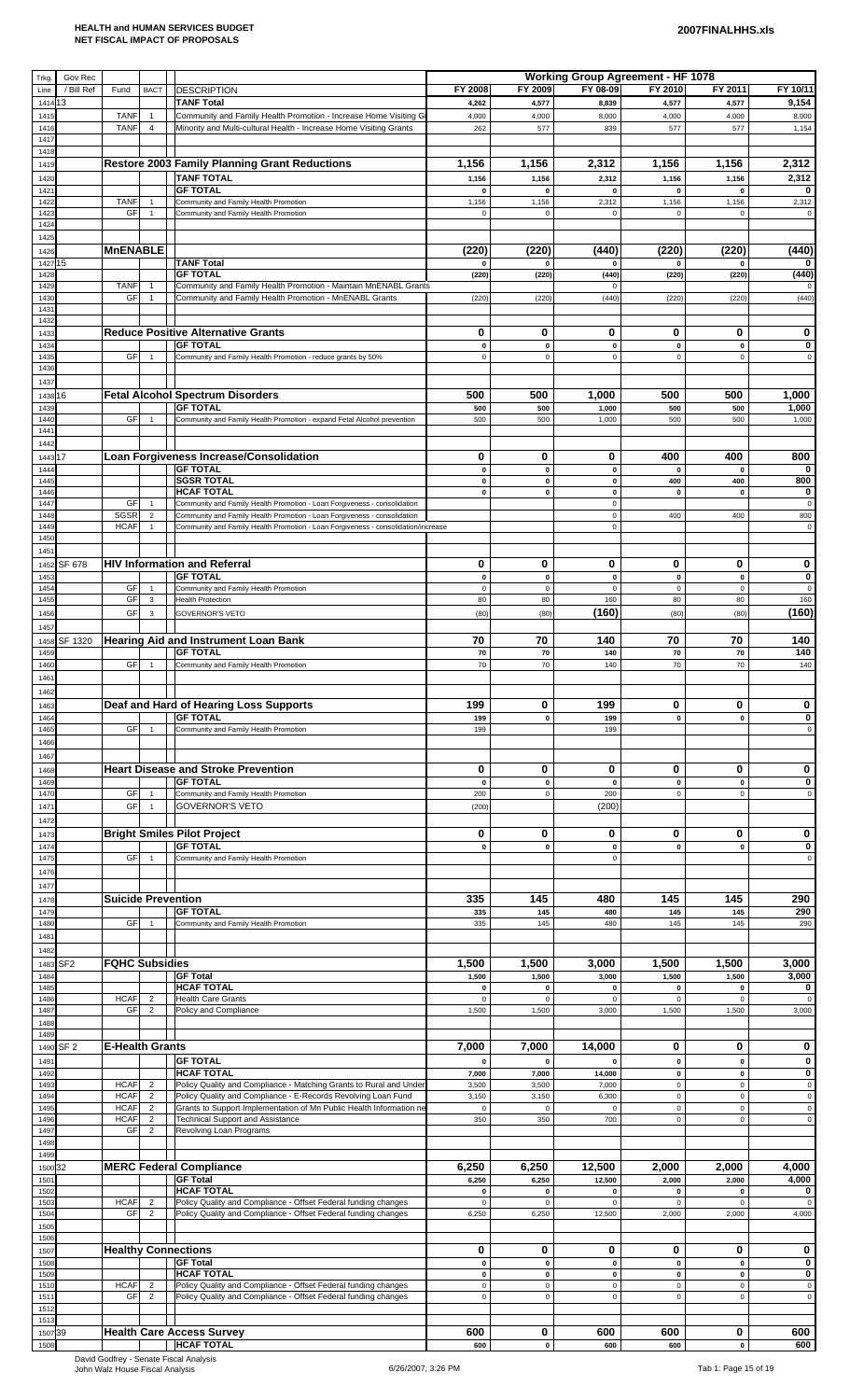| Trkg.          | Gov Rec         |                            |                                  |                                                                                                              |                            |                          | <b>Working Group Agreement - HF 1078</b> |                          |                            |                              |
|----------------|-----------------|----------------------------|----------------------------------|--------------------------------------------------------------------------------------------------------------|----------------------------|--------------------------|------------------------------------------|--------------------------|----------------------------|------------------------------|
| Line<br>1509   | / Bill Ref      | Fund<br><b>HCAF</b>        | <b>BACT</b><br>$\overline{2}$    | <b>DESCRIPTION</b><br>Policy Quality and Compliance - Health Insurance Survey                                | FY 2008<br>600             | FY 2009<br>$\mathsf 0$   | FY 08-09<br>600                          | FY 2010<br>600           | FY 2011<br>$\mathsf 0$     | FY 10/11<br>600              |
| 1510           |                 |                            |                                  |                                                                                                              |                            |                          |                                          |                          |                            |                              |
| 1511<br>1512   | SF 485          |                            |                                  | <b>Health Plan Purchasing Study Workgroup</b>                                                                | 0                          | 0                        | 0                                        | 0                        | 0                          | 0                            |
| 1513           |                 |                            |                                  | <b>HCAF TOTAL</b>                                                                                            | 0                          | $\pmb{0}$                | 0                                        | $\pmb{0}$                | $\pmb{0}$                  | 0                            |
| 1514<br>1515   |                 | <b>HCAF</b>                | $\overline{2}$                   | Policy Quality and Compliance - Absorb                                                                       |                            |                          | $\mathbf 0$                              |                          |                            | $\mathsf 0$                  |
| 1516           |                 |                            |                                  |                                                                                                              |                            |                          |                                          |                          |                            |                              |
| 1517           | SF <sub>2</sub> |                            |                                  | Administrative Costs for Uniform Billing and HITI Advisory Co<br><b>GF TOTAL</b>                             | 146                        | 146                      | 292                                      | 146                      | 146                        | 292                          |
| 1518<br>1519   |                 |                            |                                  | <b>HCAF TOTAL</b>                                                                                            | $\pmb{0}$<br>146           | $\pmb{0}$<br>146         | $\pmb{0}$<br>292                         | 146<br>$\pmb{0}$         | 146<br>$\mathbf{0}$        | 292<br>$\pmb{0}$             |
| 1520           |                 | GF<br><b>HCAF</b>          | $\overline{2}$<br>$\overline{2}$ | Administrative - 1.5 FTEs<br>Administrative - 1.5 FTEs                                                       | $\mathbf 0$                | $\mathbf 0$<br>146       | $\mathsf 0$<br>292                       | 146                      | 146                        | 292                          |
| 1521<br>1522   |                 |                            |                                  |                                                                                                              | 146                        |                          |                                          | $\mathbf 0$              | $\mathbf 0$                | $\mathsf{O}\xspace$          |
| 1523           |                 |                            |                                  |                                                                                                              |                            |                          |                                          |                          |                            |                              |
| 1524<br>1525   | SF 857          |                            |                                  | <b>Administrative Costs for Health Insurance Premium Caps</b><br><b>HCAF TOTAL</b>                           | 0<br>$\pmb{0}$             | 0<br>$\pmb{0}$           | 0<br>$\pmb{0}$                           | 0<br>$\pmb{0}$           | 0<br>$\mathbf 0$           | 0<br>0                       |
| 1526           |                 | <b>HCAF</b>                | $\overline{2}$                   | Administrative - 1 FTE                                                                                       |                            |                          | $\mathsf 0$                              |                          |                            | $\mathsf 0$                  |
| 1527<br>1528   |                 |                            |                                  |                                                                                                              |                            |                          |                                          |                          |                            |                              |
| 1529           |                 |                            |                                  | <b>Administrative Reduction</b>                                                                              | 0                          | 0                        | 0                                        | 0                        | 0                          | 0                            |
| 1530<br>153'   |                 | <b>HCAF</b>                | $\overline{2}$                   | <b>HCAF TOTAL</b><br>Health Care Cabinet - 1 FTE                                                             | $\mathbf 0$                | $\pmb{0}$                | 0<br>$\mathbf 0$                         | $\pmb{0}$                | $\pmb{0}$                  | 0<br>$\mathsf 0$             |
| 1532           |                 | <b>HCAF</b>                | $\overline{2}$                   | Information Clearinghouse - .8 FTE                                                                           |                            |                          |                                          |                          |                            |                              |
| 1533<br>1534   |                 |                            |                                  |                                                                                                              |                            |                          |                                          |                          |                            |                              |
| 1535           |                 |                            |                                  | <b>Health Care Transformation Task Force</b>                                                                 | 170                        | 0                        | 170                                      | 0                        | 0                          | 0                            |
| 1536           |                 |                            |                                  | <b>HCAF TOTAL</b><br><b>GF TOTAL</b>                                                                         | 170<br>$\mathbf{0}$        | $\pmb{0}$<br>$\pmb{0}$   | 170<br>$\pmb{0}$                         | $\pmb{0}$<br>$\pmb{0}$   | $\mathbf 0$<br>$\pmb{0}$   | $\pmb{0}$<br>$\pmb{0}$       |
| 1537<br>1538   |                 | GF                         | $\overline{2}$                   | Policy and Compliance                                                                                        | $\pmb{0}$                  | $\pmb{0}$                | $\mathsf 0$                              |                          |                            | $\pmb{0}$                    |
| 1539           |                 | <b>HCAF</b>                | $\overline{2}$                   | Policy and Compliance                                                                                        | 170                        | $\pmb{0}$                | 170                                      |                          |                            | $\mathsf{O}\xspace$          |
| 1540<br>1541   | SF964           |                            |                                  | <b>Community Initiatives to Cover Uninsured and Underinsured</b>                                             | 300                        | 0                        | 300                                      | 0                        | 0                          | 0                            |
| 1542           |                 |                            |                                  | <b>GF TOTAL</b>                                                                                              | 300                        | $\pmb{0}$                | 300                                      | $\pmb{0}$                | $\mathbf 0$                | 0                            |
| 1543<br>1544   |                 | GF                         | $\overline{2}$                   | Policy and Compliance                                                                                        | 300                        | $\mathbf 0$              | 300                                      |                          |                            | $\mathsf 0$                  |
| 1545           |                 |                            |                                  |                                                                                                              |                            |                          |                                          |                          |                            |                              |
| 154641         |                 |                            |                                  | <b>Long Term Care and Alternatives</b><br><b>SGSR</b>                                                        | 411<br>411                 | 411<br>411               | 822<br>822                               | 411<br>411               | 411<br>411                 | 822<br>822                   |
| 1547<br>1548   |                 | SGSR                       | $\overline{2}$                   | Policy Quality and Compliance - background checks, consumer infor                                            | 411                        | 411                      | 822                                      | 411                      | 411                        | 822                          |
| 1549           |                 |                            |                                  |                                                                                                              |                            |                          |                                          |                          |                            |                              |
| 1550<br>155142 |                 |                            |                                  | <b>Housing with Services Fee Adjustments</b>                                                                 | 0                          | 0                        | 0                                        | 0                        | 0                          | 0                            |
| 1552           |                 |                            |                                  | <b>SGSR</b>                                                                                                  | $\pmb{0}$                  | $\pmb{0}$                | $\pmb{0}$                                | $\pmb{\mathsf{o}}$       | $\pmb{0}$                  | 0                            |
| 1553<br>1554   |                 | <b>SGSR</b><br><b>SGSR</b> | $\overline{2}$<br><b>REV</b>     | Policy Quality and Compliance - Maintain current services/consumer<br>Increase Fees to Housing with Services | 134<br>(134)               | 134<br>(134)             | 268<br>(268)                             | 134<br>(134)             | 134<br>(134)               | 268<br>(268)                 |
| 1555           |                 |                            |                                  |                                                                                                              |                            |                          |                                          |                          |                            |                              |
| 1556<br>155743 |                 | <b>Mortuary Science</b>    |                                  |                                                                                                              | (28)                       | (28)                     | (56)                                     | (28)                     | (28)                       | (56)                         |
| 1558           |                 |                            |                                  | <b>SGSR</b>                                                                                                  | (28)                       | (28)                     | (56)                                     | (28)                     | (28)                       | (56)                         |
| 1559<br>1560   |                 | SGSR<br><b>SGSR</b>        | $\overline{2}$<br><b>REV</b>     | Policy Quality and Compliance - Maintain current activities<br>Increase Fees to Mortuary Science             | 61<br>(89)                 | 61<br>(89)               | 122<br>(178)                             | 61<br>(89)               | 61<br>(89)                 | 122<br>(178)                 |
| 1561           |                 |                            |                                  |                                                                                                              |                            |                          |                                          |                          |                            |                              |
| 1562           |                 |                            |                                  | <b>Occupational Therapy Fee Reductions</b>                                                                   | 48                         | 58                       | 106                                      | 48                       | 58                         | 106                          |
| 156344<br>1564 |                 |                            |                                  | <b>SGSR</b>                                                                                                  | 48                         | 58                       | 106                                      | 48                       | 58                         | 106                          |
| 1565           |                 | <b>SGSR</b>                | <b>REV</b>                       | Reduce Fees to match biennial expenditures                                                                   | 48                         | 58                       | 106                                      | 48                       | 58                         | 106                          |
| 1566<br>1567   |                 |                            |                                  |                                                                                                              |                            |                          |                                          |                          |                            |                              |
| 156845         |                 |                            |                                  | <b>Hearing Instrument Dispensing Fee Adjust</b>                                                              | 0                          | 0                        | 0                                        | 0                        | 0                          | 0                            |
| 1569<br>1570   |                 | SGSR                       | <b>REV</b>                       | <b>SGSR</b><br>Increase fees to match biennial expenditures                                                  | $\pmb{0}$<br>$\pmb{0}$     | $\pmb{0}$<br>$\pmb{0}$   | $\pmb{0}$<br>$\mathbf 0$                 | $\pmb{0}$<br>$\pmb{0}$   | $\pmb{0}$<br>$\mathbf 0$   | 0<br>$\mathbf 0$             |
| 157'           |                 |                            |                                  |                                                                                                              |                            |                          |                                          |                          |                            |                              |
| 1572           |                 |                            |                                  | <b>Pediatric Medical Home Project</b>                                                                        | 500                        | 500                      | 1,000                                    | 0                        | 0                          | 0                            |
| 1573<br>$157-$ |                 |                            |                                  | <b>HCAF TOTAL</b>                                                                                            | 500                        | 500                      | 1,000                                    | $\pmb{0}$                | $\mathbf 0$                | 0                            |
| 1575           |                 |                            |                                  | <b>GF TOTAL</b>                                                                                              | $\pmb{0}$                  | $\pmb{0}$                | $\pmb{0}$                                | $\pmb{0}$                | $\pmb{0}$                  | $\pmb{0}$                    |
| 1576<br>1577   |                 | GF<br><b>HCAF</b>          | $\overline{2}$<br>$\mathbf{1}$   | Policy and Compliance<br>Community and Family Health Promotion                                               | $\pmb{0}$<br>500           | $\pmb{0}$<br>500         | $\mathbf 0$<br>1,000                     | $\pmb{0}$<br>$\mathbf 0$ | $\mathbf 0$<br>$\mathbf 0$ | $\pmb{0}$<br>0               |
| 1578           |                 |                            |                                  |                                                                                                              |                            |                          |                                          |                          |                            |                              |
| 1579           | HF1074          |                            |                                  | <b>Anotomical Gift Act</b>                                                                                   | 0                          | 0                        | 0                                        | 0                        | 0                          | 0                            |
| 1580<br>158'   |                 | GF                         | $\sqrt{2}$                       | <b>GF TOTAL</b><br>Policy and Compliance                                                                     | $\pmb{0}$<br>0             | $\pmb{0}$<br>$\pmb{0}$   | $\pmb{0}$<br>$\mathsf 0$                 | $\pmb{0}$<br>$\mathbf 0$ | $\pmb{0}$<br>$\mathbf 0$   | 0<br>$\mathsf 0$             |
| 1582           |                 |                            |                                  |                                                                                                              |                            |                          |                                          |                          |                            |                              |
| 1583           |                 |                            |                                  | <b>Uncompensated Care Study</b>                                                                              | 0                          | 0                        | 0                                        | 0                        | 0                          | 0                            |
| 1584<br>1585   |                 |                            |                                  | <b>GF TOTAL</b>                                                                                              | $\pmb{0}$                  | $\pmb{0}$                | $\pmb{0}$                                | $\pmb{0}$                | $\mathbf 0$                | $\pmb{0}$                    |
| 1586           |                 | GF                         | $\overline{c}$                   | Policy and Compliance                                                                                        | $\mathsf{o}\,$             | $\pmb{0}$                | $\mathsf 0$                              | $\mathsf 0$              | $\mathsf 0$                | $\mathsf 0$                  |
| 1587<br>1588   |                 |                            |                                  |                                                                                                              |                            |                          |                                          |                          |                            |                              |
| 1589           |                 |                            |                                  | <b>Health Tracking and Biomonitoring</b>                                                                     | $\mathbf 0$                | 0                        | 0                                        | 0                        | 0                          | 0                            |
| 1590           |                 |                            |                                  | <b>Other - Environment</b><br><b>GF TOTAL</b>                                                                | $\pmb{0}$<br>0             | $\pmb{0}$<br>$\mathbf 0$ | $\pmb{0}$<br>0                           | $\pmb{0}$<br>$\pmb{0}$   | $\pmb{0}$<br>$\mathbf 0$   | $\mathbf 0$<br>0             |
| 159'<br>1592   |                 | GF                         | 3                                | <b>Health Protection</b>                                                                                     |                            |                          | $\mathsf 0$                              | $\pmb{0}$                | $\pmb{0}$                  | $\mathbf 0$                  |
| 1593           |                 | OTH                        | 3                                | <b>Health Protection</b>                                                                                     |                            |                          | $\mathsf 0$                              | $\pmb{0}$                | $\mathbf 0$                | $\mathsf 0$                  |
| 1594<br>1595   |                 |                            |                                  |                                                                                                              |                            |                          |                                          |                          |                            |                              |
| 1596           |                 |                            |                                  | <b>AIDS Prevention Initiative</b>                                                                            | 250                        | 0                        | 250                                      | 0                        | 0                          | 0                            |
| 1597<br>1598   |                 | GF                         | 3                                | <b>GF TOTAL</b><br><b>Health Protection</b>                                                                  | 250<br>250                 | $\pmb{0}$<br>$\mathbf 0$ | 250<br>250                               | $\pmb{0}$<br>$\mathsf 0$ | $\pmb{0}$<br>$\mathsf 0$   | $\pmb{0}$<br>$\mathsf 0$     |
| 1599           |                 |                            |                                  |                                                                                                              |                            |                          |                                          |                          |                            |                              |
| 1600           |                 |                            |                                  |                                                                                                              |                            |                          |                                          |                          |                            |                              |
| 1601<br>1602   |                 |                            |                                  | Decabromodiphenyl Ether study<br><b>GF TOTAL</b>                                                             | 0<br>$\pmb{0}$             | 0<br>$\pmb{0}$           | 0<br>$\pmb{0}$                           | 0<br>$\pmb{0}$           | 0<br>$\pmb{0}$             | 0<br>0                       |
| 1603           |                 | GF                         | $\mathbf{3}$                     | <b>Health Protection</b>                                                                                     | $\mathbf 0$                | $\pmb{0}$                | $\mathsf 0$                              | $\mathbf 0$              | $\mathsf 0$                | $\pmb{0}$                    |
| 1604<br>1605   |                 |                            |                                  |                                                                                                              |                            |                          |                                          |                          |                            |                              |
| 1606           |                 |                            |                                  | <b>Radiation Emissions Report</b>                                                                            | 0                          | 0                        | $\bf{0}$                                 | $\bf{0}$                 | 0                          | 0                            |
| 1607           |                 |                            |                                  | <b>SGSR</b><br><b>GF TOTAL</b>                                                                               | $\mathbf 0$<br>$\mathbf 0$ | $\pmb{0}$                | $\pmb{0}$<br>$\pmb{0}$                   | $\pmb{0}$                | $\pmb{0}$                  | 0<br>$\overline{\mathbf{0}}$ |
| 1608<br>1609   |                 | GF                         | $\overline{\mathbf{3}}$          | <b>Health Protection</b>                                                                                     | $\mathsf{o}\,$             | $\pmb{0}$                | $\mathsf 0$                              | $\mathbf 0$              | $\pmb{0}$                  | $\circ$                      |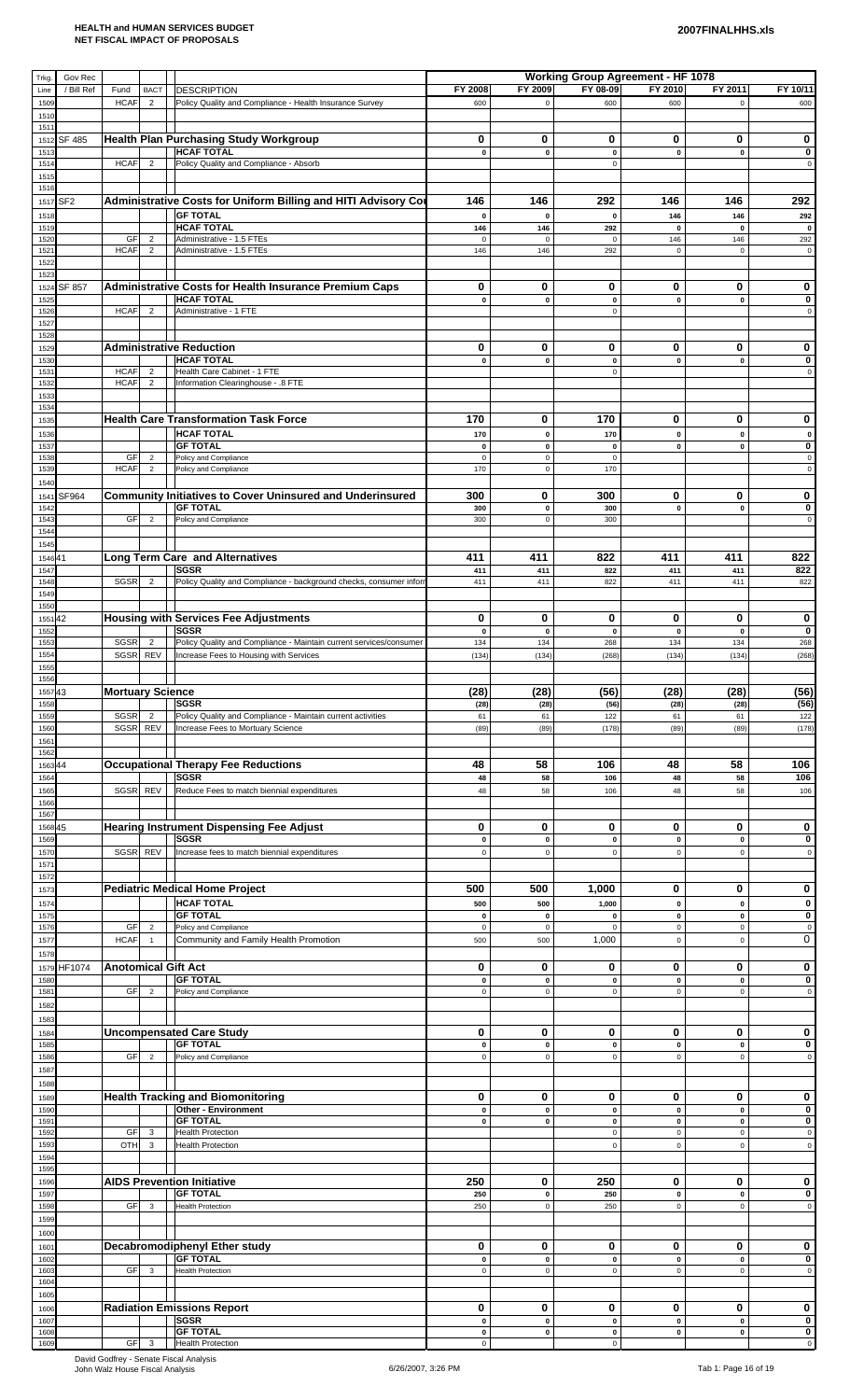# **2007FINALHHS.xls**

| Trkg            | Gov Rec       |                     |                                |                                                                                                                                                        |                             |                          | <b>Working Group Agreement - HF 1078</b> |                            |                          |                            |
|-----------------|---------------|---------------------|--------------------------------|--------------------------------------------------------------------------------------------------------------------------------------------------------|-----------------------------|--------------------------|------------------------------------------|----------------------------|--------------------------|----------------------------|
| Line<br>1610    | / Bill Ref    | Fund<br>SGSR        | <b>BACT</b><br>3               | <b>DESCRIPTION</b><br><b>Health Protection</b>                                                                                                         | FY 2008<br>$\mathsf 0$      | FY 2009                  | FY 08-09<br>$\mathbf 0$                  | FY 2010                    | FY 2011                  | FY 10/11                   |
| 1611<br>1612    |               |                     |                                |                                                                                                                                                        |                             |                          |                                          |                            |                          |                            |
| 161358          |               |                     |                                | <b>Tuberculosis Prevention</b>                                                                                                                         | 400                         | 0                        | 400                                      | 0                          | 0                        | 0                          |
| 161             |               |                     |                                | <b>GF TOTAL</b>                                                                                                                                        | 400                         | $\pmb{0}$                | 400                                      | $\pmb{0}$                  | $\mathbf 0$              | $\bf{0}$                   |
| 1615<br>1616    |               | <b>GF</b>           | 3                              | Health Protection - TB testing, treatment and case management                                                                                          | 400                         |                          | 400                                      |                            |                          | $\mathbf 0$                |
| 1617            |               |                     |                                |                                                                                                                                                        |                             |                          |                                          |                            |                          |                            |
| 1618<br>1619    |               |                     |                                | <b>Childrens Health Protection</b><br><b>GF TOTAL</b>                                                                                                  | 651<br>651                  | 325<br>325               | 976<br>976                               | 225<br>225                 | 225<br>225               | 450<br>450                 |
| 1620            |               | GF<br>GF            | 3                              | Health Protection Childhood Lead Standard And Assessment                                                                                               | 551                         | 225                      | 776<br>$\mathbf 0$                       | 225                        | 225                      | 450<br>$\mathbf 0$         |
| 162'<br>162     |               | GF                  | 3<br>3                         | Health Protection Arsenic Child Health Based Value<br>Healt h Protection Contaminents in Water                                                         | $\mathsf 0$<br>100          | 100                      | 200                                      | $\mathsf 0$                | $\mathbf 0$              | $\mathbf 0$                |
| 1623<br>1624    |               | GF<br>GF            | 3<br>3                         | Health Protection Phthalates in Childrens Products<br>Health Protection Lead Hazrd Reduction                                                           | $\mathbf 0$<br>$\mathsf 0$  | $\mathbf 0$              | $\mathbf 0$<br>$\mathsf 0$               | $\mathsf 0$                | $\pmb{0}$                | $\mathsf 0$<br>$\mathbf 0$ |
| 1625            |               | GF                  | $\mathbf{3}$                   | DHS - MA Costs                                                                                                                                         | $\mathsf 0$                 | $\mathbf 0$              | $\mathbf 0$                              | $\mathsf 0$                | $\mathbf 0$              | $\mathsf 0$                |
| 1626            |               |                     |                                |                                                                                                                                                        |                             |                          |                                          |                            |                          |                            |
| 1627<br>1628    |               |                     |                                | PFC Water Treatment Point of use Evaluation                                                                                                            | 40                          | 0                        | 40                                       | 0                          | 0                        | 0                          |
| 1629            |               |                     |                                | <b>GF TOTAL</b>                                                                                                                                        | 40                          | $\pmb{0}$                | 40                                       | $\pmb{0}$                  | $\pmb{0}$                | $\bf{0}$                   |
| 1630<br>1631    |               | GF                  | 3                              | <b>Health Protection</b>                                                                                                                               | 40                          |                          | 40                                       |                            |                          | $\mathbf 0$                |
| 1632            |               |                     |                                |                                                                                                                                                        |                             |                          |                                          |                            |                          |                            |
| 1633<br>163     |               |                     |                                | <b>Environmental Justice Mapping</b><br><b>GF TOTAL</b>                                                                                                | $\bf{0}$<br>0               | $\mathbf 0$<br>$\pmb{0}$ | 0<br>$\mathbf 0$                         | 0<br>$\pmb{0}$             | 0<br>$\pmb{0}$           | 0<br>$\bf{0}$              |
| 1635            |               | GF                  | 3                              | <b>Health Protection</b>                                                                                                                               | $\mathsf 0$                 | $\mathsf 0$              | $\mathsf 0$                              | $\mathsf 0$                | $\mathsf 0$              | $\mathsf 0$                |
| 1636<br>1637    |               |                     |                                |                                                                                                                                                        |                             |                          |                                          |                            |                          |                            |
| 1638            | <b>SF 772</b> |                     |                                | <b>Birth Defects Information System</b>                                                                                                                | 0                           | 0                        | 0                                        | 0                          | 0                        | 0                          |
| 1639<br>1640    |               | GF                  | $\mathbf{3}$                   | <b>GF TOTAL</b><br><b>Health Protection</b>                                                                                                            | 0                           | $\pmb{0}$                | $\bf{0}$                                 | $\pmb{0}$                  | $\pmb{0}$                | 0                          |
| 164'            |               | GF                  | $\overline{1}$                 | Community and Family Health Promotion - Loan Forgiveness - consolidation                                                                               |                             |                          | $\mathbf 0$                              |                            |                          | $\mathbf 0$                |
| 1642<br>1643    |               |                     |                                |                                                                                                                                                        |                             |                          |                                          |                            |                          |                            |
| 1644            |               |                     |                                |                                                                                                                                                        |                             |                          |                                          |                            |                          |                            |
| 1645            |               |                     |                                |                                                                                                                                                        |                             |                          |                                          |                            |                          |                            |
| 164656<br>1647  |               |                     |                                | <b>State Well Program Maintenance</b><br><b>SGSR</b>                                                                                                   | 0<br>0                      | (600)<br>(600)           | (600)<br>(600)                           | (600)<br>(600)             | (600)<br>(600)           | (1,200)<br>(1, 200)        |
| 1648            |               | <b>SGSR</b>         | <b>REV</b>                     | Increase fees to match biennial expenditures                                                                                                           |                             | (600)                    | (600)                                    | (600)                      | (600)                    | (1,200)                    |
| 1649<br>1650    |               |                     |                                |                                                                                                                                                        |                             |                          |                                          |                            |                          |                            |
| 165160          |               |                     |                                | <b>Public Health Laboratory Operations</b>                                                                                                             | 558                         | 681                      | 1,239                                    | 681                        | 681                      | 1,362                      |
| 1652<br>1653    |               | <b>GF</b>           | $\mathbf{3}$                   | <b>GF TOTAL</b><br>Health Protection - Increase lease costs and operations                                                                             | 558<br>558                  | 681<br>681               | 1,239<br>1,239                           | 681<br>681                 | 681<br>681               | 1,362<br>1,362             |
| 1654            |               | GF                  | 3                              | Health Protection - Increase lease costs and operations                                                                                                |                             |                          | $\mathbf 0$                              |                            |                          | $\mathbf 0$                |
| 1655<br>1656    |               |                     |                                |                                                                                                                                                        |                             |                          |                                          |                            |                          |                            |
| 1657 62         |               |                     |                                | <b>Newborn Screening &amp; Infant Hearing</b>                                                                                                          | (46)                        | 433                      | 387                                      | 433                        | 433                      | 866                        |
| 1658<br>1659    |               | SGSR                | 3                              | <b>SGSR</b><br>Health Protection - Continue newborn screening program                                                                                  | (46)<br>1,890               | 433<br>2,350             | 387<br>4,240                             | 433<br>2,350               | 433<br>2,350             | 866<br>4,700               |
| 1660            |               | SGSR                | <b>REV</b>                     | Health Protection - Hearing Screening<br>Health Protection - Hearing Screening                                                                         | (1, 440)                    | (1, 440)                 | (2,880)                                  | (1, 440)                   | (1,440)                  | (2,880)                    |
| 1661<br>1662    |               | <b>SGSR</b><br>SGSR | $\mathbf{3}$<br><b>REV</b>     | Increase Fees to Newborn Screening                                                                                                                     | 1,390<br>(1,886)            | 1,409<br>(1,886)         | 2,799<br>(3, 772)                        | 1,409<br>(1,886)           | 1,409<br>(1,886)         | 2,818<br>(3, 772)          |
| 1663            |               |                     |                                |                                                                                                                                                        |                             |                          |                                          |                            |                          |                            |
| 1664<br>166562  |               |                     |                                | <b>Newborn Screening</b>                                                                                                                               | 0                           | 0                        | 0                                        | 0                          | 0                        | 0                          |
| 1666<br>1667    |               | <b>SGSR</b>         | 3                              | <b>SGSR</b>                                                                                                                                            | 0                           | $\pmb{0}$                | $\pmb{0}$<br>$\pmb{0}$                   | $\pmb{0}$                  | $\pmb{0}$                | 0<br>$\mathbf 0$           |
| 1668            |               | <b>SGSR</b>         | REV                            | Health Protection - Continue newborn screening program<br>Increase Fees to Newborn Screening                                                           |                             |                          | $\pmb{0}$                                |                            |                          | 0                          |
| 1669<br>1670    |               |                     |                                |                                                                                                                                                        |                             |                          |                                          |                            |                          |                            |
| 167164          |               |                     |                                | <b>Specimen Handling Fee Increase</b>                                                                                                                  | 0                           | 0                        | 0                                        | 0                          | 0                        | 0                          |
| 167<br>1673     |               | SGSR                | 3                              | <b>SGSR</b><br>Health Protection - reporting, postage and kit preparation costs                                                                        | 0<br>51                     | $\pmb{0}$<br>51          | $\pmb{0}$<br>102                         | $\pmb{0}$<br>51            | $\pmb{0}$<br>51          | $\mathbf 0$<br>102         |
| 1674            |               | <b>SGSR</b>         | <b>REV</b>                     | Increase Fees for laboratory specimen handling                                                                                                         | (51)                        | (51)                     | (102)                                    | (51)                       | (51)                     | (102)                      |
| 1675<br>1676    |               |                     |                                |                                                                                                                                                        |                             |                          |                                          |                            |                          |                            |
| 1677            |               |                     |                                | <b>SGSR Account Transfer</b>                                                                                                                           | 0                           | 0                        | 0                                        | 0                          | 0                        | 0                          |
| 1678<br>1679    |               |                     |                                | <b>SGSR</b><br><b>GF TOTAL</b>                                                                                                                         | 7,200<br>(7, 200)           | $\pmb{0}$<br>$\pmb{0}$   | 7,200<br>(7, 200)                        | $\mathbf 0$<br>$\mathbf 0$ | $\pmb{0}$<br>$\mathbf 0$ | 0<br>0                     |
| 1680            |               | GF                  | <b>REV</b>                     | Transfer from SGSR                                                                                                                                     | (7, 200)                    | $\mathbf 0$              | (7, 200)                                 | $\mathsf 0$                | $\mathbf 0$              | $\mathsf 0$                |
| 168'<br>1682    |               | SGSR                | REV                            | Transfer to GF                                                                                                                                         | 7,200                       | $\mathsf 0$              | 7,200                                    | $\mathsf 0$                | $\mathbf 0$              | $\mathsf 0$                |
| 1683            |               |                     |                                |                                                                                                                                                        |                             |                          |                                          |                            |                          |                            |
| 1684 65<br>1685 |               |                     |                                | <b>Pandemic Influenza Preparedness</b><br><b>GF TOTAL</b>                                                                                              | 4,085<br>4,085              | 0<br>$\pmb{0}$           | 4,085<br>4,085                           | 100<br>100                 | 100<br>100               | 200<br>200                 |
| 1686            |               | GF                  | $\mathbf{3}$                   | Health Protection - prepare for pandemic influenza event                                                                                               | 3,970                       | $\mathsf 0$              | 3,970                                    | $\mathsf 0$                | $\mathbf 0$              | $\mathbf 0$                |
| 1687<br>1688    |               | GF<br>GF            | $\overline{2}$<br>$\mathbf{3}$ | Policy and Compliance<br>Health Protection - Provide planning grants to local govts & tribes                                                           |                             |                          | $\mathbf 0$                              | 0                          | $\mathbf 0$              |                            |
| 1689<br>1690    |               | GF                  | $\mathbf{3}$                   | Health Protection - Admin FTE                                                                                                                          | 115                         |                          | 115                                      | 100                        | 100                      | 200                        |
| 1691            |               |                     |                                |                                                                                                                                                        |                             |                          |                                          |                            |                          |                            |
| 1692            |               |                     |                                | SF 1015 Revolving Loan Fund for Window Lead Abatement                                                                                                  | 0                           | 0                        | 0                                        | 0                          | 0                        | 0                          |
| 1693<br>1694    |               | GF                  | 3                              | <b>GF TOTAL</b><br><b>Health Protection</b>                                                                                                            | 0                           | $\pmb{0}$                | $\pmb{0}$<br>$\mathbf 0$                 | $\pmb{0}$                  | $\pmb{0}$                | $\bf{0}$<br>$\mathbf 0$    |
| 1695            |               |                     |                                |                                                                                                                                                        |                             |                          |                                          |                            |                          |                            |
| 1696<br>1697    |               |                     |                                | <b>Minority and Multicultural Health</b>                                                                                                               | 50                          | 0                        | 50                                       | 0                          | 0                        | 0                          |
| 1698            |               |                     |                                | <b>GF TOTAL</b>                                                                                                                                        | 50                          | $\pmb{0}$                | 50                                       | $\pmb{0}$                  | $\pmb{0}$                | $\bf{0}$                   |
| 1699<br>1700    |               | GF                  | $\overline{4}$                 | Minority and Multicultural Health                                                                                                                      | 50                          |                          | 50                                       | $\mathsf 0$                |                          | $\mathsf 0$                |
| 1701            |               |                     |                                |                                                                                                                                                        |                             |                          |                                          |                            |                          |                            |
| 170294<br>1703  |               |                     |                                | Disease Surveillance<br><b>SGSR</b>                                                                                                                    | 2,000<br>2,000              | 0<br>$\pmb{0}$           | 2,000<br>2,000                           | 0<br>$\mathbf 0$           | 0<br>$\pmb{0}$           | 0<br>0                     |
| 1704            |               |                     |                                | <b>HCAF TOTAL</b>                                                                                                                                      | 0                           | $\pmb{0}$                | $\pmb{0}$                                | $\mathbf 0$                | $\pmb{0}$                | 0                          |
| 1705<br>1706    |               | <b>HCAF</b>         | $\sqrt{5}$                     | <b>GF TOTAL</b><br>Administrative Support Services - develop and integrate state-wide system                                                           | $\mathbf{0}$<br>$\mathbf 0$ | 0<br>$\mathsf 0$         | 0<br>$\pmb{0}$                           | 0<br>$\mathsf 0$           | $\mathbf 0$<br>$\pmb{0}$ | 0<br>$\mathsf 0$           |
| 1707<br>1708    |               | SGSR<br>GF          | 5<br>5                         | Administrative Support Services - develop and integrate state-wide system<br>Administrative Support Services - develop and integrate state-wide system | 2,000                       | $\mathsf 0$              | 2,000                                    | $\mathsf 0$                | $\mathsf 0$              | $\mathsf 0$                |
| 1709            |               |                     |                                |                                                                                                                                                        |                             |                          |                                          |                            |                          |                            |
| 1710<br>171197  |               |                     |                                | <b>Compensation Adjustment</b>                                                                                                                         | 1,003                       | 2,037                    | 3,040                                    | 2,037                      | 2,037                    | 4,074                      |
|                 |               |                     |                                |                                                                                                                                                        |                             |                          |                                          |                            |                          |                            |

David Godfrey - Senate Fiscal Analysis<br>John Walz House Fiscal Analysis 6/26/2007, 3:26 PM Tab 1: Page 17 of 19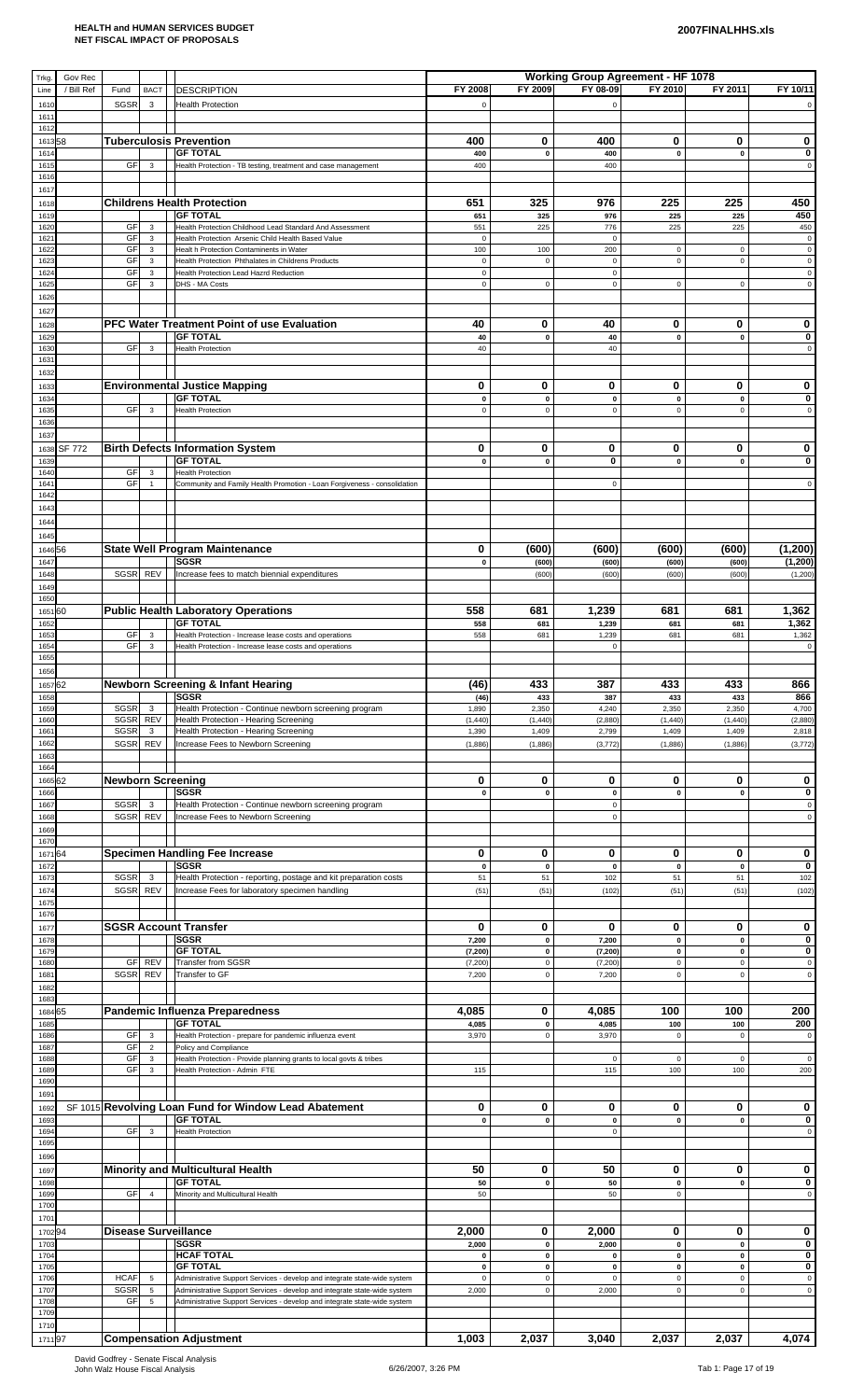| Trkg         | Gov Rec                      |                          |                                  |                                                                                            |                             |                          | <b>Working Group Agreement - HF 1078</b> |                            |                             |                            |
|--------------|------------------------------|--------------------------|----------------------------------|--------------------------------------------------------------------------------------------|-----------------------------|--------------------------|------------------------------------------|----------------------------|-----------------------------|----------------------------|
| Line         | / Bill Ref                   | Fund                     | <b>BACT</b>                      | <b>DESCRIPTION</b>                                                                         | FY 2008                     | FY 2009                  | FY 08-09                                 | FY 2010                    | FY 2011                     | FY 10/11                   |
| 1712<br>1713 |                              |                          |                                  | <b>GF TOTAL</b><br><b>SGSR TOTAL</b>                                                       | 391<br>509                  | 794<br>1,033             | 1,185<br>1,542                           | 794<br>1,033               | 794<br>1,033                | 1,588<br>2,066             |
| 171.<br>1715 |                              | GF                       | $\overline{1}$                   | <b>HCAF TOTAL</b><br>Community and Family Health promotion                                 | 103<br>150                  | 210<br>304               | 313<br>454                               | 210<br>304                 | 210<br>304                  | 420<br>608                 |
| 1716         |                              | GF                       | $\overline{2}$                   | Policy Quality and Compliance                                                              | 17                          | 35                       | 52                                       | 35                         | 35                          | 70                         |
| 1717<br>1718 |                              | GF<br>GF                 | 3<br>$\overline{4}$              | <b>Health Protection</b><br>Minority and Multicultural Health                              | 183<br>15                   | 372<br>30                | 555<br>45                                | 372<br>30                  | 372<br>30                   | 744<br>60                  |
| 1719         |                              | GF                       | 5                                | <b>Administrative Support Services</b>                                                     | 26                          | 53                       | 79                                       | 53                         | 53                          | 106                        |
| 1720<br>172  |                              | <b>SGSR</b><br>SGSR      | $\overline{1}$<br>$\overline{2}$ | Community and Family Health promotion<br>Policy Quality and Compliance                     | $\mathbf 5$<br>142          | 10<br>288                | 15<br>430                                | 10<br>288                  | 10<br>288                   | 20<br>576                  |
| 1722<br>1723 |                              | SGSR<br><b>HCAF</b>      | $\mathbf{3}$<br>$\overline{1}$   | <b>Health Protection</b><br>Community and Family Health promotion                          | 362<br>34                   | 735<br>70                | 1,097<br>104                             | 735<br>70                  | 735<br>70                   | 1,470<br>140               |
| 1724         |                              | <b>HCAF</b>              | $\overline{2}$                   | Policy Quality and Compliance                                                              | 69                          | 140                      | 209                                      | 140                        | 140                         | 280                        |
| 1725<br>1726 |                              |                          |                                  |                                                                                            |                             |                          |                                          |                            |                             |                            |
| 172          |                              |                          |                                  |                                                                                            |                             |                          |                                          |                            |                             |                            |
| 1728<br>1729 | <b>VETERANS HOMES BOARD</b>  |                          |                                  |                                                                                            |                             |                          |                                          |                            |                             |                            |
| 1730         |                              |                          |                                  |                                                                                            |                             |                          |                                          |                            |                             |                            |
| 1731<br>1732 |                              |                          |                                  | <b>Repair and Betterments</b><br><b>GF TOTAL</b>                                           | 3,250<br>3,250              | 3,250<br>3,250           | 6,500<br>6,500                           | 0<br>$\mathbf 0$           | 0<br>$\pmb{0}$              | 0<br>$\pmb{0}$             |
| 1733<br>1734 |                              | GF                       | $\overline{1}$                   | Statewide repair and betterments for veterans homes                                        | 3,250                       | 3,250                    | 6,500                                    | $\mathbf 0$                | $\mathbf 0$                 | $\mathsf{O}\xspace$        |
| 1735         |                              |                          |                                  |                                                                                            |                             |                          |                                          |                            |                             |                            |
| 1736<br>1737 |                              |                          |                                  | <b>Agency Management Reduction</b><br><b>GF TOTAL</b>                                      | (50)<br>(50)                | 0<br>$\pmb{0}$           | (50)<br>(50)                             | 0<br>$\mathbf 0$           | 0<br>$\pmb{0}$              | 0<br>$\pmb{0}$             |
| 1738         |                              | GF                       | $\overline{1}$                   | Central Office                                                                             | (50)                        | $\pmb{0}$                | (50)                                     | $\pmb{0}$                  | $\mathsf 0$                 | $\mathsf 0$                |
| 1739<br>1740 |                              |                          |                                  |                                                                                            |                             |                          |                                          |                            |                             |                            |
| 174'         |                              |                          |                                  | Health Improvement Account/P4P Agency Initiative                                           | 50                          | 0                        | 50                                       | 0                          | 0                           | 0                          |
| 1742<br>1743 |                              |                          | GF REV                           | <b>GF TOTAL</b><br>Central Office                                                          | 50<br>50                    | $\pmb{0}$<br>$\pmb{0}$   | 50<br>50                                 | $\pmb{0}$<br>$\mathbf 0$   | $\mathbf{0}$<br>$\mathbf 0$ | 0<br>$\mathsf 0$           |
| 1744         |                              |                          |                                  |                                                                                            |                             |                          |                                          |                            |                             |                            |
| 1745<br>1746 |                              |                          |                                  | <b>Maintain Current Service Levels</b>                                                     | 544                         | 790                      | 1,334                                    | 790                        | 790                         | 1,580                      |
| 1747         |                              |                          |                                  | <b>GF TOTAL</b>                                                                            | 544                         | 790                      | 1,334                                    | 790                        | 790                         | 1,580                      |
| 1748<br>1749 |                              | GF                       | $\overline{1}$                   | Supplement non-personnel costs                                                             | 544                         | 790                      | 1,334                                    | 790                        | 790                         | 1,580                      |
| 1750         |                              |                          |                                  |                                                                                            | 1,675                       |                          |                                          |                            |                             |                            |
| 175'<br>1752 |                              |                          |                                  | <b>Compensation Adjustment</b><br><b>GF TOTAL</b>                                          | 1,675                       | 3,401<br>3,401           | 5,076<br>5,076                           | 3,401<br>3,401             | 3,401<br>3,401              | 6,802<br>6,802             |
| 1753<br>1754 |                              | GF                       | $\mathbf{1}$                     | Increase for direct care personnel costs                                                   | 1,675                       | 3,401                    | 5,076                                    | 3,401                      | 3,401                       | 6,802                      |
| 1755         |                              |                          |                                  |                                                                                            |                             |                          |                                          |                            |                             |                            |
| 1756<br>1757 |                              |                          |                                  |                                                                                            |                             |                          |                                          |                            |                             |                            |
| 1758         | <b>HEALTH-RELATED BOARDS</b> |                          |                                  |                                                                                            |                             |                          |                                          |                            |                             |                            |
| 1759<br>1760 |                              |                          |                                  |                                                                                            |                             |                          |                                          |                            |                             |                            |
| 1761         |                              |                          |                                  | <b>Operating Budget Increase</b><br><b>SGSR TOTAL</b>                                      | 217                         | 191                      | 408                                      | 162                        | 162                         | 324                        |
| 1762<br>1763 |                              | SGSR                     | $\overline{1}$                   | Chiropractors Board                                                                        | 217<br>25                   | 191<br>10                | 408<br>35                                | 162<br>10                  | 162<br>10                   | 324<br>20                  |
| 1764<br>1765 |                              | SGSR<br>SGSR             | $\overline{2}$<br>9              | Dentistry Board<br>Pharmacy Board                                                          | 10<br>$30\,$                | 10<br>59                 | 20<br>89                                 | 10<br>30                   | 10<br>30                    | 20<br>60                   |
| 1766         |                              | SGSR                     | 10                               | Physical Therapy Board                                                                     | 12                          | 12                       | 24                                       | 12                         | 12                          | 24                         |
| 1767<br>1768 |                              | SGSR<br>SGSR             | 12<br>14                         | Psychology Board<br>Veterinary Medicine Board                                              | 90<br>55                    | 90<br>15                 | 180<br>70                                | 90<br>15                   | 90<br>15                    | 180<br>30                  |
| 1769<br>1770 |                              | SGSR                     | REV                              | Veterinary Medicine Board - Fees                                                           | (5)                         | (5)                      | (10)                                     | (5)                        | (5)                         | (10)                       |
| 177'         |                              |                          |                                  |                                                                                            |                             |                          |                                          |                            |                             |                            |
| 1772<br>1773 |                              |                          |                                  | <b>Compensation Budget Increase</b><br><b>SGSR TOTAL</b>                                   | 254<br>254                  | 521<br>521               | 775<br>775                               | 521<br>521                 | 521<br>521                  | 1,042<br>1,042             |
| 1774         |                              | SGSR                     | $\overline{1}$                   | Chiropractors Board -                                                                      | 11                          | 23                       | 34                                       | 23                         | 23                          | 46                         |
| 1775<br>1776 |                              | SGSR<br>SGSR             | $\overline{2}$<br>3              | Dentistry Board<br>Dietetics and Nutrition Practice                                        | 22<br>$\sqrt{2}$            | 44<br>$\sqrt{4}$         | 66<br>6                                  | 44<br>$\overline{4}$       | 44<br>$\overline{4}$        | 88<br>$\bf 8$              |
| 1777         |                              | SGSR                     | $\overline{4}$                   | Marriage and Family Therapy Board                                                          | $\mathbf 3$                 | $\boldsymbol{6}$         | $\mathsf g$                              | $\,6$                      | $\,6\,$                     | 12                         |
| 1778<br>1779 |                              | SGSR<br>SGSR             | 5<br>6                           | Board of Medical Practice<br>Nursing Board                                                 | 51<br>66                    | 105<br>135               | 156<br>201                               | 105<br>135                 | 105<br>135                  | 210<br>270                 |
| 1780<br>1781 |                              | SGSR<br>SGSR             | $\overline{7}$<br>8              | Nursing Home Administrators Board<br>Optometry Board                                       | 14<br>$\overline{2}$        | 28<br>$\sqrt{5}$         | 42<br>$\overline{7}$                     | 28<br>$\sqrt{5}$           | 28<br>$\sqrt{5}$            | 56<br>10                   |
| 1782         |                              | SGSR                     | 9                                | Pharmacy Board                                                                             | 31                          | 63                       | 94                                       | 63                         | 63                          | 126                        |
| 1783<br>1784 |                              | SGSR<br>SGSR             | 10<br>11                         | Physical Therapy Board<br>Podiatry Board                                                   | $\mathbf 5$<br>$\mathbf{1}$ | 11<br>$\mathsf 3$        | 16<br>$\overline{4}$                     | 11<br>$\mathsf 3$          | 11<br>$\mathbf 3$           | $22\,$<br>$\boldsymbol{6}$ |
| 1785<br>1786 |                              | SGSR<br>SGSR             | 12<br>13                         | Psychology Board<br>Board of Social Work                                                   | 18<br>24                    | 36<br>49                 | 54<br>73                                 | 36<br>49                   | 36<br>49                    | $\bf 72$<br>98             |
| 1787         |                              | SGSR                     | 14                               | Veterinary Medicine Board                                                                  | $\overline{4}$              | $\mathsf g$              | 13                                       | 9                          | $\overline{9}$              | 18                         |
| 1788<br>1789 |                              |                          |                                  |                                                                                            |                             |                          |                                          |                            |                             |                            |
| 1790         |                              | <b>Retirement Payout</b> |                                  |                                                                                            | 0                           | 51                       | 51                                       | 0                          | 0                           | 0                          |
| 1791<br>1792 |                              | SGSR                     | 3                                | <b>SGSR TOTAL</b><br>Dietetics and Nutrition Practice                                      | 0<br>$\pmb{0}$              | 51<br>14                 | 51<br>14                                 | $\pmb{0}$<br>$\pmb{0}$     | $\pmb{0}$<br>$\mathsf 0$    | 0<br>$\mathsf 0$           |
| 1793<br>1794 |                              | SGSR<br>SGSR             | $\overline{4}$<br>8              | Marriage and Family Therapy Board<br>Optometry Board                                       | $\mathbf 0$<br>$\pmb{0}$    | 17<br>13                 | 17<br>13                                 | $\mathbf 0$<br>$\pmb{0}$   | $\mathbf 0$<br>$\mathbf 0$  | $\pmb{0}$<br>$\pmb{0}$     |
| 1795         |                              | SGSR                     | 11                               | Podiatry Board                                                                             | $\pmb{0}$                   | $\overline{7}$           | $\overline{7}$                           | $\pmb{0}$                  | $\mathbf 0$                 | $\mathsf 0$                |
| 1796<br>1797 |                              |                          |                                  |                                                                                            |                             |                          |                                          |                            |                             |                            |
| 1798         |                              |                          |                                  | <b>Contested Case - Legal Costs</b>                                                        | 500                         | 0                        | 500                                      | 0                          | 0                           | 0                          |
| 1799<br>1800 |                              | <b>SGSR</b>              | 5                                | <b>SGSR TOTAL</b><br><b>Board of Medical Practice</b>                                      | 500<br>500                  | $\mathbf 0$<br>$\pmb{0}$ | 500<br>500                               | $\mathbf 0$<br>$\mathbf 0$ | $\pmb{0}$<br>$\mathsf 0$    | 0<br>$\mathsf 0$           |
| 1801         |                              |                          |                                  |                                                                                            |                             |                          |                                          |                            |                             |                            |
| 1802<br>1803 |                              |                          |                                  | <b>Additional Staff to Address Workload</b>                                                | 347                         | 364                      | 711                                      | 364                        | 364                         | 728                        |
| 1804<br>1805 |                              | SGSR                     | 6                                | <b>SGSR TOTAL</b><br>Nursing Board                                                         | 347<br>347                  | 364<br>364               | 711<br>711                               | 364<br>364                 | 364<br>364                  | 728<br>728                 |
| 1806         |                              |                          |                                  |                                                                                            |                             |                          |                                          |                            |                             |                            |
| 1807<br>1808 |                              |                          |                                  | <b>Bd of Pharmacy - Increase Facility Inspections</b>                                      | 170                         | 176                      | 346                                      | 176                        | 176                         | 352                        |
| 1809         |                              |                          |                                  | <b>SGSR TOTAL</b>                                                                          | 170                         | 176                      | 346                                      | 176                        | 176                         | 352                        |
| 1810<br>181  |                              | <b>SGSR</b>              | 9                                | Pharmacy Board                                                                             | 170                         | 176                      | 346                                      | 176                        | 176                         | 352                        |
| 1812         |                              |                          |                                  |                                                                                            |                             |                          |                                          |                            |                             |                            |
| 181<br>1814  |                              |                          |                                  | <b>Bd of Physical Therapy - license Physical Therapist Assistants</b><br><b>SGSR TOTAL</b> | (83)<br>(83)                | (8)<br>(8)               | (91)<br>(91)                             | (8)<br>(8)                 | (8)<br>(8)                  | (16)<br>(16)               |
| 1815         |                              |                          |                                  | SGSR 10 Physical Therapy Board                                                             | 82                          | 65                       | 147                                      | 65                         | 65                          | 130                        |
| 1816<br>1817 |                              |                          | SGSR REV                         | Fees                                                                                       | (165)                       | (73)                     | (238)                                    | (73)                       | (73)                        | (146)                      |
| 1818         |                              |                          |                                  |                                                                                            |                             |                          |                                          |                            |                             |                            |